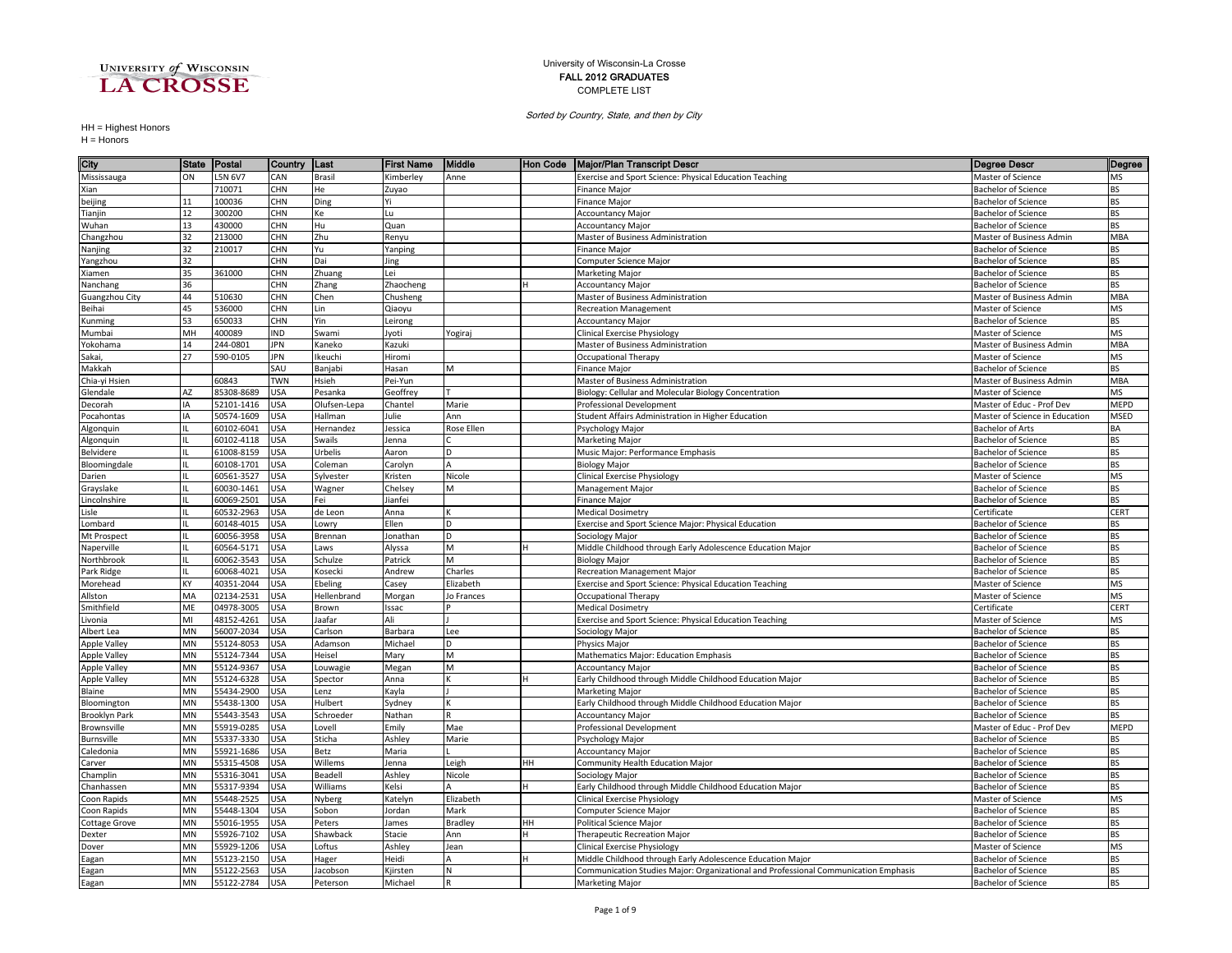| City                        | State           | Postal                   | Country    | Last                 | <b>First Name</b>   | Middle     | Hon Code | <b>Major/Plan Transcript Descr</b>                                                                                          | Degree Descr                                          | Degree                 |
|-----------------------------|-----------------|--------------------------|------------|----------------------|---------------------|------------|----------|-----------------------------------------------------------------------------------------------------------------------------|-------------------------------------------------------|------------------------|
| <b>East Bethel</b>          | MN              | 55005-9105               | <b>USA</b> | Beltz                | Nicholas            |            |          | <b>Clinical Exercise Physiology</b>                                                                                         | Master of Science                                     | <b>MS</b>              |
| Excelsior                   | MN              | 55331-8149               | USA        | Smith                | Anna                | Christine  |          | Occupational Therapy                                                                                                        | Master of Science                                     | <b>MS</b>              |
| Faribault                   | MN              | 55021-8175               | JSA        | Schlobohm            | Elizabeth           |            |          | <b>Biology Major</b>                                                                                                        | <b>Bachelor of Science</b>                            | <b>BS</b>              |
| Fridley                     | MN              | 55432-5069               | JSA        | Markfort             | Stephen             |            |          | Finance Major                                                                                                               | Bachelor of Science                                   | <b>BS</b>              |
| Hinckley                    | MN              | 55037-0372               | JSA        | Edgerton             | Shae                | Marie      |          | Sociology Major                                                                                                             | <b>Bachelor of Science</b>                            | <b>BS</b>              |
| Hokah                       | MN              | 55941-8745               | JSA        | Ritterling           | Jiheh               |            | HH       | <b>International Business Major</b>                                                                                         | <b>Bachelor of Science</b>                            | <b>BS</b>              |
| Houston                     | MN              | 55943-8421               | JSA        | Kruckow              | Justine             | Rose       |          | <b>Accountancy Major</b>                                                                                                    | <b>Bachelor of Science</b>                            | <b>BS</b>              |
| Houston                     | MN              | 55943-7257               | JSA        | Peterson             | Paige               | Luise      |          | Master of Business Administration                                                                                           | Master of Business Admin                              | <b>MBA</b>             |
| lanesville                  | MN              | 56048-9366               | JSA        | Conlon               | Krista              | ĸ          |          | Middle Childhood through Early Adolescence Education Major                                                                  | Bachelor of Science                                   | <b>BS</b>              |
| Kasson                      | <b>MN</b><br>MN | 55944-1088               | USA        | Wigham               | Kelsey              | Lynn       | HН       |                                                                                                                             | <b>Bachelor of Science</b>                            | <b>BS</b>              |
| Kasson<br>La Crescent       | MN              | 55944-1088<br>55947-1067 | JSA<br>USA | Wigham<br>McAllister | Kelsey<br>Amanda    | Lynn       | HH       | Exercise and Sport Science Major: Exercise Science - Pre-professional Track<br>English Major: Rhetoric and Writing Emphasis | <b>Bachelor of Science</b><br><b>Bachelor of Arts</b> | <b>BS</b><br>BA        |
| a Crescent                  | MN              | 55947-1443               | JSA        | Spencer              | Peter               | David      |          | Political Science Major                                                                                                     | <b>Bachelor of Science</b>                            | <b>BS</b>              |
| .akeville                   | MN              | 55044-7251               | JSA        | Christ               | Ashley              |            |          | Psychology Major                                                                                                            | <b>Bachelor of Science</b>                            | <b>BS</b>              |
| .indstrom                   | MN              | 55045-9132               | JSA        | Lundberg             | Alyssa              | D          |          | <b>Accountancy Major</b>                                                                                                    | <b>Bachelor of Science</b>                            | <b>BS</b>              |
| Maple Grove                 | MN              | 55369-8526               | JSA        | Ancel                | Jennifer            |            |          | Social Studies Major (Broad Field Option B)                                                                                 | Bachelor of Science                                   | <b>BS</b>              |
| Maple Grove                 | MN              | 55311-1131               | JSA        | Foggia               | Janine              | M          | HН       | Community Health Education Major                                                                                            | <b>Bachelor of Science</b>                            | <b>BS</b>              |
| Maple Grove                 | MN              | 55311-2963               | USA        | Walzer               | Brandon             | Eliot      |          | Exercise and Sport Science Major: Physical Education                                                                        | <b>Bachelor of Science</b>                            | <b>BS</b>              |
| Mazeppa                     | MN              | 55956-4201               | JSA        | Leedham              | Lisa                | Jean       | н        | Biology Major: Biomedical Science Concentration                                                                             | <b>Bachelor of Science</b>                            | <b>BS</b>              |
| Minneapolis                 | MN              | 55407-3611               | JSA        | Wendel               | Natalie             |            |          | Management Major                                                                                                            | Bachelor of Science                                   | <b>BS</b>              |
| Moorhead                    | MN              | 56560-8109               | JSA        | Leier                | Ashley              |            |          | Psychology Major                                                                                                            | <b>Bachelor of Science</b>                            | <b>BS</b>              |
| New Ulm                     | MN              | 56073-1346               | JSA        | Roeder               | Brynne              |            |          | Mathematics Major: Education Emphasis                                                                                       | <b>Bachelor of Science</b>                            | <b>BS</b>              |
| North Mankato               | MN              | 56003-3435               | JSA        | Croswell             | Samantha            |            |          | <b>Accountancy Major</b>                                                                                                    | Bachelor of Science                                   | <b>BS</b>              |
| North Saint Paul            | MN              | 55109-1853               | JSA        | Garvey               | Laura               |            |          | Management Major                                                                                                            | <b>Bachelor of Science</b>                            | <b>BS</b>              |
| Oakdale                     | MN              | 55128-3215               | USA        | Herold               | Ryan                | Joseph     |          | <b>Biochemistry Major</b>                                                                                                   | Bachelor of Science                                   | <b>BS</b>              |
| Oronoco                     | MN<br>MN        | 55960-1706<br>56573-8706 | USA        | Acker                | Stephanie<br>Samuel | Katelyn    | HH       | Mathematics Major: Actuarial Science Concentration                                                                          | <b>Bachelor of Science</b>                            | <b>BS</b>              |
| Perham<br>Plymouth          | MN              | 55446-3591               | JSA<br>JSA | Rutten<br>Menke      | Miranda             |            |          | <b>Accountancy Major</b><br><b>Clinical Exercise Physiology</b>                                                             | Bachelor of Science<br>Master of Science              | <b>BS</b><br><b>MS</b> |
| Princeton                   | MN              | 55371-6424               | JSA        | Halverson            | Kyra                | Lou        |          | Psychology Major                                                                                                            | <b>Bachelor of Science</b>                            | <b>BS</b>              |
| Prior Lake                  | MN              | 55372-1117               | JSA        | Wahl                 | Jemma               |            |          | Middle Childhood through Early Adolescence Education Major                                                                  | <b>Bachelor of Science</b>                            | <b>BS</b>              |
| Richmond                    | MN              | 56368-8370               | JSA        | Buermann             | Megan               | Elizabeth  |          | <b>Clinical Exercise Physiology</b>                                                                                         | Master of Science                                     | <b>MS</b>              |
| Rochester                   | MN              | 55902-3850               | JSA        | Dow                  | Marlena             |            |          | Psychology Major                                                                                                            | <b>Bachelor of Arts</b>                               | BA                     |
| Rochester                   | MN              | 55904-4933               | JSA        | Grant                | Sarah               |            |          | <b>Mathematics Major</b>                                                                                                    | <b>Bachelor of Science</b>                            | <b>BS</b>              |
| Rochester                   | MN              | 55901-0429               | JSA        | Lee                  | Young Na            |            |          | <b>Occupational Therapy</b>                                                                                                 | <b>Master of Science</b>                              | <b>MS</b>              |
| Rochester                   | MN              | 55901-3469               | USA        | Macken               | Derrick             | William    |          | <b>Accountancy Major</b>                                                                                                    | <b>Bachelor of Science</b>                            | <b>BS</b>              |
| Rochester                   | MN              | 55901-2065               | USA        | O'Keefe              | Timothy             | Colin      |          | Sociology Major                                                                                                             | Bachelor of Science                                   | <b>BS</b>              |
| Rochester                   | MN              | 55904-3201               | USA        | Sauter               | Ashley              |            |          | Sociology Major                                                                                                             | <b>Bachelor of Science</b>                            | <b>BS</b>              |
| Rochester                   | MN              | 55906-3993               | ISA        | Stone                | Kyle                | N          | нн       | <b>Accountancy Major</b>                                                                                                    | <b>Bachelor of Science</b>                            | <b>BS</b>              |
| Rosemount                   | MN              | 55068-1589               | JSA        | Lamoreaux            | Stephanie           |            | HН       | Early Childhood through Middle Childhood Education Major                                                                    | <b>Bachelor of Science</b>                            | <b>BS</b>              |
| Rushford                    | MN              | 55971-0674               | JSA        | Becker               | Katie               |            |          | Occupational Therapy                                                                                                        | Master of Science                                     | <b>MS</b>              |
| Saint Michael<br>Saint Paul | MN<br>MN        | 55376-1039<br>55105-2446 | JSA<br>JSA | Burchett<br>Heinz    | Anna<br>Kelsey      | Joyce<br>ĸ |          | Psychology Major<br>Management Major                                                                                        | Bachelor of Science<br><b>Bachelor of Science</b>     | <b>BS</b><br><b>BS</b> |
| Saint Paul                  | MN              | 55109-2282               | JSA        | Saxerud              | Reidun              | Lorraine   |          | Recreation Management Major                                                                                                 | <b>Bachelor of Science</b>                            | <b>BS</b>              |
| Savage                      | MN              | 55378-2712               | USA        | Gustafson            | Rebekka             |            |          | <b>Accountancy Major</b>                                                                                                    | <b>Bachelor of Science</b>                            | <b>BS</b>              |
| Stillwater                  | ΜN              | 55082-9549               | JSA        | Skoog                | Scott               |            |          | Therapeutic Recreation Major                                                                                                | Bachelor of Science                                   | <b>BS</b>              |
| Wabasha                     | MN              | 55981-1382               | JSA        | Marx                 | Ashley              | Marie      |          | Exercise and Sport Science: Physical Education Teaching                                                                     | Master of Science                                     | <b>MS</b>              |
| Wayzata                     | ΜN              | 55391-1103               | JSA        | Wegner               | Hannah              | McDonald   | HH       | Social Studies Major (Broad Field Option B)                                                                                 | <b>Bachelor of Science</b>                            | <b>BS</b>              |
| West Saint Paul             | ΜN              | 55118-2403               | JSA        | Her                  | Zerr                |            |          | Communication Studies Major: Interpersonal Communication Emphasis                                                           | <b>Bachelor of Science</b>                            | <b>BS</b>              |
| Winona                      | ΜN              | 55987-3869               | JSA        | Fellman              | Sara                | Jean       |          | Professional Development                                                                                                    | Master of Educ - Prof Dev                             | <b>MEPD</b>            |
| Winona                      | MN              | 55987-3029               | JSA        | Mehling              | Natalie             | Lydia      |          | Professional Development                                                                                                    | Master of Educ - Prof Dev                             | <b>MEPD</b>            |
| Winona                      | MN              | 55987-6035               | JSA        | Mlynczak             | Amber               | Joy        |          | Professional Development                                                                                                    | Master of Educ - Prof Dev                             | <b>MEPD</b>            |
| Winona                      | ΜN              | 55987-5426               | JSA        | Rasmussen            | Stacy               | Ann        |          | Professional Development                                                                                                    | Master of Educ - Prof Dev                             | <b>MEPD</b>            |
| Winona                      | MN              | 55987-4361               | JSA        | Riemer               | <b>Billie</b>       | Jo         |          | <b>Professional Development</b>                                                                                             | Master of Educ - Prof Dev                             | <b>MEPD</b>            |
| Woodbury                    | ΜN              | 55125-2008               | JSA        | Kadrlik              | Kelsey              | N          |          | <b>International Business Major</b>                                                                                         | Bachelor of Science                                   | <b>BS</b>              |
| Zumbrota<br>Independence    | ΜN<br>MO        | 55992-1260<br>64055-5238 | JSA<br>USA | Arndt                | Jennifer<br>Leah    | Renee      |          | Early Childhood through Middle Childhood Education Major                                                                    | <b>Bachelor of Science</b><br>Master of Science       | <b>BS</b><br><b>MS</b> |
| Colfax                      | <b>ND</b>       | 58018-9637               | <b>USA</b> | Bergsten<br>Erbes    | Dustin              |            |          | Occupational Therapy<br>Clinical Exercise Physiology                                                                        | Master of Science                                     | <b>MS</b>              |
| West Fargo                  | ND              | 58078-3417               | <b>USA</b> | Kleingartner         | Alexa               | Jo         |          | <b>Clinical Exercise Physiology</b>                                                                                         | Master of Science                                     | <b>MS</b>              |
| Omaha                       | NE              | 68130-2664               | USA        | Poole                | Charles             |            |          | <b>Medical Dosimetry</b>                                                                                                    | Master of Science                                     | <b>MS</b>              |
| Silver City                 | NM              | 88061-4702               | USA        | Walker               | Mariah              | Anne       |          | Professional Development                                                                                                    | Master of Educ - Prof Dev                             | <b>MEPD</b>            |
| Athens                      | OH              | 45701-2665               | JSA        | Christen             | Joshua              | D          |          | Clinical Exercise Physiology                                                                                                | Master of Science                                     | <b>MS</b>              |
| Hillsboro                   | OR              | 97123-4822               | JSA        | Jaime                | Salvador            | Jose       |          | <b>Clinical Exercise Physiology</b>                                                                                         | Master of Science                                     | <b>MS</b>              |
| Boyertown                   | PA              | 19512-1419               | ISA        | Livelsberger         | Allison             | Michele    |          | Exercise and Sport Science: Physical Education Teaching                                                                     | Master of Science                                     | <b>MS</b>              |
| Mount Pleasant              | SC              | 29466-8543               | JSA        | Wilson               | Benjamin            | Steffen    |          | <b>Medical Dosimetry</b>                                                                                                    | Certificate                                           | <b>CERT</b>            |
| Park City                   | UT              | 84068-0787               | JSA        | Curry                | Timothy             | Hudson     |          | Clinical Exercise Physiology                                                                                                | Master of Science                                     | <b>MS</b>              |
| Annandale                   | VA              | 22003-5068               | JSA        | Han                  | Joon                | Joshua     |          | <b>Medical Dosimetry</b>                                                                                                    | Certificate                                           | <b>CERT</b>            |
| Henrico                     | VA              | 23228-6807               | USA        | Francis              | Louise              |            |          | <b>Medical Dosimetry</b>                                                                                                    | Master of Science                                     | <b>MS</b>              |
| Manakin Sabot               | VA              | 23103-2124               | <b>USA</b> | Rosen                | Chasey              | B          |          | Social Studies Major (Broad Field Option B)                                                                                 | <b>Bachelor of Science</b>                            | <b>BS</b>              |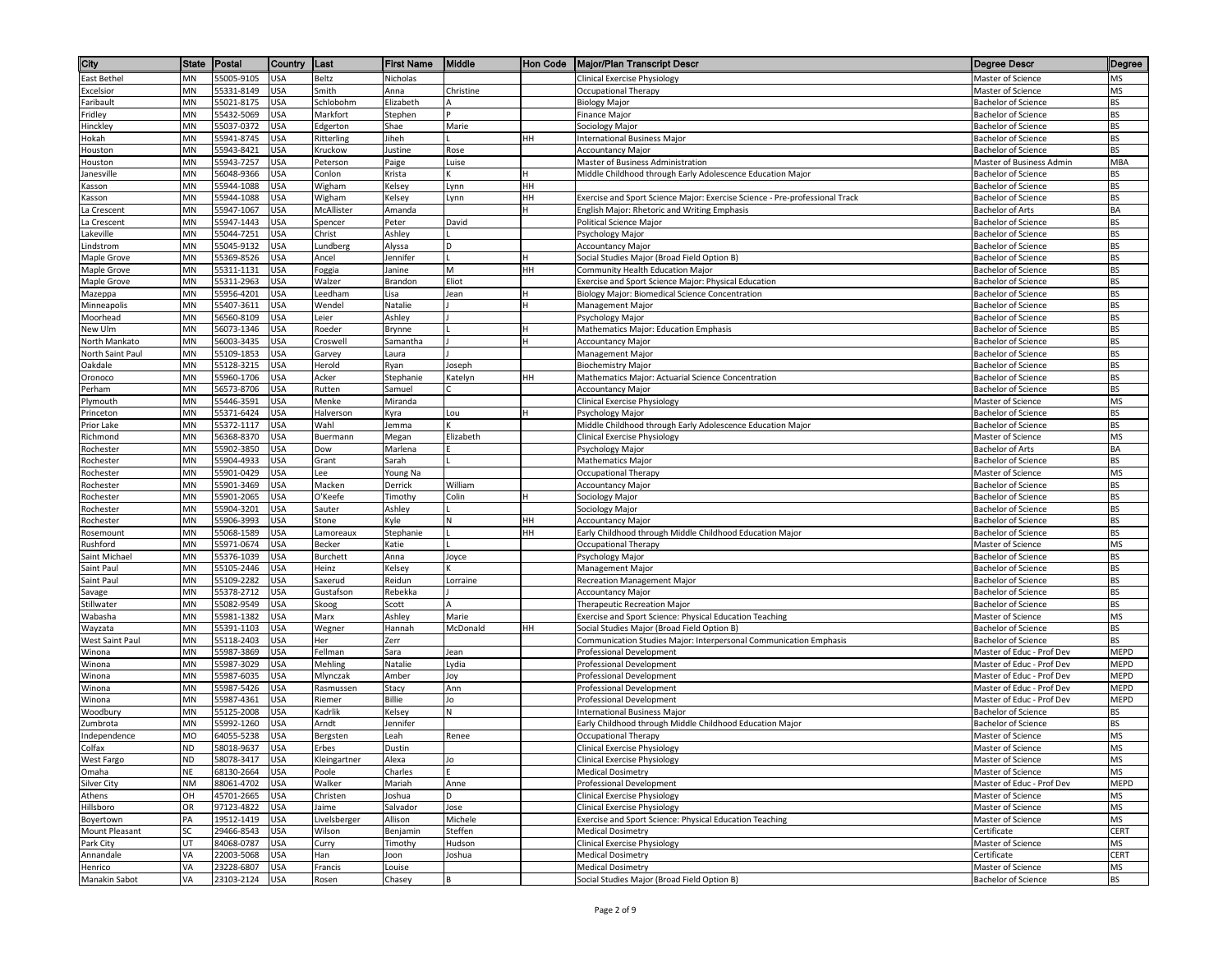| City                             | <b>State</b> | Postal                   | Country                  | ∥Last                   | <b>First Name</b>    | Middle          | Hon Code | <b>Major/Plan Transcript Descr</b>                                                                              | Degree Descr                                            | Degree          |
|----------------------------------|--------------|--------------------------|--------------------------|-------------------------|----------------------|-----------------|----------|-----------------------------------------------------------------------------------------------------------------|---------------------------------------------------------|-----------------|
| Redmond                          | <b>WA</b>    | 98052-3344               | <b>USA</b>               | Siraj                   | Saad                 |                 |          | Master of Business Administration                                                                               | Master of Business Admin                                | MBA             |
| Seattle                          | WA           | 98116-4411               | <b>USA</b>               | Sponseller              | Patricia             |                 |          | <b>Medical Dosimetry</b>                                                                                        | Master of Science                                       | MS              |
| Albany                           | WI           | 53502-9778               | USA                      | Webb                    | Alexa                | D               |          | Marketing Major                                                                                                 | <b>Bachelor of Science</b>                              | <b>BS</b>       |
| Allenton                         | WI           | 53002-9762               | USA                      | Boden                   | Kaitlyn              | M               |          | Management Major                                                                                                | <b>Bachelor of Science</b>                              | BS              |
| Allenton                         | WI           | 53002-9749               | JSA                      | Lorenz                  | Kayci                | Marie           | HH       | Psychology Major                                                                                                | <b>Bachelor of Science</b>                              | <b>BS</b>       |
| Alma Center                      | WI           | 54611-9764               | USA                      | Ericksmoen              | Jordin               | Lea             |          | Psychology Major                                                                                                | <b>Bachelor of Science</b>                              | BS              |
| Altoona                          | WI<br>WI     | 54720-2333               | USA                      | Zander                  | Hannah               | M               |          | Social Studies Maior (Broad Field Option B)                                                                     | Bachelor of Science                                     | <b>BS</b>       |
| Antigo                           | WI           | 54409-8900<br>54915-4013 | USA<br>USA               | Thomae<br>Choudoir      | Kelly<br>Cassandra   | M<br>Cuba Diane | HH       | Early Childhood through Middle Childhood Education Major<br><b>Therapeutic Recreation</b>                       | <b>Bachelor of Science</b><br>Master of Science         | BS<br>MS        |
| Appleton<br>Appleton             | WI           | 54914-1622               | USA                      | Hedtke                  | Derek                | W               |          | Management Major                                                                                                | Bachelor of Science                                     | BS              |
| Appleton                         | WI           | 54913-8704               | <b>USA</b>               | Lindquist               | Anna                 | N               |          | <b>Biology Major</b>                                                                                            | <b>Bachelor of Science</b>                              | <b>BS</b>       |
| Appleton                         | WI           | 54913-8704               | <b>USA</b>               | Lindquist               | Matthias             | Erik            |          | <b>International Business Major</b>                                                                             | <b>Bachelor of Science</b>                              | <b>BS</b>       |
| Appleton                         | WI           | 54914-6519               | JSA                      | <b>Streck</b>           | Alyssa               |                 |          | Middle Childhood through Early Adolescence Education Major                                                      | Bachelor of Science                                     | BS              |
| Arcadia                          | WI           | 54612-8142               | USA                      | Manley                  | Tyler                |                 | HH       | <b>Biology Major</b>                                                                                            | <b>Bachelor of Science</b>                              | BS              |
| Arkdale                          | WI           | 54613-2200               | USA                      | Chetney                 | Michael              |                 |          | Marketing Major                                                                                                 | Bachelor of Science                                     | BS              |
| Ashland                          | WI           | 54806-1186               | USA                      | Erickson                | Bonnie               |                 | HH       | Community Health Education Major                                                                                | Bachelor of Science                                     | BS              |
| Bangor                           | WI           | 54614-8814               | <b>USA</b>               | Sailer                  | Ashley               | Lynn            |          | Professional Development                                                                                        | Master of Educ - Prof Dev                               | MEPD            |
| Baraboo                          | WI           | 53913-9392               | <b>USA</b>               | Mueller                 | Katie                |                 |          | Marketing Major                                                                                                 | Bachelor of Science                                     | BS              |
| Baraboo                          | WI           | 53913-3301               | <b>USA</b>               | Schlender               | Jessie               | Elise           |          | Art Major                                                                                                       | <b>Bachelor of Science</b>                              | BS              |
| Baraboo                          | WI<br>WI     | 53913-9270               | <b>USA</b>               | Sprecher                | Kathryn              | Elizabeth       | HH       | Middle Childhood through Early Adolescence Education Major                                                      | <b>Bachelor of Science</b>                              | BS<br><b>BS</b> |
| Beaver Dam<br><b>Belleville</b>  | W١           | 53916-2704<br>53508-9664 | JSA<br>USA               | Peterson<br>Laube       | Stephani<br>Emily    |                 |          | Community Health Education Major<br>Exercise and Sport Science Major: Exercise Science - Pre-professional Track | Bachelor of Science<br><b>Bachelor of Science</b>       | BS              |
| Beloit                           | WI           | 53511-8857               | USA                      | Michalski               | Meghan               | Grace           |          | Clinical Exercise Physiology                                                                                    | Master of Science                                       | MS              |
| Berlin                           | WI           | 54923-1124               | USA                      | Yerk                    | James                | Carl            |          | <b>Information Systems Major</b>                                                                                | Bachelor of Science                                     | BS              |
| Birchwood                        | WI           | 54817-8928               | USA                      | Hovde                   | Timothy              | D               |          | <b>Biology Major</b>                                                                                            | <b>Bachelor of Science</b>                              | <b>BS</b>       |
| <b>Black Creek</b>               | WI           | 54106-9039               | USA                      | Kent                    | Leslie               | M               | IH.      | Mathematics Major: Applied Emphasis                                                                             | <b>Bachelor of Science</b>                              | BS              |
| Blair                            | WI           | 54616-7901               | USA                      | Menolascino             | Delsin               |                 |          | <b>Mathematics Major</b>                                                                                        | <b>Bachelor of Science</b>                              | BS              |
| Bloomington                      | WI           | 53804-9714               | USA                      | Scott                   | Sarah                |                 | HH       | Middle Childhood through Early Adolescence Education Major                                                      | <b>Bachelor of Science</b>                              | <b>BS</b>       |
| <b>Blue Mounds</b>               | WI           | 53517-9658               | USA                      | Kok                     | Mary                 |                 |          | Professional Development                                                                                        | Master of Educ - Prof Dev                               | MEPD            |
| Boscobel                         | WI           | 53805-1430               | JSA                      | Reynolds                | Ezekiel              | Keith           |          | Clinical Exercise Physiology                                                                                    | Master of Science                                       | MS              |
| Bowler                           | WI           | 54416-9527               | USA                      | Dumke                   | Michael              |                 |          | <b>Accountancy Major</b>                                                                                        | <b>Bachelor of Science</b>                              | BS              |
| <b>Brookfield</b>                | WI           | 53045-1819               | <b>USA</b>               | Calawerts               | Jessica              |                 |          | Early Childhood through Middle Childhood Education Major                                                        | Bachelor of Science                                     | <b>BS</b>       |
| Brookfield                       | WI           | 53045-3861               | USA                      | Cavanaugh               | Laura                | M               |          | Middle Childhood through Early Adolescence Education Major                                                      | Bachelor of Science                                     | BS              |
| <b>Brown Deer</b>                | WI<br>WI     | 53223-3434               | USA                      | Anwar                   | Jamal                | Akeem           |          | Communication Studies Major: Organizational and Professional Communication Emphasis<br><b>Management Major</b>  | Bachelor of Arts                                        | BA<br><b>BS</b> |
| <b>Brown Deer</b><br>Bruce       | WI           | 53223-3305<br>54819-9624 | <b>USA</b><br><b>USA</b> | Stapleton<br>Anderson   | Angela<br>Tyler      |                 |          | Computer Science Major                                                                                          | Bachelor of Science<br><b>Bachelor of Science</b>       | <b>BS</b>       |
| Burlington                       | WI           | 53105-9108               | USA                      | Hasenbein               | Matthew              | Henry           |          | <b>Accountancy Major</b>                                                                                        | <b>Bachelor of Science</b>                              | <b>BS</b>       |
| Burlington                       | WI           | 53105-8525               | USA                      | Perry                   | Brandon              | M               |          | Exercise and Sport Science Major: Physical Education                                                            | Bachelor of Science                                     | BS              |
| Burlington                       | WI           | 53105-8906               | JSA                      | Riggs                   | Abby                 |                 |          | Psychology Major                                                                                                | Bachelor of Science                                     | <b>BS</b>       |
| Cadott                           | W١           | 54727-4717               | USA                      | Froelich                | Paul                 |                 |          | Early Childhood through Middle Childhood Education Major                                                        | Bachelor of Science                                     | BS              |
| Cameron                          | WI           | 54822-9750               | USA                      | Masters                 | Emily                |                 |          | <b>Biology Major</b>                                                                                            | Bachelor of Science                                     | <b>BS</b>       |
| Cashton                          | WI           | 54619-8029               | USA                      | Bakke                   | Kathryn              | Lynn            |          | Occupational Therapy                                                                                            | Master of Science                                       | MS              |
| Cedarburg                        | WI           | 53012-2267               | USA                      | Schweitzer              | James                |                 |          | Chemistry Major: Business Concentration                                                                         | Bachelor of Science                                     | <b>BS</b>       |
| Chetek                           | WI           | 54728-8946               | USA                      | Decook                  | Kate                 | M               |          | Marketing Major                                                                                                 | <b>Bachelor of Science</b>                              | <b>BS</b>       |
| Chilton                          | WI           | 53014-9493               | USA                      | Groeschl                | Zachary              |                 |          | Information Systems Major                                                                                       | <b>Bachelor of Science</b>                              | BS              |
| Chilton                          | WI           | 53014-9411               | JSA                      | Hilbert                 | Damian               |                 |          | Biology Major: Biomedical Science Concentration                                                                 | Bachelor of Science                                     | <b>BS</b>       |
| Chippewa Falls<br>Chippewa Falls | WI<br>WI     | 54729-6764<br>54729-5855 | USA<br><b>USA</b>        | Fields<br>Forster       | Jacob<br>Alexandra   | Andrew<br>M     |          | Professional Development<br>Marketing Major                                                                     | Master of Educ - Prof Dev<br><b>Bachelor of Science</b> | MEPD<br>BS      |
| Chippewa Falls                   | W١           | 54729-1858               | <b>USA</b>               | Kramer                  | Erika                |                 |          | English Major                                                                                                   | Bachelor of Science                                     | BS              |
| Clintonville                     | WI           | 54929-1270               | USA                      | Parry                   | Theresa              | Kay             |          | <b>Occupational Therapy</b>                                                                                     | Master of Science                                       | MS              |
| Clintonville                     | WI           | 54929-1441               | USA                      | Writt                   | Tyler                |                 |          | Social Studies Major (Broad Field Option B)                                                                     | <b>Bachelor of Science</b>                              | BS              |
| Coon Valley                      | WI           | 54623-8355               | USA                      | Harger                  | Landon               |                 |          | <b>Professional Development</b>                                                                                 | Master of Educ - Prof Dev                               | MEPD            |
| Coon Valley                      | WI           | 54623-8358               | USA                      | Manske                  | Renee                | Marie           |          | Management Major                                                                                                | <b>Bachelor of Science</b>                              | BS              |
| Coon Valley                      | W١           | 54623-8114               | <b>USA</b>               | Overson                 | Heidi                |                 |          | English Major: Rhetoric and Writing Emphasis                                                                    | Bachelor of Arts                                        | BA              |
| Coon Valley                      | WI           | 54623-9521               | USA                      | Robson                  | Robert               | M               |          | Physics Major                                                                                                   | Bachelor of Science                                     | BS              |
| <b>Cross Plains</b>              | WI           | 53528-9026               | <b>USA</b>               | Harter                  | Kelsey               |                 |          | Marketing Major                                                                                                 | <b>Bachelor of Science</b>                              | BS              |
| Cuba City                        | WI           | 53807-1076               | <b>USA</b>               | Ganter                  | Frederick            |                 |          | General Science (Broadfield) Major                                                                              | <b>Bachelor of Science</b>                              | <b>BS</b>       |
| Cuba City                        | WI           | 53807-1032               | <b>USA</b>               | Meckstroth              | Jacob                | N               | HH       | Accountancy Major                                                                                               | <b>Bachelor of Science</b>                              | BS              |
| De Forest                        | WI<br>WI     | 53532-3219               | <b>USA</b>               | Gilbertson<br>Donaldson | Nikki                | M               |          | Sociology Major                                                                                                 | Bachelor of Science<br><b>Bachelor of Science</b>       | BS<br><b>BS</b> |
| De Pere<br>De Pere               | WI           | 54115-1828<br>54115-3729 | <b>USA</b><br><b>USA</b> | Fameree                 | Tristan<br>Alexander | A               |          | Art Major<br>Microbiology Major: Biomedical Concentration                                                       | Bachelor of Science                                     | BS              |
| De Pere                          | WI           | 54115-1618               | USA                      | Tollefson               | Jena                 |                 |          | Exercise and Sport Science Major: Physical Education                                                            | Bachelor of Science                                     | BS              |
| Delafield                        | W١           | 53018-3524               | USA                      | Chaneske                | Samantha             | Marie           |          | Psychology Major                                                                                                | Bachelor of Science                                     | BS              |
| Delafield                        | WI           | 53018-1341               | USA                      | Oates                   | Emily                |                 |          | Early Childhood through Middle Childhood Education Major                                                        | <b>Bachelor of Science</b>                              | BS              |
| Delavan                          | WI           | 53115-2983               | <b>USA</b>               | Bauer                   | Adam                 | D               |          | <b>Computer Science Major</b>                                                                                   | <b>Bachelor of Science</b>                              | BS              |
| Delavan                          | WI           | 53115-1426               | <b>USA</b>               | Kant-Hull               | Daniel               | Erwin           |          | Exercise and Sport Science: Human Performance                                                                   | Master of Science                                       | MS              |
| Delavan                          | WI           | 53115-3393               | <b>USA</b>               | Zugay                   | Hannah               |                 |          | Exercise and Sport Science Major: Exercise Science - Pre-professional Track                                     | <b>Bachelor of Science</b>                              | BS              |
| Denmark                          | W١           | 54208-9712               | <b>USA</b>               | Leiterman               | Joshua               | D               |          | Marketing Major                                                                                                 | Bachelor of Science                                     | BS              |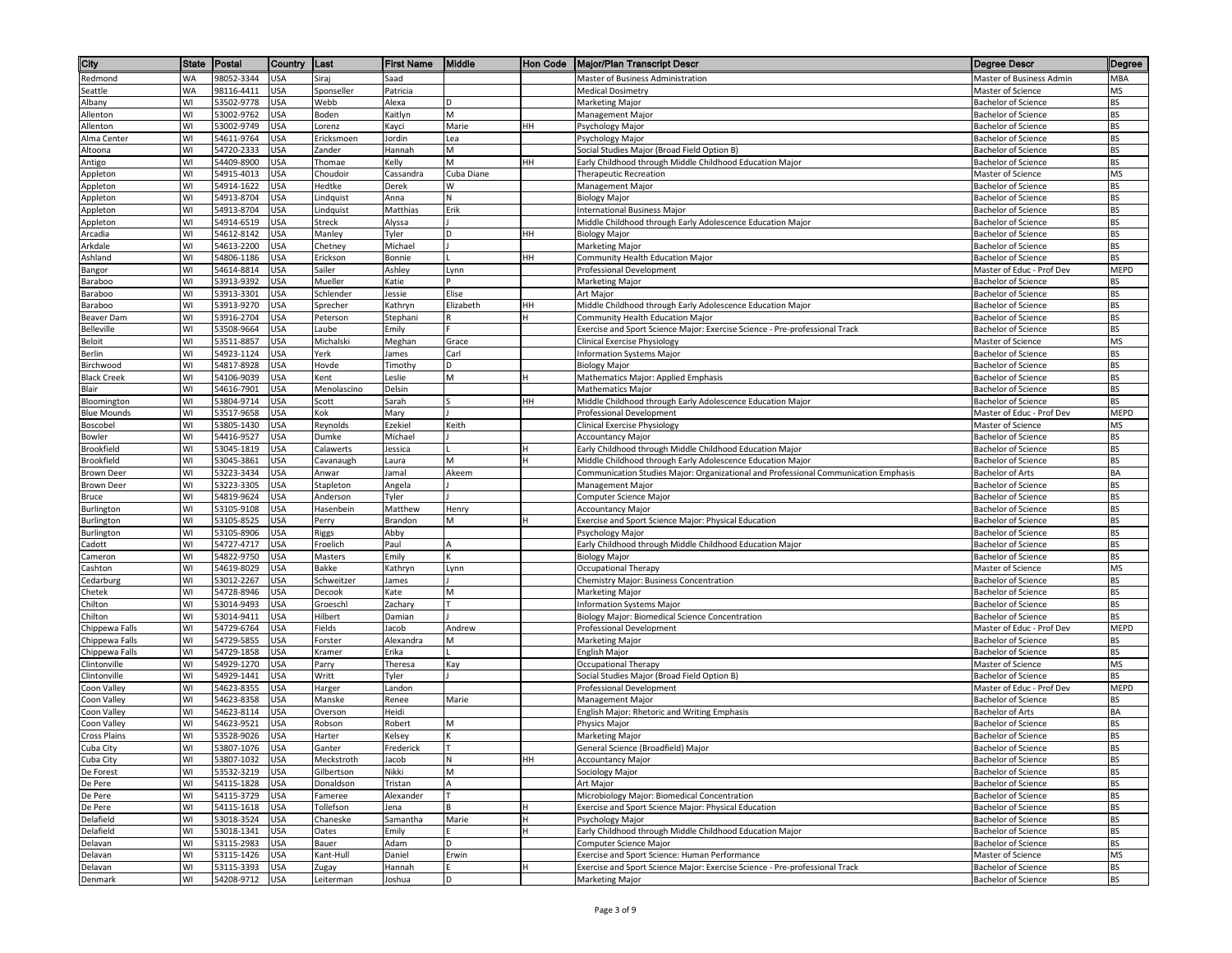| City                                         | <b>State</b> | Postal                   | Country                  | ∥Last                | <b>First Name</b>  | Middle      | Hon Code | <b>Major/Plan Transcript Descr</b>                                                                        | Degree Descr                                            | Degree            |
|----------------------------------------------|--------------|--------------------------|--------------------------|----------------------|--------------------|-------------|----------|-----------------------------------------------------------------------------------------------------------|---------------------------------------------------------|-------------------|
| Dodgeville                                   | WI           | 53533-1404               | <b>USA</b>               | Smith                | Alan               |             | HH       | <b>Accountancy Major</b>                                                                                  | <b>Bachelor of Science</b>                              | BS                |
| Durand                                       | WI           | 54736-1726               | <b>USA</b>               | Hartmann             | Mathew             |             |          | Middle Childhood through Early Adolescence Education Major                                                | <b>Bachelor of Science</b>                              | BS                |
| Eagle                                        | WI           | 53119-1725               | <b>USA</b>               | Berg                 | Kimberly           |             |          | <b>Accountancy Major</b>                                                                                  | <b>Bachelor of Science</b>                              | <b>BS</b>         |
| Eagle River                                  | W١           | 54521-9207               | USA                      | .orent               | Sophia             | G           |          | <b>History Major</b>                                                                                      | Bachelor of Arts                                        | BA                |
| Eau Claire                                   | WI           | 54703-0621               | JSA                      | Boyle                | Michael            |             |          | Psychology Major                                                                                          | <b>Bachelor of Science</b>                              | <b>BS</b>         |
| Eau Claire                                   | WI           | 54703-5346               | USA                      | Hodgins              | Chelsea            | M           |          | Communication Studies Major: Broadcast and Digital Media Emphasis                                         | Bachelor of Science                                     | BS                |
| Eau Claire                                   | WI<br>WI     | 54703-8726               | USA                      | Kressin              | Kaitlyn            | M<br>Mae    |          | Middle Childhood through Early Adolescence Education Major                                                | <b>Bachelor of Science</b><br>Master of Educ - Prof Dev | <b>BS</b><br>MEPD |
| Eau Claire<br>Eau Claire                     | WI           | 54701-4779<br>54701-4309 | <b>USA</b><br>USA        | Major<br>Pattermann  | Chloe<br>Jackson   |             |          | Professional Development<br>Physics Major                                                                 | <b>Bachelor of Science</b>                              | BS                |
| Eau Claire                                   | WI           | 54703-1756               | <b>USA</b>               | Taylor               | Stephanie          |             |          | <b>Professional Development</b>                                                                           | Master of Educ - Prof Dev                               | <b>MEPD</b>       |
| Eau Claire                                   | WI           | 54701-5068               | <b>USA</b>               | Thompson             | David              | Joe         |          | Professional Development                                                                                  | Master of Educ - Prof Dev                               | MEPD              |
| Eau Claire                                   | WI           | 54703-1189               | USA                      | Vobornik             | Emily              | Suzanne     |          | Biology Major: Cellular and Molecular Biology Concentration                                               | <b>Bachelor of Science</b>                              | BS                |
| Eau Claire                                   | WI           | 54703-2459               | JSA                      | Xiong                | Sherry             |             |          | Exercise and Sport Science Major: Exercise Science - Pre-professional Track                               | <b>Bachelor of Science</b>                              | ВS                |
| Edgar                                        | WI           | 54426-9798               | USA                      | Yessa                | Caylie             | M           |          | Psychology Major                                                                                          | <b>Bachelor of Science</b>                              | <b>BS</b>         |
| Edgerton                                     | W١           | 53534-8863               | <b>USA</b>               | Porter               | Jason              | M           | HH       | Finance Major: Risk, Insurance and Financial Planning Concentration                                       | Bachelor of Science                                     | BS                |
| Edgerton                                     | WI           | 53534-1028               | USA                      | Strandlie            | Rebecca            | W           |          | <b>Accountancy Major</b>                                                                                  | Bachelor of Science                                     | <b>BS</b>         |
| Eland                                        | WI           | 54427-9548               | <b>USA</b>               | Bohlman              | Casey              | Alan        |          | Psychology Major                                                                                          | <b>Bachelor of Science</b>                              | BS                |
| Elk Mound                                    | WI           | 54739-9357               | <b>USA</b>               | Derusha              | Nicole             | м           |          | Early Childhood through Middle Childhood Education Major                                                  | Bachelor of Science                                     | BS                |
| Elk Mound                                    | WI           | 54739-9033               | USA                      | Dombrowski           | Lindsey            | Patricia    |          | Professional Development                                                                                  | Master of Educ - Prof Dev                               | <b>MEPD</b>       |
| Elkhorn                                      | WI<br>WI     | 53121-1732<br>53121-9483 | <b>USA</b>               | Meylink              | Alexander          |             |          | English Major                                                                                             | <b>Bachelor of Science</b>                              | BS<br><b>BS</b>   |
| Elkhorn<br>Elkhorn                           | WI           | 53121-3122               | JSA<br>USA               | Townsend<br>Zwiebel  | Eric<br>Melissa    |             |          | Social Studies Major (Broad Field Option A)<br>Early Childhood through Middle Childhood Education Major   | Bachelor of Science<br><b>Bachelor of Science</b>       | BS                |
| Elm Grove                                    | WI           | 53122-2126               | <b>USA</b>               | Winghart             | Ellery             | M           |          | Recreation Management Major                                                                               | <b>Bachelor of Science</b>                              | <b>BS</b>         |
| Elmwood                                      | W١           | 54740-8346               | <b>USA</b>               | Borgschatz           | Mariah             | Lynne       | HH       | Computer Science Major                                                                                    | Bachelor of Science                                     | BS                |
| Ettrick                                      | WI           | 54627-7839               | USA                      | Salsman              | Daniel             |             |          | <b>Accountancy Major</b>                                                                                  | <b>Bachelor of Science</b>                              | <b>BS</b>         |
| Evansville                                   | WI           | 53536-8719               | <b>USA</b>               | Allen                | Patrick            | Asaph       |          | Marketing Major                                                                                           | <b>Bachelor of Science</b>                              | BS                |
| Evansville                                   | WI           | 53536-1304               | USA                      | Fanning              | Matthew            |             |          | Political Science Major                                                                                   | <b>Bachelor of Science</b>                              | BS                |
| Evansville                                   | WI           | 53536-1316               | USA                      | Frain                | Jessica            | Susan       |          | Sociology Major                                                                                           | <b>Bachelor of Arts</b>                                 | BA                |
| <b>Fall Creek</b>                            | WI           | 54742-9340               | USA                      | Dewitz               | Jesse              | Anthony     |          | Management Major                                                                                          | <b>Bachelor of Science</b>                              | BS                |
| <b>Fall Creek</b>                            | WI           | 54742-4022               | JSA                      | Hanson               | lacob              |             |          | Social Studies Major (Broad Field Option B)                                                               | Bachelor of Science                                     | BS                |
| Fennimore                                    | WI           | 53809-1722               | USA                      | Schwarzenstein       | Cassandra          | Ann         | HН       | English Major: Rhetoric and Writing Emphasis                                                              | Bachelor of Arts                                        | BA                |
| Fond du Lac                                  | WI           | 54935-9711               | <b>USA</b>               | Geisthardt           | Rebecca            |             |          | <b>Biology Major</b>                                                                                      | Bachelor of Science                                     | <b>BS</b>         |
| Fond du Lac                                  | W١           | 54937-7767               | USA                      | Wiese                | Brandon            | М           |          | <b>Information Systems Major</b>                                                                          | Bachelor of Science                                     | BS                |
| Fort Atkinson<br>Fort Atkinson               | WI<br>WI     | 53538-1856<br>53538-9313 | USA<br><b>USA</b>        | Bare<br>Wagie        | Hannah<br>Randall  | M           |          | Marketing Major<br>Computer Science Major                                                                 | <b>Bachelor of Science</b><br>Bachelor of Science       | BS<br><b>BS</b>   |
| Fox Point                                    | WI           | 53217-3116               | <b>USA</b>               | Wandsnider           | Kayla              |             |          | <b>Biology Major</b>                                                                                      | <b>Bachelor of Science</b>                              | <b>BS</b>         |
| Franklin                                     | WI           | 53132-9739               | USA                      | Acker                | Lindsey            |             |          | Middle Childhood through Early Adolescence Education Major                                                | <b>Bachelor of Science</b>                              | <b>BS</b>         |
| Franklin                                     | WI           | 53132-8658               | USA                      | Beall                | Bryan              | W           |          | Mathematics Major: Education Emphasis                                                                     | Bachelor of Science                                     | BS                |
| Franklin                                     | WI           | 53132-1323               | JSA                      | Dobbs                | Matthew            |             |          | <b>Biochemistry Major</b>                                                                                 | Bachelor of Science                                     | <b>BS</b>         |
| Franklin                                     | W١           | 53132-8838               | USA                      | Markert              | Kara               |             |          | Early Childhood through Middle Childhood Education Major                                                  | Bachelor of Science                                     | <b>BS</b>         |
| <b>Franksville</b>                           | WI           | 53126-9439               | JSA                      | Chamberlain          | Casey              |             |          | Biology Major: Biomedical Science Concentration                                                           | Bachelor of Science                                     | <b>BS</b>         |
| <b>Franksville</b>                           | WI           | 53126-9333               | USA                      | Edgerle              | Trey               | D           |          | Finance Major                                                                                             | <b>Bachelor of Science</b>                              | BS                |
| Freedom                                      | WI           | 54913-8935               | <b>USA</b>               | ladin                | Lucas              | Neil        | HН       | Middle Childhood through Early Adolescence Education Major                                                | Bachelor of Science                                     | <b>BS</b>         |
| Freedom                                      | WI           | 54130-7271               | USA                      | Lenoble              | Megan              | M           |          | <b>Biology Major</b>                                                                                      | <b>Bachelor of Science</b>                              | <b>BS</b>         |
| reedom                                       | WI           | 54913-9535               | USA                      | Miramontes           | Cassondra          | Jo          |          | Psychology Major                                                                                          | <b>Bachelor of Science</b>                              | BS                |
| ienoa                                        | WI<br>WI     | 54632-8858<br>54013-4343 | JSA<br>USA               | Umberger<br>Frieburg | Stephanie<br>Jenna | Lynn<br>Ann |          | Professional Development<br>Women's Studies Major                                                         | Master of Educ - Prof Dev<br>Bachelor of Science        | <b>MEPD</b><br>BS |
| Glenwood City<br>Grafton                     | WI           | 53024-1118               | USA                      | Chin                 | Brian              | N           |          | <b>Marketing Major</b>                                                                                    | <b>Bachelor of Science</b>                              | <b>BS</b>         |
| Grafton                                      | W١           | 53024-9727               | USA                      | laeger               | Katherine          | M           | HH       | Early Childhood through Middle Childhood Education Major                                                  | Bachelor of Science                                     | BS                |
| Green Bay                                    | WI           | 54311-6553               | USA                      | Birdsall             | Jacob              |             |          | Exercise and Sport Science Major: Exercise Science - Pre-professional Track                               | <b>Bachelor of Science</b>                              | <b>BS</b>         |
| Green Bay                                    | WI           | 54311-6553               | USA                      | Birdsall             | Phillip            | Michael     |          | Exercise and Sport Science Major: Exercise Science - Pre-professional Track                               | <b>Bachelor of Science</b>                              | BS                |
| Green Bay                                    | WI           | 54313-1405               | USA                      | Brader               | Amber              | M           |          | Art Major                                                                                                 | <b>Bachelor of Science</b>                              | BS                |
| Green Bay                                    | WI           | 54313-4118               | USA                      | Hughes               | Kylie              | N           |          | Community Health Education Major                                                                          | <b>Bachelor of Science</b>                              | <b>BS</b>         |
| Green Bay                                    | WI           | 54311-5029               | USA                      | Van Rite             | Rachel             | А           |          | Accountancy Major                                                                                         | <b>Bachelor of Science</b>                              | BS                |
| Green Bay                                    | WI           | 54302-3404               | USA                      | Vang                 | Lucy               |             |          | <b>Accountancy Major</b>                                                                                  | Bachelor of Science                                     | BS                |
| Greendale                                    | WI           | 53129-2663               | <b>USA</b>               | Sachdeva             | Rishabh            |             |          | Chemistry Major                                                                                           | <b>Bachelor of Science</b>                              | BS                |
| Greendale                                    | WI           | 53129-1239               | <b>USA</b>               | Zalewski             | Dylan              |             |          | Theatre Arts Major: Performance Emphasis                                                                  | <b>Bachelor of Science</b>                              | <b>BS</b>         |
| Greenville                                   | WI<br>W١     | 54942-8619               | <b>USA</b>               | Werner               | Elizabeth          | Marie       | HH       | Spanish Major                                                                                             | Bachelor of Science                                     | BS<br>BS          |
| <b>Hales Corners</b><br><b>Hales Corners</b> | WI           | 53130-2309<br>53130-1809 | <b>USA</b><br><b>USA</b> | Forecki<br>Plack     | Amy<br>Elizabeth   | A           | HH       | Social Studies Major (Broad Field Option B)<br>Middle Childhood through Early Adolescence Education Major | Bachelor of Science<br><b>Bachelor of Science</b>       | <b>BS</b>         |
| Hartford                                     | W١           | 53027-2053               | USA                      | Bergum               | Jacob              | D           |          | <b>Finance Major</b>                                                                                      | Bachelor of Science                                     | BS                |
| Hartland                                     | WI           | 53029-8509               | JSA                      | Manning              | Mitchell           | Scott       |          | Finance Major                                                                                             | <b>Bachelor of Science</b>                              | BS                |
| Hartland                                     | W١           | 53029-1170               | JSA                      | Marolia              | Katie              | Roohinton   |          | Psychology Major                                                                                          | Bachelor of Science                                     | BS                |
| Hartland                                     | WI           | 53029-1228               | USA                      | Schultz              | Sara               |             |          | Social Studies Major (Broad Field Option B)                                                               | <b>Bachelor of Science</b>                              | BS                |
| Hazelhurst                                   | WI           | 54531-9703               | <b>USA</b>               | Leone                | Kathryn            | A           | HH       | Community Health Education Major                                                                          | Bachelor of Science                                     | BS                |
| Hillpoint                                    | WI           | 53937-9730               | <b>USA</b>               | Bodendein            | Corey              |             | HH       | Computer Science Major                                                                                    | Bachelor of Science                                     | BS                |
| Hillsboro                                    | WI           | 54634-9003               | <b>USA</b>               | Satterlee            | Jamie              |             |          | <b>Accountancy Major</b>                                                                                  | Bachelor of Science                                     | BS                |
| Holmen                                       | W١           | 54636                    | <b>USA</b>               | Adank                | Levi               |             |          | Management Major                                                                                          | <b>Bachelor of Science</b>                              | BS                |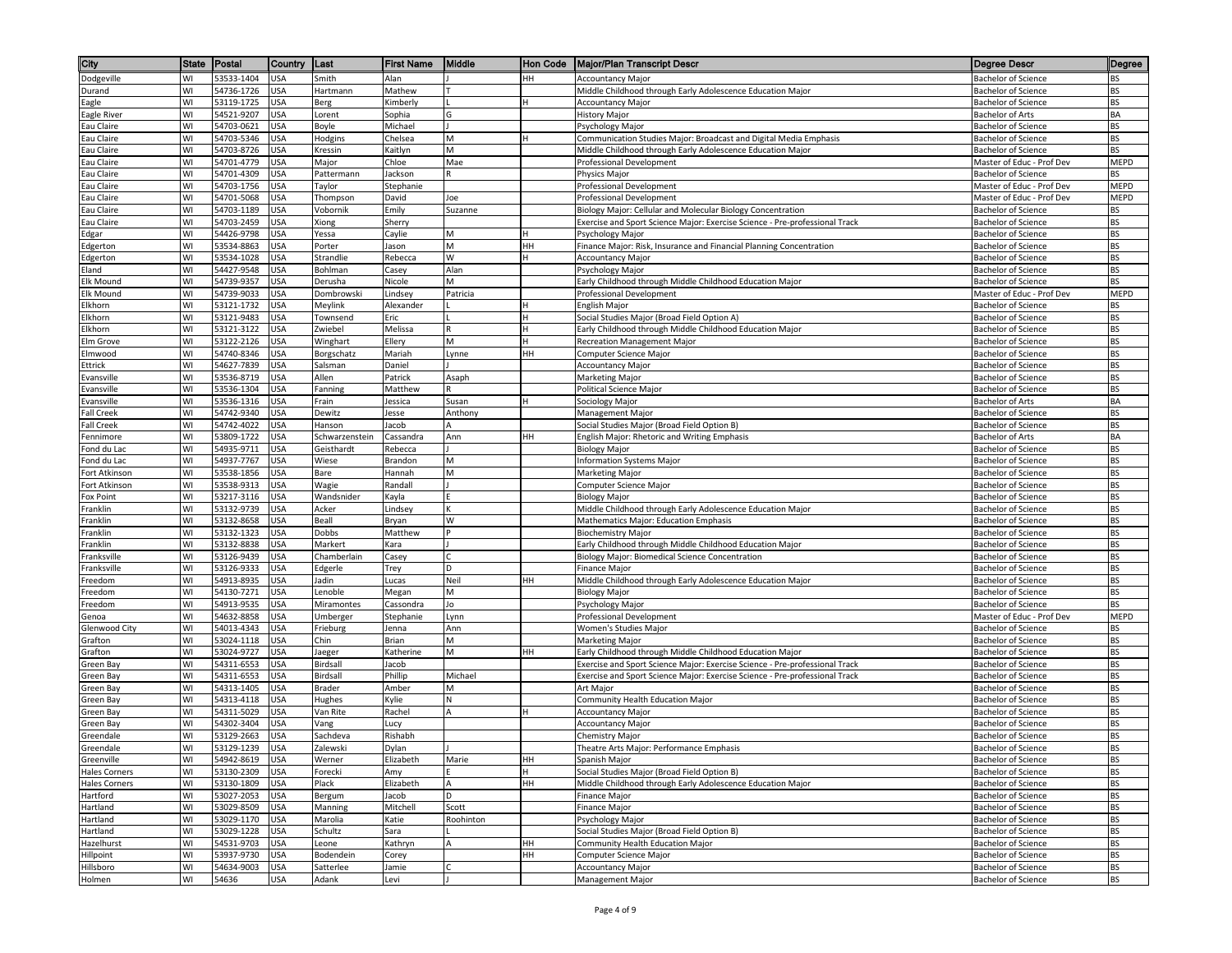| City                                                                                                                                                                                                                                      | State    | Postal                   | Country    | ∥Last                 | <b>First Name</b>     | Middle       | <b>Hon Code</b> | <b>Major/Plan Transcript Descr</b>                                                                                              | Degree Descr                                             | Degree    |
|-------------------------------------------------------------------------------------------------------------------------------------------------------------------------------------------------------------------------------------------|----------|--------------------------|------------|-----------------------|-----------------------|--------------|-----------------|---------------------------------------------------------------------------------------------------------------------------------|----------------------------------------------------------|-----------|
| Holmen                                                                                                                                                                                                                                    | WI       | 54636-9038               | <b>USA</b> | Eisermann             | Miranda               | Lynn         |                 | Professional Development                                                                                                        | Master of Educ - Prof Dev                                | MEPD      |
| Holmen                                                                                                                                                                                                                                    | WI       | 54636-8713               | USA        | Helgren               | Sophie                | G            |                 | Computer Science Major                                                                                                          | <b>Bachelor of Science</b>                               | ВS        |
| Holmen                                                                                                                                                                                                                                    | WI       | 54636-9209               | USA        | Kerska                | Tyler                 |              |                 | Management Major                                                                                                                | <b>Bachelor of Science</b>                               | BS        |
| Holmen                                                                                                                                                                                                                                    | WI       | 54636-9578               | USA        | Paukner               | Christopher           | M            |                 | General Science (Broadfield) Major                                                                                              | Bachelor of Science                                      | ВS        |
| Holmen                                                                                                                                                                                                                                    | WI       | 54636-9483               | JSA        | Purnell               | Lucas                 |              |                 | Political Science Major                                                                                                         | <b>Bachelor of Science</b>                               | BS        |
| Holmen                                                                                                                                                                                                                                    | WI       | 54636-7327               | JSA        | Quam                  | Alexa                 | D            |                 | Early Childhood through Middle Childhood Education Major                                                                        | <b>Bachelor of Science</b>                               | ВS        |
| Holmen                                                                                                                                                                                                                                    | WI       | 54636-9420               | <b>USA</b> | Rasmussen             | <b>Brooke</b>         |              | HН              | Community Health Education Major                                                                                                | <b>Bachelor of Science</b>                               | BS        |
| Holmen<br>ludson                                                                                                                                                                                                                          | WI<br>WI | 54636-9575<br>54016-1051 | USA<br>USA | Rosendale<br>Anderson | Elizabeth<br>Kjirsten | A            |                 | Physics Major<br><b>Biology Major</b>                                                                                           | Bachelor of Science<br><b>Bachelor of Science</b>        | BS<br>BS  |
| Hudson                                                                                                                                                                                                                                    | WI       | 54016-7813               | USA        | Brinsko               | Stephen               |              |                 | Middle Childhood through Early Adolescence Education Major                                                                      | <b>Bachelor of Science</b>                               | BS        |
| Hudson                                                                                                                                                                                                                                    | WI       | 54016-1879               | USA        | Knutson               | Megan                 | Rose         |                 | Clinical Exercise Physiology                                                                                                    | Master of Science                                        | MS        |
| Hudson                                                                                                                                                                                                                                    | WI       | 54016-7957               | USA        | Schaar                | Rebecca               | Lynn         | H               | Marketing Major                                                                                                                 | <b>Bachelor of Science</b>                               | BS        |
| Hudson                                                                                                                                                                                                                                    | WI       | 54016-7736               | USA        | Wakefield             | Cortney               | Kim          |                 | Occupational Therapy                                                                                                            | Master of Science                                        | ΜS        |
| Hudson                                                                                                                                                                                                                                    | WI       | 54016-1000               | JSA        | Zais                  | Megan                 | Marie        |                 | <b>Economics Major</b>                                                                                                          | <b>Bachelor of Science</b>                               | BS        |
| Iron Ridge                                                                                                                                                                                                                                | WI       | 53035-9658               | USA        | Gutschenritter        | Hannah                |              |                 | Social Studies Major (Broad Field Option B)                                                                                     | <b>Bachelor of Science</b>                               | ВS        |
| Janesville                                                                                                                                                                                                                                | WI       | 53545-3150               | JSA        | Beecher               | lessica               |              | HН              | Middle Childhood through Early Adolescence Education Major                                                                      | <b>Bachelor of Science</b>                               | BS        |
| lanesville                                                                                                                                                                                                                                | WI       | 53546-9698               | JSA        | Groeschl              | Katherine             |              |                 | Exercise and Sport Science Major: Physical Education                                                                            | <b>Bachelor of Science</b>                               | ВS        |
| Janesville                                                                                                                                                                                                                                | WI       | 53545-0705               | USA        | Jacowski              | David                 | G            |                 | <b>Accountancy Major</b>                                                                                                        | Bachelor of Science                                      | BS        |
| Janesville                                                                                                                                                                                                                                | WI       | 53548-2709               | USA        | Rucinski              | Dustin                | D            |                 | English Major: Literature Emphasis                                                                                              | <b>Bachelor of Arts</b>                                  | BA        |
| <ansasville< td=""><td>WI</td><td>53139-9756</td><td>JSA</td><td>Raboine</td><td>Erin</td><td></td><td></td><td>Early Childhood through Middle Childhood Education Major</td><td><b>Bachelor of Science</b></td><td>ВS</td></ansasville<> | WI       | 53139-9756               | JSA        | Raboine               | Erin                  |              |                 | Early Childhood through Middle Childhood Education Major                                                                        | <b>Bachelor of Science</b>                               | ВS        |
| Kaukauna                                                                                                                                                                                                                                  | WI<br>WI | 54130-8502<br>54130-1555 | JSA<br>USA | Bebeau                | Joseph<br>Sadie       |              |                 | Middle Childhood through Early Adolescence Education Major                                                                      | <b>Bachelor of Science</b>                               | BS<br>BA  |
| Kaukauna<br>Kenosha                                                                                                                                                                                                                       | WI       | 53144-1830               | <b>USA</b> | Tennessen<br>Hebior   | Lindsey               |              | HН              | Communication Studies Major: Interpersonal Communication Emphasis<br>Middle Childhood through Early Adolescence Education Major | Bachelor of Arts<br><b>Bachelor of Science</b>           | BS        |
| Kenosha                                                                                                                                                                                                                                   | WI       | 53144-2946               | USA        | Johnson               | Amanda                | Lynn         |                 | <b>Mathematics Major: Education Emphasis</b>                                                                                    | <b>Bachelor of Science</b>                               | BS        |
| Kenosha                                                                                                                                                                                                                                   | WI       | 53144-2414               | USA        | Morelli               | Ashlee                | Renee        |                 | Economics Major                                                                                                                 | <b>Bachelor of Science</b>                               | BS        |
| Kenosha                                                                                                                                                                                                                                   | WI       | 53142-4210               | USA        | Tews                  | Mark                  | Eric         |                 | Management Major                                                                                                                | Bachelor of Science                                      | BS        |
| Kenosha                                                                                                                                                                                                                                   | WI       | 53144-6729               | USA        | Wint                  | Marvinn               | 0            |                 | Economics Major                                                                                                                 | <b>Bachelor of Science</b>                               | BS        |
| Kewaskum                                                                                                                                                                                                                                  | WI       | 53040-9256               | USA        | Uelmen                | Kelly                 | D            |                 | Biology Major: Biomedical Science Concentration                                                                                 | <b>Bachelor of Science</b>                               | BS        |
| a Crosse                                                                                                                                                                                                                                  | WI       | 54601-5902               | JSA        | Banuvong              | Anusack               |              |                 | Special Education                                                                                                               | Master of Science in Education                           | MSED      |
| a Crosse                                                                                                                                                                                                                                  | WI       | 54601-4308               | JSA        | Begeman               | Nicolette             |              |                 | Communication Studies Major: Interpersonal Communication Emphasis                                                               | <b>Bachelor of Science</b>                               | BS        |
| La Crosse                                                                                                                                                                                                                                 | WI       | 54603-2242               | USA        | Burns                 | Amy                   | Ranee        |                 | Therapeutic Recreation                                                                                                          | Master of Science                                        | MS        |
| La Crosse                                                                                                                                                                                                                                 | WI       | 54601-2913               | <b>USA</b> | Cummings              | Eric                  | Randal       |                 | Professional Development                                                                                                        | Master of Educ - Prof Dev                                | MEPD      |
| La Crosse                                                                                                                                                                                                                                 | WI       | 54601-3521               | USA        | DeVilbiss             | Stephen               | Edward       |                 | Biology Major: Environmental Science Concentration                                                                              | <b>Bachelor of Science</b>                               | BS        |
| a Crosse                                                                                                                                                                                                                                  | WI       | 54601-4540               | USA        | Feeny                 | Kathryn               |              |                 | Sociology Major                                                                                                                 | <b>Bachelor of Science</b>                               | BS        |
| a Crosse.                                                                                                                                                                                                                                 | WI<br>WI | 54601-6708<br>54601-7547 | USA<br>USA | Felix<br>Frankki      | Michael<br>Susan      | Raymond<br>M |                 | Accountancy Major<br><b>Mathematics Major</b>                                                                                   | <b>Bachelor of Science</b><br>Bachelor of Science        | ВS<br>BS  |
| a Crosse<br>a Crosse                                                                                                                                                                                                                      | WI       | 54601-5236               | USA        | Guepfer               | Kyle                  |              | HH              | English Major                                                                                                                   | Bachelor of Science                                      | BS        |
| a Crosse                                                                                                                                                                                                                                  | WI       | 54601-5741               | JSA        | Harden                | Jason                 | Dewaine      |                 | Professional Development                                                                                                        | Master of Educ - Prof Dev                                | MEPD      |
| a Crosse                                                                                                                                                                                                                                  | WI       | 54601-4605               | JSA        | Hardy                 | Heather               | Ann          |                 | Psychology Major                                                                                                                | <b>Bachelor of Science</b>                               | BS        |
| a Crosse                                                                                                                                                                                                                                  | WI       | 54603-3058               | USA        | Hein                  | Rachel                |              |                 | Art Education Major                                                                                                             | Bachelor of Science                                      | BS        |
| a Crosse                                                                                                                                                                                                                                  | WI       | 54601-3473               | JSA        | Holen                 | Ashley                | Delores      |                 | Sociology Major                                                                                                                 | <b>Bachelor of Science</b>                               | BS        |
| a Crosse                                                                                                                                                                                                                                  | WI       | 54601-2163               | USA        | Isaacs                | Patrick               | A            |                 | <b>Biology Major</b>                                                                                                            | <b>Bachelor of Science</b>                               | BS        |
| a Crosse                                                                                                                                                                                                                                  | WI       | 54601-4153               | USA        | limenez               | Sergio                | M            |                 | Communication Studies Major: Organizational and Professional Communication Emphasis                                             | <b>Bachelor of Arts</b>                                  | BA        |
| a Crosse                                                                                                                                                                                                                                  | WI       | 54601-4765               | USA        | Klawiter              | Aaron                 | Edward       |                 | Management Major                                                                                                                | Bachelor of Science                                      | BS        |
| a Crosse                                                                                                                                                                                                                                  | WI       | 54601-5163               | USA        | Linhart               | David                 |              |                 | Biology Major: Biomedical Science Concentration                                                                                 | <b>Bachelor of Science</b>                               | ВS        |
| a Crosse                                                                                                                                                                                                                                  | WI       | 54603-1956               | JSA        | Lokken                | Alicia                |              |                 | Early Childhood through Middle Childhood Education Major                                                                        | <b>Bachelor of Science</b>                               | BS        |
| La Crosse                                                                                                                                                                                                                                 | WI<br>WI | 54601-3117<br>54601-3721 | USA<br>USA | Macht                 | Alyssa<br>Jesse       | Emily        |                 | Psychology Major<br>Management Major                                                                                            | <b>Bachelor of Science</b><br><b>Bachelor of Science</b> | ВS<br>BS  |
| a Crosse<br>a Crosse                                                                                                                                                                                                                      | WI       | 54601-2168               | USA        | McNaught<br>Meinking  | Benjamin              |              |                 | Exercise and Sport Science Major: Exercise Science - Pre-professional Track                                                     | <b>Bachelor of Science</b>                               | BS        |
| a Crosse                                                                                                                                                                                                                                  | WI       | 54603-8518               | USA        | Miles                 | Cody                  |              |                 | Management Major                                                                                                                | <b>Bachelor of Science</b>                               | <b>BS</b> |
| La Crosse                                                                                                                                                                                                                                 | WI       | 54601-2479               | USA        | Mix                   | Richard               | W            |                 | Finance Major: Risk, Insurance and Financial Planning Concentration                                                             | <b>Bachelor of Science</b>                               | BS        |
| a Crosse                                                                                                                                                                                                                                  | WI       | 54601-6736               | JSA        | Nelson                | Sadie                 | Jane         |                 | Management Major                                                                                                                | <b>Bachelor of Science</b>                               | BS        |
| a Crosse                                                                                                                                                                                                                                  | WI       | 54601-3505               | USA        | Niebur                | Spencer               | Logan        |                 | Psychology Major                                                                                                                | Bachelor of Science                                      | BS        |
| La Crosse                                                                                                                                                                                                                                 | WI       | 54601-3827               | USA        | Patros                | Sierra                | R            |                 | Early Childhood through Middle Childhood Education Major                                                                        | <b>Bachelor of Science</b>                               | ВS        |
| a Crosse                                                                                                                                                                                                                                  | WI       | 54601-4936               | USA        | Paulson               | Matthew               | Dennis       |                 | Biology Major: Aquatic Science Concentration                                                                                    | <b>Bachelor of Science</b>                               | BS        |
| La Crosse                                                                                                                                                                                                                                 | WI       | 54601-7320               | <b>USA</b> | Pleggenkuhle          | Moriah                | G            |                 | Therapeutic Recreation Major                                                                                                    | <b>Bachelor of Science</b>                               | BS        |
| La Crosse                                                                                                                                                                                                                                 | WI       | 54601-8361               | <b>USA</b> | Powell                | Michelle              | Marie        |                 | Professional Development                                                                                                        | Master of Educ - Prof Dev                                | MEPD      |
| La Crosse                                                                                                                                                                                                                                 | WI       | 54601-7382               | <b>USA</b> | Quick                 | Joy                   | Α            | H               | Sociology Major                                                                                                                 | <b>Bachelor of Science</b>                               | BS        |
| La Crosse                                                                                                                                                                                                                                 | WI<br>WI | 54601-2185               | <b>USA</b> | Sadowski              | Ryan                  |              |                 | <b>Biology Major</b>                                                                                                            | Bachelor of Science                                      | BS<br>BS  |
| La Crosse<br>La Crosse                                                                                                                                                                                                                    | WI       | 54601-3471<br>54601-4910 | USA<br>USA | Schams<br>Schmidt     | Kevin<br>Callie       | Rae          |                 | Marketing Major<br>Sociology Major                                                                                              | <b>Bachelor of Science</b><br>Bachelor of Science        | BS        |
| La Crosse                                                                                                                                                                                                                                 | WI       | 54601-2810               | JSA        | Tabor                 | Jared                 | Michael      |                 | Communication Studies Major: Organizational and Professional Communication Emphasis                                             | <b>Bachelor of Science</b>                               | BS        |
| La Crosse                                                                                                                                                                                                                                 | WI       | 54601-6533               | JSA        | Thompson              | Alissa                | M            |                 | Early Childhood through Middle Childhood Education Major                                                                        | <b>Bachelor of Science</b>                               | BS        |
| La Crosse                                                                                                                                                                                                                                 | WI       | 54603-1474               | USA        | Trehus                | Thomas                |              |                 | Political Science Major                                                                                                         | <b>Bachelor of Arts</b>                                  | BA        |
| La Crosse                                                                                                                                                                                                                                 | W١       | 54601-5903               | USA        | Walleser              | Liza                  | Rae          |                 | Biology                                                                                                                         | Master of Science                                        | MS        |
| La Crosse                                                                                                                                                                                                                                 | WI       | 54601-8278               | USA        | Walz                  | Susan                 |              |                 | Finance Major: Risk, Insurance and Financial Planning Concentration                                                             | <b>Bachelor of Science</b>                               | BS        |
| La Crosse                                                                                                                                                                                                                                 | WI       | 54601-5023               | <b>USA</b> | Weisse                | Simon                 | William      |                 | Computer Science Major                                                                                                          | <b>Bachelor of Science</b>                               | BS        |
| La Crosse                                                                                                                                                                                                                                 | WI       | 54602-0638               | <b>USA</b> | Weisser               | Michaela              | Rae          |                 | Biology Major: Biomedical Science Concentration                                                                                 | <b>Bachelor of Science</b>                               | BS        |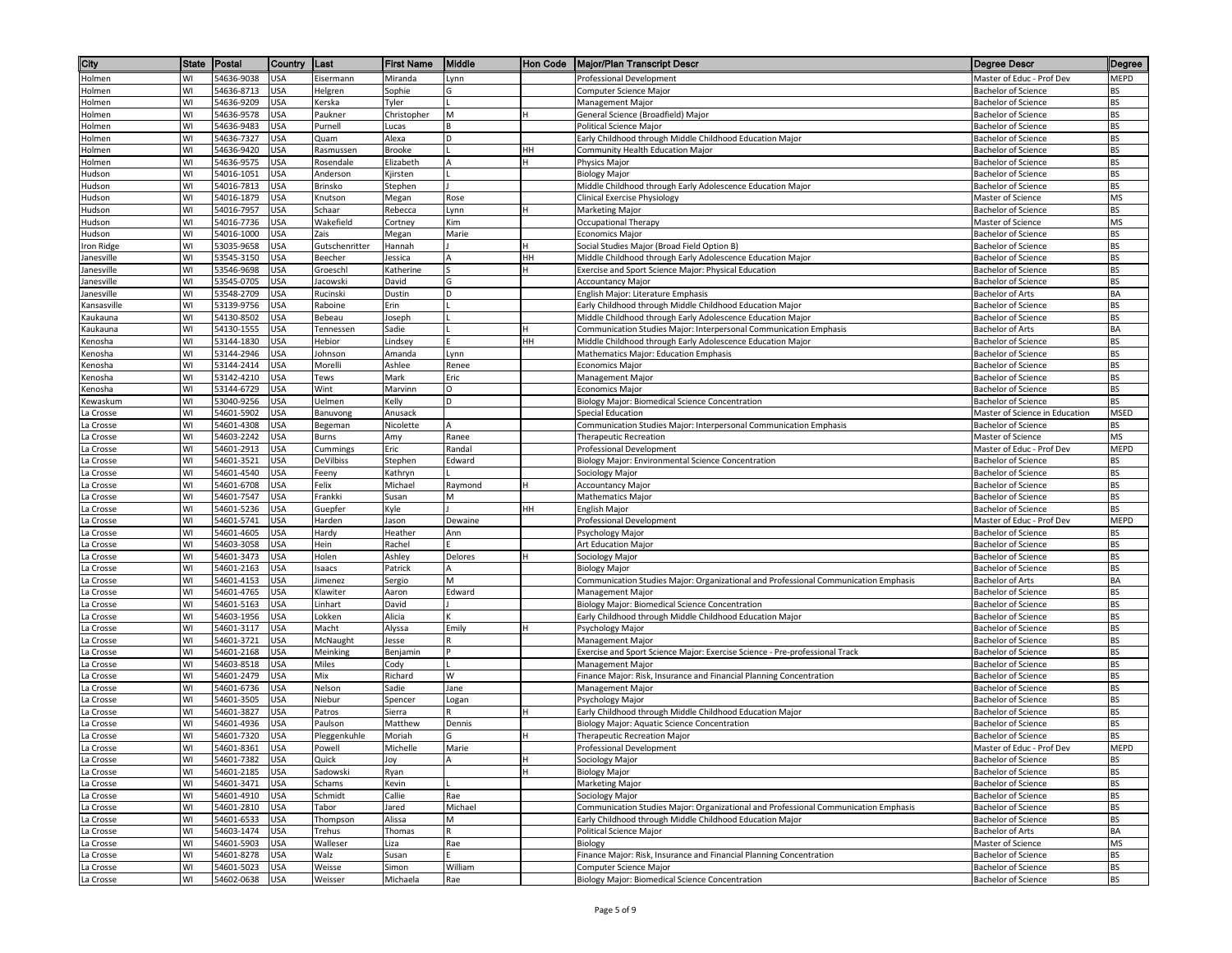| City                  | <b>State</b> | Postal                   | Country                  | ∥Last                | <b>First Name</b>  | Middle       | Hon Code | Major/Plan Transcript Descr                                                                                                                                                | Degree Descr                                             | Degree            |
|-----------------------|--------------|--------------------------|--------------------------|----------------------|--------------------|--------------|----------|----------------------------------------------------------------------------------------------------------------------------------------------------------------------------|----------------------------------------------------------|-------------------|
| La Crosse             | WI           | 54601-6825               | <b>USA</b>               | Wintin               | Cara               |              |          | Computer Science Major                                                                                                                                                     | <b>Bachelor of Science</b>                               | BS                |
| a Crosse              | WI           | 54601-4608               | USA                      | Xiong                | Mai                |              |          | Spanish Major                                                                                                                                                              | Bachelor of Arts                                         | BA                |
| a Crosse              | WI           | 54601-6411               | USA                      | Xiong                | Sou                |              |          | Marketing Major                                                                                                                                                            | <b>Bachelor of Science</b>                               | <b>BS</b>         |
| La Crosse             | WI           | 54603-1496               | USA                      | Yang                 | Maikia             |              |          | Middle Childhood through Early Adolescence Education Major                                                                                                                 | <b>Bachelor of Science</b>                               | BS                |
| a Crosse              | WI           | 54601-3811               | JSA                      | Zakem                | David              | G            |          | Recreation Management Major                                                                                                                                                | <b>Bachelor of Science</b>                               | <b>BS</b>         |
| La Crosse             | WI           | 54601-6432               | USA                      | Zeimentz             | Britney            | Ann          |          | Therapeutic Recreation Major                                                                                                                                               | Bachelor of Science                                      | BS                |
| La Crosse             | WI<br>WI     | 54601-7033               | <b>USA</b><br><b>USA</b> | Zumach               | Rachel             |              |          | Early Childhood through Middle Childhood Education Major                                                                                                                   | Bachelor of Science                                      | <b>BS</b>         |
| La Farge<br>.adysmith | WI           | 54639-8078<br>54848-9224 | USA                      | Waddell-Zdeb<br>Lee  | Elayne<br>Zachary  | Elizabeth    |          | Geography Major: Environmental Science Concentration<br>Exercise and Sport Science Major: Physical Education                                                               | <b>Bachelor of Science</b><br><b>Bachelor of Science</b> | BS<br>BS          |
| Lake Geneva           | WI           | 53147-3585               | USA                      | Cook                 | Cara               |              |          | Theatre Arts Major: Stage Management Emphasis                                                                                                                              | Bachelor of Arts                                         | BA                |
| Lake Geneva           | WI           | 53147-1659               | <b>USA</b>               | Wieters              | Kevin              | Andrew       |          | Sociology Major                                                                                                                                                            | Bachelor of Science                                      | <b>BS</b>         |
| Lomira                | WI           | 53048-9591               | USA                      | Immel                | Ryan               | М            |          | Biology Major: Biomedical Science Concentration                                                                                                                            | <b>Bachelor of Science</b>                               | BS                |
| uxemburg.             | WI           | 54217-8047               | JSA                      | Raisleger            | Jaclyn             | Marie        |          | Psychology Major                                                                                                                                                           | Bachelor of Science                                      | ВS                |
| Lyndon Station        | WI           | 53944-9500               | JSA                      | Elftmann             | Kayla              | Marie        |          | Management Major                                                                                                                                                           | <b>Bachelor of Science</b>                               | <b>BS</b>         |
| <b>Lyndon Station</b> | W١           | 53944-0194               | <b>USA</b>               | Schluter             | <b>Brooke</b>      |              |          | Psychology Major                                                                                                                                                           | Bachelor of Science                                      | BS                |
| vndon Station         | WI           | 53944                    | USA                      | Swatek               | Alyssa             |              |          | Communication Studies Major: Organizational and Professional Communication Emphasis                                                                                        | Bachelor of Science                                      | BS                |
| Madison               | WI           | 53705-4743               | <b>USA</b>               | Althaus              | Laura              |              |          | Psychology Major                                                                                                                                                           | <b>Bachelor of Science</b>                               | BS                |
| Madison               | WI           | 53716-2478               | <b>USA</b>               | Bernstein            | Tracey             |              |          | Exercise and Sport Science Major: Physical Education                                                                                                                       | Bachelor of Science                                      | BS                |
| Madison               | WI           | 53704-4836               | USA                      | Buell                | Satiya             | Beverlee     |          | Professional Development                                                                                                                                                   | Master of Educ - Prof Dev                                | <b>MEPD</b>       |
| Madison               | WI<br>WI     | 53705-2710<br>53711-2806 | USA                      | Bunke<br>Bush        | Eric               | Jane         |          | Geography Major: Geographic Information Science Concentration                                                                                                              | <b>Bachelor of Science</b>                               | BS<br><b>MEPD</b> |
| Madison<br>Madison    | WI           | 53714-2912               | JSA<br>USA               | Counselman           | Stephanie<br>Brian | Daniel       |          | Professional Development<br>Professional Development                                                                                                                       | Master of Educ - Prof Dev<br>Master of Educ - Prof Dev   | MEPD              |
| Madison               | WI           | 53705-1923               | <b>USA</b>               | Dietsche             | Laura              | Suzanne      |          | Occupational Therapy                                                                                                                                                       | Master of Science                                        | MS                |
| Madison               | WI           | 53711-2620               | <b>USA</b>               | Ellingson            | Danielle           | Rose         |          | Exercise and Sport Science Major: Exercise Science - Pre-professional Track                                                                                                | Bachelor of Science                                      | BS                |
| Madison               | WI           | 53711-1318               | USA                      | Emmert               | Kyle               |              | HН       | Early Childhood through Middle Childhood Education Major                                                                                                                   | <b>Bachelor of Science</b>                               | <b>BS</b>         |
| Madison               | WI           | 53704-1044               | USA                      | Finger               | Kip                | Benjamin     |          | Sociology Major                                                                                                                                                            | <b>Bachelor of Science</b>                               | BS                |
| Madison               | WI           | 53719-4422               | USA                      | Garcia               | Justin             | M            |          | Finance Major                                                                                                                                                              | <b>Bachelor of Science</b>                               | BS                |
| Madison               | WI           | 53711-3114               | USA                      | Henningfield         | Drew               |              |          | Chemistry Major: Environmental Science Concentration                                                                                                                       | <b>Bachelor of Science</b>                               | <b>BS</b>         |
| Madison               | WI           | 53716-1410               | USA                      | Hyland               | Heidi              | Lynn         |          | Professional Development                                                                                                                                                   | Master of Educ - Prof Dev                                | MEPD              |
| Madison               | WI           | 53716-1328               | JSA                      | Iohann-Berkel        | Dominic            | Edward       |          | Professional Development                                                                                                                                                   | Master of Educ - Prof Dev                                | MEPD              |
| Madison               | WI           | 53711-1428               | USA                      | Johnson              | Matthew            | Robert       |          | Exercise and Sport Science: Human Performance                                                                                                                              | Master of Science                                        | MS                |
| Madison               | WI           | 53704-1047               | <b>USA</b>               | Kinney               | Kasey              | James        |          | Finance Major: Risk, Insurance and Financial Planning Concentration                                                                                                        | Bachelor of Science                                      | <b>BS</b>         |
| Madison<br>Madison    | WI<br>WI     | 53705-4613<br>53705-4613 | USA<br><b>USA</b>        | Lindholm<br>Lindholm | Jeffrey<br>Matthew | А<br>А.      |          | Communication Studies Major: Organizational and Professional Communication Emphasis<br>Communication Studies Major: Organizational and Professional Communication Emphasis | Bachelor of Science<br><b>Bachelor of Science</b>        | BS<br><b>BS</b>   |
| Madison               | WI           | 53704-5506               | USA                      | McCollister          | Catherine          | Ann          |          | Professional Development                                                                                                                                                   | Master of Educ - Prof Dev                                | MEPD              |
| Madison               | WI           | 53704-8625               | <b>USA</b>               | Moser                | Erik               |              |          | Sociology Major                                                                                                                                                            | <b>Bachelor of Science</b>                               | ВS                |
| Madison               | WI           | 53718-2930               | USA                      | Naylor               | Laura              | Elizabeth    |          | Professional Development                                                                                                                                                   | Master of Educ - Prof Dev                                | <b>MEPD</b>       |
| Madison               | WI           | 53704-8577               | USA                      | Ocaranza             | Shawna             | Danielle     |          | Occupational Therapy                                                                                                                                                       | Master of Science                                        | MS                |
| Madison               | WI           | 53719-3104               | JSA                      | Paul                 | Matthew            | Bernard      |          | Computer Science Major                                                                                                                                                     | <b>Bachelor of Science</b>                               | BS                |
| Madison               | W١           | 53711-2861               | USA                      | Raykovich            | <b>Nick</b>        |              |          | Professional Development                                                                                                                                                   | Master of Educ - Prof Dev                                | <b>MEPD</b>       |
| Madison               | WI           | 53719-5914               | JSA                      | Urben                | Daniel             |              |          | Professional Development                                                                                                                                                   | Master of Educ - Prof Dev                                | MEPD              |
| Madison               | WI           | 53704-7373               | USA                      | Warner               | Whitney            |              |          | Middle Childhood through Early Adolescence Education Major                                                                                                                 | <b>Bachelor of Science</b>                               | <b>BS</b>         |
| Maiden Rock           | WI           | 54750-8211               | USA                      | Cuddy                | Joseph             |              |          | Philosophy Major                                                                                                                                                           | Bachelor of Science                                      | BS                |
| Malone<br>Marathon    | WI<br>WI     | 53049-1629<br>54448-9327 | USA<br>USA               | Nett<br>Schmied      | Lucas<br>Amy       | N<br>Sue     |          | Communication Studies Major: Organizational and Professional Communication Emphasis<br><b>Recreation Management</b>                                                        | <b>Bachelor of Science</b><br>Master of Science          | BS<br>MS          |
| Marion                | WI           | 54950-9045               | JSA                      | Lohrentz             | Lee                | Charles      |          | Occupational Therapy                                                                                                                                                       | Master of Science                                        | MS                |
| Marshall              | WI           | 53559                    | USA                      | Engels               | Emily              |              |          | Finance Major                                                                                                                                                              | Bachelor of Science                                      | BS                |
| Marshfield            | WI           | 54449-1278               | USA                      | Baltus               | Daniel             | John         |          | Management Major                                                                                                                                                           | <b>Bachelor of Science</b>                               | <b>BS</b>         |
| Marshfield            | W١           | 54449-8432               | <b>USA</b>               | Follen               | Christopher        |              |          | <b>Accountancy Major</b>                                                                                                                                                   | Bachelor of Science                                      | BS                |
| Marshfield            | WI           | 54449-5448               | <b>USA</b>               | Steinmetz            | David              |              |          | Management Major                                                                                                                                                           | <b>Bachelor of Science</b>                               | <b>BS</b>         |
| Marshfield            | WI           | 54449-1731               | USA                      | Strong               | Kelsey             | А            |          | Psychology Major                                                                                                                                                           | <b>Bachelor of Science</b>                               | BS                |
| Marshfield            | WI           | 54449-9776               | USA                      | Sturomski            | Benjamin           | James        | HH       | Physics Education Major                                                                                                                                                    | <b>Bachelor of Science</b>                               | BS                |
| Mauston               | WI           | 53948-9202               | USA                      | Householder          | Sara               | Elizabeth    |          | Middle Childhood through Early Adolescence Education Major                                                                                                                 | <b>Bachelor of Science</b>                               | <b>BS</b>         |
| Mc Farland            | WI           | 53558-8901               | USA                      | Fendry               | Mark               | A            |          | Philosophy Major                                                                                                                                                           | Bachelor of Science                                      | BS                |
| Medford               | WI           | 54451-8944               | JSA                      | Bauer                | Erik               | Jon          |          | Microbiology Major: Biomedical Concentration                                                                                                                               | Bachelor of Science                                      | BS                |
| Medford<br>Melrose    | WI<br>WI     | 54451-9403<br>54642      | USA<br><b>USA</b>        | Deml<br>Schaefer     | Michael<br>Amy     | James<br>Lyn | HH       | French Major<br><b>Professional Development</b>                                                                                                                            | Bachelor of Arts<br>Master of Educ - Prof Dev            | BA<br>MEPD        |
| Melrose               | WI           | 54642-8438               | <b>USA</b>               | Zigler               | Joann              | Marie        |          | Professional Development                                                                                                                                                   | Master of Educ - Prof Dev                                | MEPD              |
| Menasha               | WI           | 54952-1611               | <b>USA</b>               | Kersten              | Rachel             | Ann          |          | Physics Major: Biomedical Concentration                                                                                                                                    | Bachelor of Science                                      | BS                |
| Menomonee Falls       | WI           | 53051-0923               | <b>USA</b>               | Daanen               | Danielle           | M            |          | <b>Finance Major</b>                                                                                                                                                       | <b>Bachelor of Science</b>                               | BS                |
| Menomonie             | W١           | 54751-2325               | <b>USA</b>               | Fekete               | Nathan             |              |          | <b>Recreation Management Major</b>                                                                                                                                         | Bachelor of Science                                      | BS                |
| Menomonie             | WI           | 54751-4729               | USA                      | Steinmeyer           | Isaac              |              |          | Physics Major                                                                                                                                                              | <b>Bachelor of Science</b>                               | BS                |
| Mequon                | W١           | 53097-3869               | USA                      | Wallace              | Danielle           |              |          | Art Major                                                                                                                                                                  | Bachelor of Science                                      | BS                |
| Merrill               | WI           | 54452-1529               | USA                      | Preboske             | Bethany            |              |          | Professional Development                                                                                                                                                   | Master of Educ - Prof Dev                                | MEPD              |
| Middleton             | WI           | 53562-2910               | <b>USA</b>               | Mahvi                | Jonathan           |              |          | Marketing Major                                                                                                                                                            | <b>Bachelor of Science</b>                               | BS                |
| Milton                | WI           | 53563-1702               | <b>USA</b>               | Watson               | Justin             |              |          | English Major: Rhetoric and Writing Emphasis                                                                                                                               | <b>Bachelor of Arts</b>                                  | BA                |
| Milwaukee             | WI           | 53222-1743               | <b>USA</b>               | Back                 | Daniel             | G            |          | Exercise and Sport Science Major: Exercise Science - Pre-professional Track                                                                                                | <b>Bachelor of Science</b>                               | BS                |
| Milwaukee             | W١           | 53207-3243               | <b>USA</b>               | Benes                | Blair              | A            |          | Philosophy Major                                                                                                                                                           | Bachelor of Arts                                         | BA                |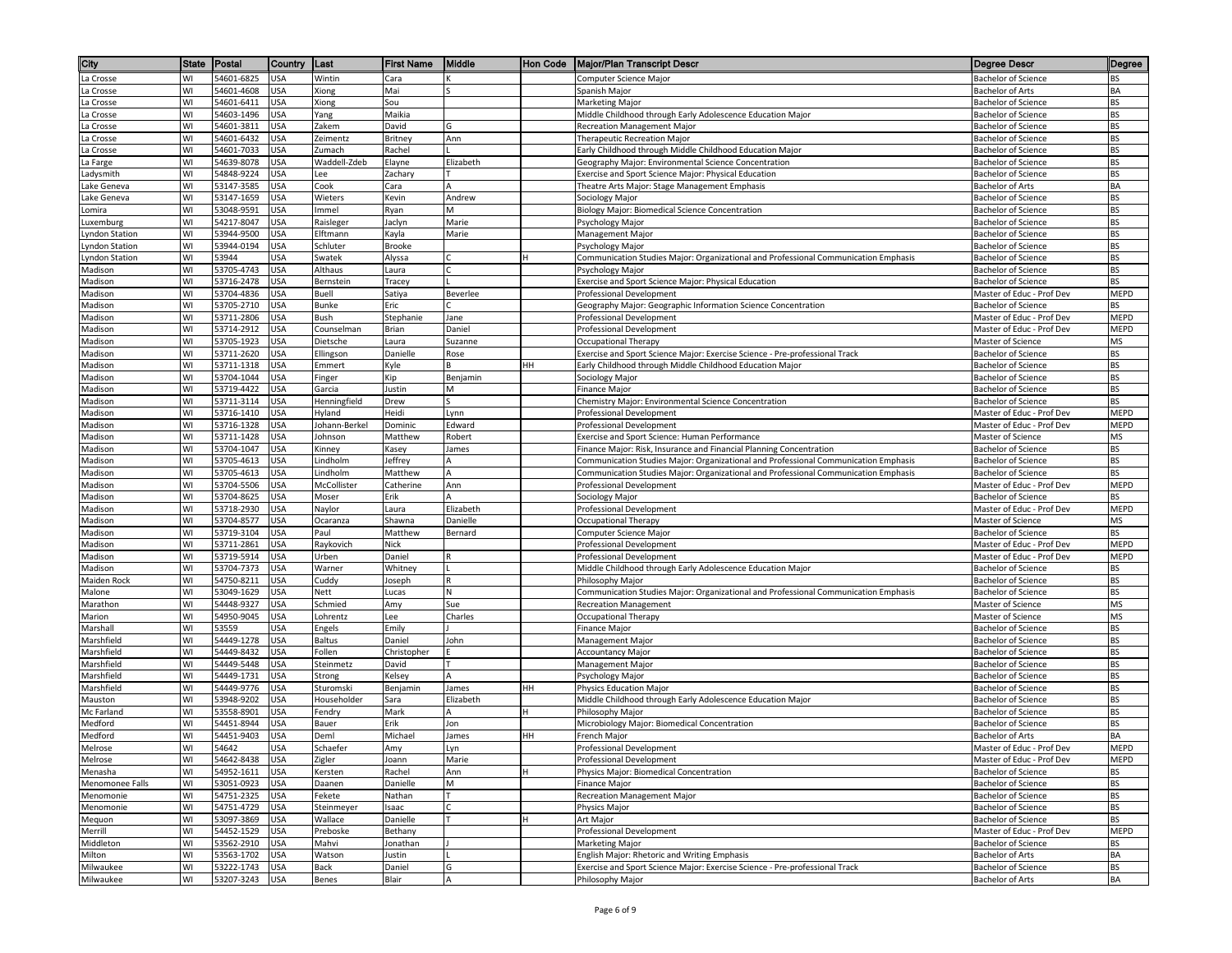| City                       | State    | Postal                   | Country                  | ∥Last               | <b>First Name</b>  | Middle    | ∥Hon Code | <b>Major/Plan Transcript Descr</b>                                                                                   | <b>Degree Descr</b>                                      | Degree            |
|----------------------------|----------|--------------------------|--------------------------|---------------------|--------------------|-----------|-----------|----------------------------------------------------------------------------------------------------------------------|----------------------------------------------------------|-------------------|
| Milwaukee                  | WI       | 53219-3246               | <b>USA</b>               | Murray              | Nicholas           | D         |           | Management Major                                                                                                     | <b>Bachelor of Science</b>                               | <b>BS</b>         |
| Milwaukee                  | WI       | 53211-1145               | <b>USA</b>               | Siegel              | Mark               |           |           | Professional Development                                                                                             | Master of Educ - Prof Dev                                | MEPD              |
| Milwaukee                  | WI       | 53217-5005               | <b>USA</b>               | Smyth               | Kelli              |           |           | <b>Biology Major</b>                                                                                                 | <b>Bachelor of Science</b>                               | BS                |
| Minocqua                   | WI       | 54548-0893               | USA                      | Lee                 | Samantha           | Lynne     |           | Occupational Therapy                                                                                                 | Master of Science                                        | MS                |
| Mishicot                   | WI       | 54228-9776               | USA                      | Depas               | Brandon            | N         |           | Management Major                                                                                                     | <b>Bachelor of Science</b>                               | BS                |
| Mondovi                    | WI       | 54755-8324               | USA                      | Olson               | Samantha           | Marie     | HН        | Exercise and Sport Science Major: Exercise Science - Pre-professional Track                                          | <b>Bachelor of Science</b>                               | BS                |
| Monona<br>Monona           | WI<br>WI | 53716-1033<br>53716-3504 | USA<br>USA               | Dux<br>Gill         | Signe<br>Angela    | M         |           | <b>Medical Dosimetry</b><br>Biology Major: Biomedical Science Concentration                                          | Certificate<br><b>Bachelor of Science</b>                | <b>CERT</b><br>BS |
| Monroe                     | WI       | 53566-2640               | USA                      | Kaiser              | Kylie              | А         |           | Middle Childhood through Early Adolescence Education Major                                                           | <b>Bachelor of Science</b>                               | BS                |
| Monroe                     | WI       | 53566-2147               | <b>USA</b>               | Lappen              | Jennifer           | Lynn      |           | Professional Development                                                                                             | Master of Educ - Prof Dev                                | MEPD              |
| Monroe                     | WI       | 53566-9510               | <b>USA</b>               | Larsen              | Kirsten            |           |           | Early Childhood through Middle Childhood Education Major                                                             | <b>Bachelor of Science</b>                               | BS                |
| Mosinee                    | WI       | 54455-1115               | <b>USA</b>               | Filtz               | Ryan               |           |           | <b>Accountancy Major</b>                                                                                             | <b>Bachelor of Science</b>                               | <b>BS</b>         |
| Mosinee                    | WI       | 54455-8681               | USA                      | Fochs               | Amber              |           |           | <b>Marketing Major</b>                                                                                               | <b>Bachelor of Science</b>                               | BS                |
| Mosinee                    | WI       | 54455-9570               | USA                      | Wenman              | Jennifer           |           |           | Early Childhood through Middle Childhood Education Major                                                             | <b>Bachelor of Science</b>                               | <b>BS</b>         |
| Mount Calvary              | WI       | 53057-9649               | USA                      | Walentoski          | Kathryn            |           |           | Community Health Education Major                                                                                     | <b>Bachelor of Science</b>                               | BS                |
| Mount Horeb                | WI       | 53572-2213               | USA                      | Fargo               | Ben                |           |           | <b>Accountancy Major</b>                                                                                             | <b>Bachelor of Science</b>                               | <b>BS</b>         |
| Mount Horeb                | WI       | 53572-2233               | USA                      | Rogers              | Jason              | Theodore  |           | Professional Development                                                                                             | Master of Educ - Prof Dev                                | MEPD              |
| Mount Horeb                | WI       | 53572-3345               | USA                      | Schmitt             | Katherine          | А         | HН        | Middle Childhood through Early Adolescence Education Major                                                           | <b>Bachelor of Science</b>                               | <b>BS</b>         |
| Mount Pleasant<br>Neenah   | WI<br>WI | 53406-1944<br>54956-3539 | <b>USA</b><br>USA        | Koll<br>Campbell    | Marie<br>Paige     | M         | HН        | Early Childhood through Middle Childhood Education Major<br>Early Childhood through Middle Childhood Education Major | <b>Bachelor of Science</b><br><b>Bachelor of Science</b> | BS<br>BS          |
| Neenah                     | WI       | 54956-3253               | USA                      | Landgraf            | Jessica            | M         |           | English Major: Literature Emphasis                                                                                   | <b>Bachelor of Arts</b>                                  | BA                |
| Neenah                     | WI       | 54956-9720               | <b>USA</b>               | Veldhorst           | Amy                |           |           | Early Childhood through Middle Childhood Education Major                                                             | <b>Bachelor of Science</b>                               | BS                |
| Neillsville                | WI       | 54456-2042               | USA                      | Apolinario          | Michael            | Angelo    |           | Biology Major: Biomedical Science Concentration                                                                      | <b>Bachelor of Science</b>                               | <b>BS</b>         |
| New Berlin                 | WI       | 53146-5225               | USA                      | Burns               | Amanda             | N         | HН        | Early Childhood through Middle Childhood Education Major                                                             | <b>Bachelor of Science</b>                               | BS                |
| New Berlin                 | WI       | 53146-1625               | USA                      | Dillett             | Roseanne           | M         |           | Psychology Major                                                                                                     | <b>Bachelor of Arts</b>                                  | BA                |
| New Berlin                 | WI       | 53151-5326               | USA                      | Farrington          | Kristin            | Ann       |           | <b>Occupational Therapy</b>                                                                                          | Master of Science                                        | MS                |
| New Berlin                 | WI       | 53151-6974               | USA                      | Gustafson           | Carli              |           |           | Finance Major                                                                                                        | <b>Bachelor of Science</b>                               | BS                |
| New Berlin                 | WI       | 53151-1752               | <b>USA</b>               | Kerwin              | Rachel             |           |           | Middle Childhood through Early Adolescence Education Major                                                           | <b>Bachelor of Science</b>                               | <b>BS</b>         |
| New Berlin                 | WI       | 53151-6052               | USA                      | Rose                | Natalie            | December  |           | Psychology Major                                                                                                     | Bachelor of Arts                                         | BA                |
| New Berlin                 | WI       | 53151-8753               | <b>USA</b>               | Zavadil             | Mara               |           |           | Psychology Major                                                                                                     | <b>Bachelor of Science</b>                               | <b>BS</b>         |
| New Glarus<br>New Holstein | WI<br>WI | 53574-9338<br>53061-9523 | <b>USA</b><br>USA        | Legros<br>Glewen    | Jamie<br>Daniel    | D         | HН        | Early Childhood through Middle Childhood Education Major<br>Exercise and Sport Science Major: Physical Education     | <b>Bachelor of Science</b><br><b>Bachelor of Science</b> | BS<br><b>BS</b>   |
| New Lisbon                 | WI       | 53950-9434               | <b>USA</b>               | McGlew              | Erin               |           |           | Biology Major: Biomedical Science Concentration                                                                      | <b>Bachelor of Science</b>                               | BS                |
| New Richmond               | WI       | 54017-7302               | USA                      | Frank               | Madeline           | M         |           | Communication Studies Major: Organizational and Professional Communication Emphasis                                  | <b>Bachelor of Arts</b>                                  | BA                |
| Norwalk                    | WI       | 54648-8064               | USA                      | Gustin              | Sara               |           |           | Early Childhood through Middle Childhood Education Major                                                             | Bachelor of Science                                      | <b>BS</b>         |
| Oconomowoc                 | WI       | 53066-2473               | <b>USA</b>               | Akin                | Sara               |           |           | Exercise and Sport Science Major: Exercise Science - Pre-professional Track                                          | <b>Bachelor of Science</b>                               | <b>BS</b>         |
| Oconomowoc                 | WI       | 53066-8920               | <b>USA</b>               | Davy                | Matthew            |           |           | Sociology Major                                                                                                      | <b>Bachelor of Science</b>                               | <b>BS</b>         |
| Omro                       | WI       | 54963-1752               | USA                      | Mitchell            | Michael            |           |           | <b>History Major</b>                                                                                                 | <b>Bachelor of Science</b>                               | BS                |
| Onalaska                   | WI       | 54650-2517               | USA                      | Chang               | Kalia              |           |           | <b>Finance Major</b>                                                                                                 | <b>Bachelor of Science</b>                               | <b>BS</b>         |
| Onalaska                   | WI       | 54650-2517               | USA                      | Chang               | Pao                |           |           | Information Systems Major                                                                                            | <b>Bachelor of Science</b>                               | BS                |
| Onalaska                   | WI       | 54650-3353               | USA                      | Fabian              | Susan              | Grace     |           | Women's Studies Major                                                                                                | <b>Bachelor of Science</b>                               | <b>BS</b>         |
| Onalaska                   | WI       | 54650-8515               | USA                      | Kusilek             | Daniel             |           | HН        | <b>Accountancy Major</b>                                                                                             | <b>Bachelor of Science</b>                               | BS                |
| Onalaska<br>Onalaska       | WI<br>WI | 54650-8234<br>54650-9212 | USA<br><b>USA</b>        | La Grange<br>Ladwig | Alison<br>Samantha | G<br>Jo   | HH        | Middle Childhood through Early Adolescence Education Major                                                           | <b>Bachelor of Science</b><br><b>Bachelor of Science</b> | BS<br><b>BS</b>   |
| Onalaska                   | WI       | 54650-9382               | <b>USA</b>               | Larson              | Whitney            | B         | HН        | Sociology Major<br>Early Childhood through Middle Childhood Education Major                                          | <b>Bachelor of Science</b>                               | BS                |
| Onalaska                   | WI       | 54650-2298               | USA                      | Matuszeski          | Aaron              | Ray       |           | Exercise and Sport Science: Human Performance                                                                        | Master of Science                                        | MS                |
| Onalaska                   | WI       | 54650-2561               | USA                      | McMahon             | Kelly              | Marie     |           | Middle Childhood through Early Adolescence Education Major                                                           | <b>Bachelor of Science</b>                               | BS                |
| Onalaska                   | WI       | 54650-3030               | USA                      | Nichols             | Jamie              | Lynn      |           | Occupational Therapy                                                                                                 | Master of Science                                        | MS                |
| Onalaska                   | WI       | 54650-2215               | USA                      | Scholl              | Jamie              | Richard   |           | Psychology Major                                                                                                     | Bachelor of Science                                      | BS                |
| Onalaska                   | WI       | 54650-2294               | USA                      | Stellrecht          | Ehren              | А         | HН        | <b>Finance Major</b>                                                                                                 | <b>Bachelor of Science</b>                               | <b>BS</b>         |
| Onalaska                   | WI       | 54650-9509               | USA                      | Strittmater         | Joe                |           |           | <b>Political Science Major</b>                                                                                       | <b>Bachelor of Science</b>                               | BS                |
| Onalaska                   | WI       | 54650-2120               | USA                      | Tyler               | Eric               | Jonathan  |           | Management Major                                                                                                     | <b>Bachelor of Science</b>                               | BS                |
| Onalaska                   | WI       | 54650-2238               | <b>USA</b>               | Vang                | Craig              |           |           | Psychology Major                                                                                                     | <b>Bachelor of Science</b>                               | <b>BS</b>         |
| Onalaska                   | WI       | 54650-9042               | <b>USA</b>               | Vang                | Nou                |           |           | Psychology Major                                                                                                     | <b>Bachelor of Science</b>                               | BS                |
| Onalaska<br>Oneida         | WI<br>WI | 54650-2638<br>54155-8644 | <b>USA</b><br><b>USA</b> | Wetzsteon<br>Dudzik | Shelly<br>Zachary  | Rae       |           | Professional Development<br><b>Marketing Major</b>                                                                   | Master of Educ - Prof Dev<br><b>Bachelor of Science</b>  | MEPD<br>BS        |
| Oostburg                   | WI       | 53070-1316               | <b>USA</b>               | <b>TeBeest</b>      | Kelsey             | Mae       | HH        | Spanish Major                                                                                                        | <b>Bachelor of Science</b>                               | <b>BS</b>         |
| Oregon                     | WI       | 53575-3631               | <b>USA</b>               | Donovan             | Christy            | Ann       |           | Professional Development                                                                                             | Master of Educ - Prof Dev                                | MEPD              |
| Oregon                     | WI       | 53575-1202               | <b>USA</b>               | Groves              | Kelsea             |           |           | Sociology Major                                                                                                      | <b>Bachelor of Arts</b>                                  | BA                |
| Oregon                     | WI       | 53575-2747               | <b>USA</b>               | Mulvihill           | Kyle               | N         |           | Management Major                                                                                                     | <b>Bachelor of Science</b>                               | BS                |
| Oregon                     | WI       | 53575-1416               | <b>USA</b>               | Rittenhouse         | Matthew            | Arlan     |           | Biology Major: Cellular and Molecular Biology Concentration                                                          | <b>Bachelor of Science</b>                               | BS                |
| Oregon                     | WI       | 53575-1304               | USA                      | Tennyson            | Elizabeth          | M         |           | Physics Major                                                                                                        | <b>Bachelor of Science</b>                               | BS                |
| Oshkosh                    | WI       | 54904-9745               | <b>USA</b>               | Jones               | Christopher        | Michael   |           | Exercise and Sport Science Major: Exercise Science - Fitness Track                                                   | <b>Bachelor of Science</b>                               | BS                |
| Oshkosh                    | WI       | 54904-8457               | USA                      | Kapral              | Sarah              | Elizabeth |           | Biology Major: Biomedical Science Concentration                                                                      | <b>Bachelor of Science</b>                               | BS                |
| Oshkosh                    | WI       | 54904-7959               | USA                      | Vajgrt              | Benjamin           |           |           | <b>History Major</b>                                                                                                 | <b>Bachelor of Science</b>                               | BS                |
| Pepin                      | WI       | 54759-9615               | USA                      | McGovern            | Dana               | Susanne   |           | Occupational Therapy                                                                                                 | Master of Science                                        | MS                |
| Pewaukee                   | WI       | 53072-3510               | <b>USA</b>               | Patterson           | Allison            | A         |           | Biology Major: Biomedical Science Concentration                                                                      | <b>Bachelor of Science</b>                               | BS                |
| Pine River                 | WI       | 54965-9446 USA           |                          | Beilfuss            | Christi            | Nichole   |           | Community Health Education Major                                                                                     | <b>Bachelor of Science</b>                               | BS                |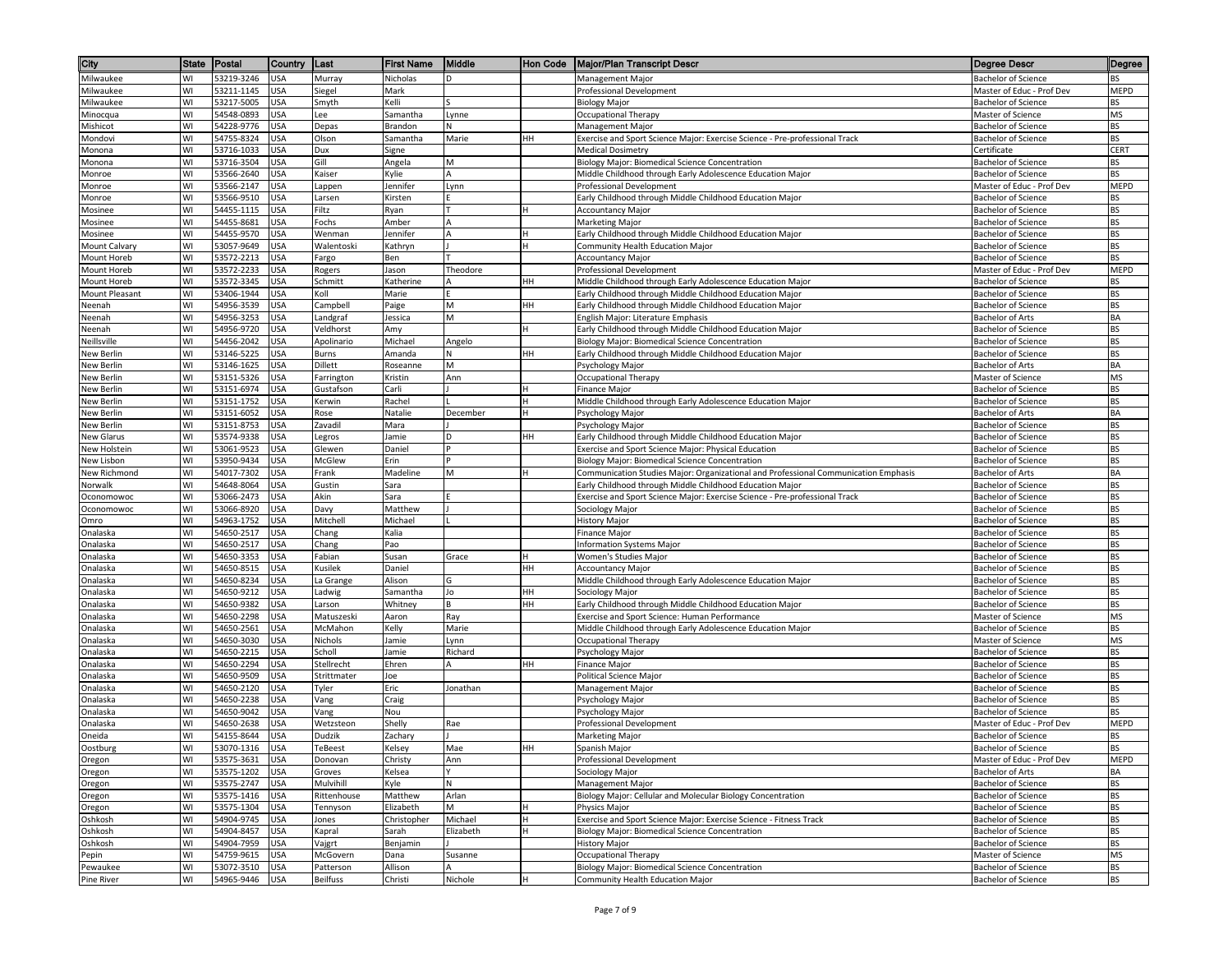| WI<br>53158-2107<br><b>USA</b><br>Ewens<br>Ashley<br>Community Health Education Major<br><b>Bachelor of Science</b><br>Pleasant Prairie<br>BS<br>54467-2161<br>WI<br><b>USA</b><br>Weyenberg<br>M<br>Recreation Management Major<br><b>Bachelor of Science</b><br>BS<br>Sarah<br>Plover<br>54761-9020<br><b>BS</b><br>Plum City<br>WI<br><b>USA</b><br>Heit<br>Kelsey<br>Rae<br>HH<br><b>Bachelor of Science</b><br><b>Accountancy Major</b><br>Plum City<br>WI<br>54761-8406<br>USA<br>BS<br>Sweeney<br>Samantha<br>Pauletter<br>Exercise and Sport Science Major: Fitness<br><b>Bachelor of Science</b><br><b>BS</b><br>WI<br>54469-1020<br>USA<br>Clark<br>Port Edwards<br>M<br>Art Education Major<br><b>Bachelor of Science</b><br>Joanne<br>53901-9725<br>Wilcox<br>Sue<br>Communication Studies Major: Organizational and Professional Communication Emphasis<br>BS<br>WI<br>USA<br>Melissa<br><b>Bachelor of Science</b><br>Portage<br>53821-3043<br>BS<br>WI<br>USA<br>Ariss<br>Jaimie<br>Middle Childhood through Early Adolescence Education Major<br>Prairie du Chien<br>A<br><b>Bachelor of Science</b><br>WI<br>53821-2048<br>USA<br>MS<br>Prairie du Chien<br>Keeney<br>Crystal<br>Jean<br>Occupational Therapy<br>Master of Science<br>Prairie du Sac<br>WI<br>53578-9613<br>USA<br>HН<br><b>Finance Major</b><br><b>Bachelor of Science</b><br>BS<br>Fiene<br>Zachary<br>Ryan<br>WI<br>53578-9627<br><b>USA</b><br>Hartmann<br>Tyler<br>HН<br><b>BS</b><br>Prairie du Sac<br>Thomas<br><b>Finance Major</b><br><b>Bachelor of Science</b><br>54021-7305<br><b>USA</b><br><b>BS</b><br>WI<br>Boleen<br>Carissa<br>Jean<br>Exercise and Sport Science Major: Exercise Science - Pre-professional Track<br><b>Bachelor of Science</b><br>Prescott<br><b>BS</b><br>WI<br>54021-1907<br><b>USA</b><br>Physics Major: Business Concentration<br><b>Bachelor of Science</b><br>Prescott<br>Huebner<br>Lucas<br>WI<br>54021-7701<br>USA<br>Exercise and Sport Science Major: Sport Management<br>BS<br>Jacob<br><b>Bachelor of Science</b><br>Prescott<br>Langer<br>WI<br><b>BS</b><br>54162-8931<br>USA<br>Wendt<br>Miranda<br>Exercise and Sport Science Major: Exercise Science - Fitness Track<br>Pulaski<br>Rose<br><b>Bachelor of Science</b><br>WI<br>53402-9512<br>USA<br>BS<br>Racine<br>Spangenberg<br>Thomas<br><b>Biology Major</b><br><b>Bachelor of Science</b><br><b>BS</b><br>53956-1319<br>USA<br>Jan<br>Exercise and Sport Science Major: Exercise Science - Pre-professional Track<br>Randolph<br>WI<br>Roberts<br>Brianna<br><b>Bachelor of Science</b><br>WI<br>53075-1110<br>USA<br>Ramel<br>Jessica<br>M<br>HН<br>Community Health Education Major<br><b>Bachelor of Science</b><br>BS<br>Random Lake<br><b>BS</b><br>WI<br>53959-9377<br>USA<br>R<br>Sociology Major<br>Reedsburg<br>Berry<br>Rebecca<br><b>Bachelor of Science</b><br>53959-1857<br><b>BS</b><br>Reedsburg<br>WI<br><b>USA</b><br>Penshorn<br>David<br>Mathematics Major: Education Emphasis<br><b>Bachelor of Science</b><br>WI<br>53959-9585<br><b>USA</b><br>Schanke<br>Whitnee<br>Clinical Exercise Physiology<br>MS<br>Reedsburg<br>Nicole<br>Master of Science<br>WI<br>54501-8154<br><b>BS</b><br>Rhinelander<br>USA<br>Natrop<br>Brenna<br>Leigh<br>Psychology Major<br><b>Bachelor of Science</b><br>WI<br>54868-9508<br><b>USA</b><br>BS<br>Rice Lake<br>Johnson<br>Erin<br>HН<br>Exercise and Sport Science Major: Exercise Science - Pre-professional Track<br><b>Bachelor of Science</b><br>54868-9591<br>M<br>Early Childhood through Middle Childhood Education Major<br><b>BS</b><br>Rice Lake<br>WI<br>USA<br>Madison<br>Kristine<br><b>Bachelor of Science</b><br>W<br>BS<br>WI<br>53960-9780<br><b>USA</b><br>Micah<br>Rio<br>Brooks<br>Physics Major<br><b>Bachelor of Science</b><br>WI<br>BS<br>54971-9437<br>USA<br>Cook<br>Morgan<br><b>Bachelor of Science</b><br>Ripon<br>Therapeutic Recreation Major<br>WI<br>53961-9703<br>USA<br>Kristi<br>Mae<br>MS<br><b>Rock Springs</b><br>Perkins<br>Occupational Therapy<br>Master of Science<br>54474-1212<br>Rothschild<br>WI<br>USA<br>Hollis<br>Jordan<br>Early Childhood through Middle Childhood Education Major<br><b>Bachelor of Science</b><br>BS<br>WI<br>54870-9208<br>USA<br>Byrley<br>Tammy<br><b>Medical Dosimetry</b><br>CERT<br>Sarona<br>Lynn<br>Certificate<br>WI<br>53583-1532<br>USA<br>Pace<br>Therapeutic Recreation Major<br>Sauk City<br>Marissa<br><b>Bachelor of Science</b><br>BS<br>53585-9616<br><b>BS</b><br>WI<br>USA<br>Melissa<br>Sharon<br>Carstensen<br>Psychology Major<br><b>Bachelor of Science</b><br>Kay Ann<br>WI<br>53083-3006<br><b>USA</b><br>Early Childhood through Middle Childhood Education Major<br>BS<br>Hanson<br>Toni<br><b>Bachelor of Science</b><br>Sheboygan<br>WI<br>53081-9413<br><b>USA</b><br><b>BS</b><br>Sheboygan<br>McDermott<br>Jennifer<br>Psychology Major<br><b>Bachelor of Science</b><br>WI<br><b>USA</b><br><b>BS</b><br>Sheboygan<br>53083-3522<br>Rincon<br>Heather<br>A<br>Social Studies Major (Broad Field Option A)<br><b>Bachelor of Science</b><br>WI<br>53083-3522<br>USA<br>Communication Studies Major: Organizational and Professional Communication Emphasis<br><b>Bachelor of Arts</b><br>BA<br>Sheboygan<br>Rincon<br>Monica<br>v<br>WI<br>53081-7112<br><b>USA</b><br>Peter<br>Chemistry Major: ACS Certification<br>BS<br>Sheboygan<br>Voss<br>Bachelor of Science<br>53085-1406<br><b>USA</b><br>BS<br>WI<br>Bender<br>Ashley<br>Lee<br>Psychology Major<br><b>Bachelor of Science</b><br>Sheboygan Falls<br><b>BS</b><br>South Milwaukee<br>WI<br>53172-3407<br><b>USA</b><br>Slusar<br>Erika<br>Early Childhood through Middle Childhood Education Major<br><b>Bachelor of Science</b><br>WI<br>54656-1046<br>USA<br>Koehler<br>Jerod<br>Matthew<br><b>History Major</b><br><b>Bachelor of Science</b><br>ВS<br>Sparta<br>WI<br>54656-5611<br>BS<br>USA<br>Schaitel<br>Sociology Major<br>Andrew<br>Leonard<br><b>Bachelor of Science</b><br>Sparta<br>WI<br>54479-9365<br>USA<br>Schalow<br>Ashley<br>Therapeutic Recreation Major<br>BS<br>Spencer<br>Ann<br>HН<br><b>Bachelor of Science</b><br>BS<br>54801-8491<br>Middle Childhood through Early Adolescence Education Major<br>Spooner<br>WI<br>USA<br>Ackerson<br>Lucas<br><b>Bachelor of Science</b><br>D<br>WI<br>54801-1743<br>USA<br>Gallagher<br>Cole<br>Edward<br>Communication Studies Major: Broadcast and Digital Media Emphasis<br>BS<br><b>Bachelor of Science</b><br>Spooner<br>WI<br>53588-9458<br>USA<br>Bilke<br>M<br>Physics Major<br>BS<br>Spring Green<br>Loralee<br><b>Bachelor of Science</b><br>53588<br><b>BS</b><br>WI<br><b>USA</b><br>Hana<br>HH<br>Community Health Education Major<br><b>Bachelor of Science</b><br>Spring Green<br>Conway<br>WI<br>53588-9701<br><b>USA</b><br>Heinz<br>Kaitlin<br>McGuine<br>Early Childhood through Middle Childhood Education Major<br>BS<br>Spring Green<br><b>Bachelor of Science</b><br>WI<br>54657-9057<br><b>BS</b><br>USA<br>Ashley<br>Steuben<br>Rooney<br>Sociology Major<br><b>Bachelor of Science</b><br>WI<br>54481-9564<br>USA<br>Simkowski<br><b>Biology Major: Biomedical Science Concentration</b><br>BS<br>Karlee<br>Kay<br>HН<br><b>Bachelor of Science</b><br><b>Stevens Point</b><br>54481-9544<br>BS<br>USA<br>Stats<br>Megan<br>Nicole<br>HН<br>Middle Childhood through Early Adolescence Education Major<br><b>Stevens Point</b><br>WI<br>Bachelor of Science<br>WI<br>53825-9725<br>USA<br>Michael William<br>BS<br>Stitzer<br>Michals<br>Christopher<br>Psychology Major<br><b>Bachelor of Science</b><br>Stoddard<br>WI<br>54658-9052<br>USA<br>Gardner<br>Marcia<br>Kay<br>Professional Development<br>Master of Educ - Prof Dev<br>MEPD<br>WI<br>54658-8951<br>USA<br>M<br>BS<br>Stoddard<br>Levendoski<br>Benjamin<br>Mathematics Major: Education Emphasis<br><b>Bachelor of Science</b><br>54658-9041<br>Stoddard<br>WI<br>USA<br>Chad<br>Arthur<br>Management Major<br><b>Bachelor of Science</b><br>BS<br>Uting<br><b>BS</b><br>WI<br>53589-3929<br><b>USA</b><br>Dillard<br>Abigail<br><b>Bachelor of Science</b><br>Stoughton<br>Psychology Major<br>WI<br>53589-1267<br><b>USA</b><br>Exercise and Sport Science Major: Physical Education<br><b>Bachelor of Science</b><br>BS<br>Stoughton<br>Kuehn<br>Katelyn<br>53589-4907<br>WI<br><b>USA</b><br>Nelson<br>MEPD<br>Stoughton<br>Tessa<br>Professional Development<br>Master of Educ - Prof Dev<br>WI<br>54484<br><b>USA</b><br>Communication Studies Major: Interpersonal Communication Emphasis<br>Stratford<br>Haffenbredl<br>Joshua<br><b>Bachelor of Science</b><br>BS<br>54235-1746<br><b>USA</b><br><b>BS</b><br><b>Sturgeon Bay</b><br>WI<br>HH<br>Ziegelbauer<br>Amy<br>Therapeutic Recreation Major<br><b>Bachelor of Science</b><br>Sun Prairie<br>WI<br>53590-3506<br><b>USA</b><br>Buedding<br>Phillip<br>Middle Childhood through Early Adolescence Education Major<br><b>Bachelor of Science</b><br><b>BS</b><br>A<br>Sun Prairie<br>WI<br>53590-3709<br><b>USA</b><br>David<br>Communication Studies Major: Organizational and Professional Communication Emphasis<br><b>Bachelor of Science</b><br>BS<br>Janssen<br>R<br>WI<br>53590-9139<br><b>USA</b><br>McCabe<br>Jennifer<br>Marketing Major<br><b>Bachelor of Science</b><br><b>BS</b><br>Sun Prairie<br>Lynn<br>53590-2271<br>MS<br>Sun Prairie<br>WI<br><b>USA</b><br>O'Brien<br>Laura<br>Marie<br>Occupational Therapy<br>Master of Science<br>WI<br>53089-1991<br>USA<br>Cassi<br><b>Biology Major</b><br><b>Bachelor of Science</b><br>BS<br>Sussex<br>Rubenzer<br>WI<br>54660-1196<br>USA<br>Matthew<br>Management Major<br><b>Bachelor of Science</b><br>BS<br>Tomah<br>Buswell<br>WI<br>HH<br>BA<br>54660-6902<br>USA<br>Schuster<br>Kristin<br>Ann<br>Psychology Major<br>Bachelor of Arts<br>Tomah<br>54487-9766<br>BS<br>WI<br>USA<br>Vandenberg<br>Elisabeth<br><b>Biology Major</b><br><b>Bachelor of Science</b><br>Tomahawk<br>54661-9258<br><b>USA</b><br>Janelle<br>Professional Development<br>Master of Educ - Prof Dev<br>MEPD<br>Trempealeau<br>WI<br>Glick<br>Katrina<br>WI<br>54661-9254<br><b>USA</b><br>Wegner<br>Kimberly<br>Anne<br>English Major: Literature Emphasis<br><b>Bachelor of Arts</b><br>BA<br>Trempealeau<br>HН<br>BS<br>WI<br>53179-9772<br><b>USA</b><br>M<br>Social Studies Major (Broad Field Option B)<br><b>Bachelor of Science</b><br>Trevor<br>Ladd<br>Roseanne | City | State | Postal | Country | ∥Last | <b>First Name</b> | Middle | ∥Hon Code | <b>Major/Plan Transcript Descr</b> | <b>Degree Descr</b> | Degree |
|----------------------------------------------------------------------------------------------------------------------------------------------------------------------------------------------------------------------------------------------------------------------------------------------------------------------------------------------------------------------------------------------------------------------------------------------------------------------------------------------------------------------------------------------------------------------------------------------------------------------------------------------------------------------------------------------------------------------------------------------------------------------------------------------------------------------------------------------------------------------------------------------------------------------------------------------------------------------------------------------------------------------------------------------------------------------------------------------------------------------------------------------------------------------------------------------------------------------------------------------------------------------------------------------------------------------------------------------------------------------------------------------------------------------------------------------------------------------------------------------------------------------------------------------------------------------------------------------------------------------------------------------------------------------------------------------------------------------------------------------------------------------------------------------------------------------------------------------------------------------------------------------------------------------------------------------------------------------------------------------------------------------------------------------------------------------------------------------------------------------------------------------------------------------------------------------------------------------------------------------------------------------------------------------------------------------------------------------------------------------------------------------------------------------------------------------------------------------------------------------------------------------------------------------------------------------------------------------------------------------------------------------------------------------------------------------------------------------------------------------------------------------------------------------------------------------------------------------------------------------------------------------------------------------------------------------------------------------------------------------------------------------------------------------------------------------------------------------------------------------------------------------------------------------------------------------------------------------------------------------------------------------------------------------------------------------------------------------------------------------------------------------------------------------------------------------------------------------------------------------------------------------------------------------------------------------------------------------------------------------------------------------------------------------------------------------------------------------------------------------------------------------------------------------------------------------------------------------------------------------------------------------------------------------------------------------------------------------------------------------------------------------------------------------------------------------------------------------------------------------------------------------------------------------------------------------------------------------------------------------------------------------------------------------------------------------------------------------------------------------------------------------------------------------------------------------------------------------------------------------------------------------------------------------------------------------------------------------------------------------------------------------------------------------------------------------------------------------------------------------------------------------------------------------------------------------------------------------------------------------------------------------------------------------------------------------------------------------------------------------------------------------------------------------------------------------------------------------------------------------------------------------------------------------------------------------------------------------------------------------------------------------------------------------------------------------------------------------------------------------------------------------------------------------------------------------------------------------------------------------------------------------------------------------------------------------------------------------------------------------------------------------------------------------------------------------------------------------------------------------------------------------------------------------------------------------------------------------------------------------------------------------------------------------------------------------------------------------------------------------------------------------------------------------------------------------------------------------------------------------------------------------------------------------------------------------------------------------------------------------------------------------------------------------------------------------------------------------------------------------------------------------------------------------------------------------------------------------------------------------------------------------------------------------------------------------------------------------------------------------------------------------------------------------------------------------------------------------------------------------------------------------------------------------------------------------------------------------------------------------------------------------------------------------------------------------------------------------------------------------------------------------------------------------------------------------------------------------------------------------------------------------------------------------------------------------------------------------------------------------------------------------------------------------------------------------------------------------------------------------------------------------------------------------------------------------------------------------------------------------------------------------------------------------------------------------------------------------------------------------------------------------------------------------------------------------------------------------------------------------------------------------------------------------------------------------------------------------------------------------------------------------------------------------------------------------------------------------------------------------------------------------------------------------------------------------------------------------------------------------------------------------------------------------------------------------------------------------------------------------------------------------------------------------------------------------------------------------------------------------------------------------------------------------------------------------------------------------------------------------------------------------------------------------------------------------------------------------------------------------------------------------------------------------------------------------------------------------------------------------------------------------------------------------------------------------------------------------------------------------------------------------------------------------------------------------------------------------------------------------------------------------------------------------------------------------------------------------------------------------------------------------------------------------------------------------------------------------------------------------------------------------------------------------------------------------------------------------------------------------------------------------------------------------------------------------------------------------------------------------------------------------------------------------------------------------------------------------------------------------------------------------------------------------------------------------------------------------------------------------------------------------------------------------------------------------------------------------------------------------------------------------------------------------------------------------------------------------------------------------------------------------------------------------------------------------------------------------------------------------------------------------------------------------------------------------------------------------------------------------------------------------------------------------------------------------------------------------------------------------------------------------------------------------------------------------------------------------|------|-------|--------|---------|-------|-------------------|--------|-----------|------------------------------------|---------------------|--------|
|                                                                                                                                                                                                                                                                                                                                                                                                                                                                                                                                                                                                                                                                                                                                                                                                                                                                                                                                                                                                                                                                                                                                                                                                                                                                                                                                                                                                                                                                                                                                                                                                                                                                                                                                                                                                                                                                                                                                                                                                                                                                                                                                                                                                                                                                                                                                                                                                                                                                                                                                                                                                                                                                                                                                                                                                                                                                                                                                                                                                                                                                                                                                                                                                                                                                                                                                                                                                                                                                                                                                                                                                                                                                                                                                                                                                                                                                                                                                                                                                                                                                                                                                                                                                                                                                                                                                                                                                                                                                                                                                                                                                                                                                                                                                                                                                                                                                                                                                                                                                                                                                                                                                                                                                                                                                                                                                                                                                                                                                                                                                                                                                                                                                                                                                                                                                                                                                                                                                                                                                                                                                                                                                                                                                                                                                                                                                                                                                                                                                                                                                                                                                                                                                                                                                                                                                                                                                                                                                                                                                                                                                                                                                                                                                                                                                                                                                                                                                                                                                                                                                                                                                                                                                                                                                                                                                                                                                                                                                                                                                                                                                                                                                                                                                                                                                                                                                                                                                                                                                                                                                                                                                                                                                                                                                                                                                                                                                                                                                                                                                                                                                                                                                                                                                                                                                                                                                                                                                                                                                                                                                                                                                                                                                                                                                                                                                                                                                                                                                                                                                                                                                                                                                                                                                                                                                                                                                                                                                                                                                      |      |       |        |         |       |                   |        |           |                                    |                     |        |
|                                                                                                                                                                                                                                                                                                                                                                                                                                                                                                                                                                                                                                                                                                                                                                                                                                                                                                                                                                                                                                                                                                                                                                                                                                                                                                                                                                                                                                                                                                                                                                                                                                                                                                                                                                                                                                                                                                                                                                                                                                                                                                                                                                                                                                                                                                                                                                                                                                                                                                                                                                                                                                                                                                                                                                                                                                                                                                                                                                                                                                                                                                                                                                                                                                                                                                                                                                                                                                                                                                                                                                                                                                                                                                                                                                                                                                                                                                                                                                                                                                                                                                                                                                                                                                                                                                                                                                                                                                                                                                                                                                                                                                                                                                                                                                                                                                                                                                                                                                                                                                                                                                                                                                                                                                                                                                                                                                                                                                                                                                                                                                                                                                                                                                                                                                                                                                                                                                                                                                                                                                                                                                                                                                                                                                                                                                                                                                                                                                                                                                                                                                                                                                                                                                                                                                                                                                                                                                                                                                                                                                                                                                                                                                                                                                                                                                                                                                                                                                                                                                                                                                                                                                                                                                                                                                                                                                                                                                                                                                                                                                                                                                                                                                                                                                                                                                                                                                                                                                                                                                                                                                                                                                                                                                                                                                                                                                                                                                                                                                                                                                                                                                                                                                                                                                                                                                                                                                                                                                                                                                                                                                                                                                                                                                                                                                                                                                                                                                                                                                                                                                                                                                                                                                                                                                                                                                                                                                                                                                                                      |      |       |        |         |       |                   |        |           |                                    |                     |        |
|                                                                                                                                                                                                                                                                                                                                                                                                                                                                                                                                                                                                                                                                                                                                                                                                                                                                                                                                                                                                                                                                                                                                                                                                                                                                                                                                                                                                                                                                                                                                                                                                                                                                                                                                                                                                                                                                                                                                                                                                                                                                                                                                                                                                                                                                                                                                                                                                                                                                                                                                                                                                                                                                                                                                                                                                                                                                                                                                                                                                                                                                                                                                                                                                                                                                                                                                                                                                                                                                                                                                                                                                                                                                                                                                                                                                                                                                                                                                                                                                                                                                                                                                                                                                                                                                                                                                                                                                                                                                                                                                                                                                                                                                                                                                                                                                                                                                                                                                                                                                                                                                                                                                                                                                                                                                                                                                                                                                                                                                                                                                                                                                                                                                                                                                                                                                                                                                                                                                                                                                                                                                                                                                                                                                                                                                                                                                                                                                                                                                                                                                                                                                                                                                                                                                                                                                                                                                                                                                                                                                                                                                                                                                                                                                                                                                                                                                                                                                                                                                                                                                                                                                                                                                                                                                                                                                                                                                                                                                                                                                                                                                                                                                                                                                                                                                                                                                                                                                                                                                                                                                                                                                                                                                                                                                                                                                                                                                                                                                                                                                                                                                                                                                                                                                                                                                                                                                                                                                                                                                                                                                                                                                                                                                                                                                                                                                                                                                                                                                                                                                                                                                                                                                                                                                                                                                                                                                                                                                                                                                      |      |       |        |         |       |                   |        |           |                                    |                     |        |
|                                                                                                                                                                                                                                                                                                                                                                                                                                                                                                                                                                                                                                                                                                                                                                                                                                                                                                                                                                                                                                                                                                                                                                                                                                                                                                                                                                                                                                                                                                                                                                                                                                                                                                                                                                                                                                                                                                                                                                                                                                                                                                                                                                                                                                                                                                                                                                                                                                                                                                                                                                                                                                                                                                                                                                                                                                                                                                                                                                                                                                                                                                                                                                                                                                                                                                                                                                                                                                                                                                                                                                                                                                                                                                                                                                                                                                                                                                                                                                                                                                                                                                                                                                                                                                                                                                                                                                                                                                                                                                                                                                                                                                                                                                                                                                                                                                                                                                                                                                                                                                                                                                                                                                                                                                                                                                                                                                                                                                                                                                                                                                                                                                                                                                                                                                                                                                                                                                                                                                                                                                                                                                                                                                                                                                                                                                                                                                                                                                                                                                                                                                                                                                                                                                                                                                                                                                                                                                                                                                                                                                                                                                                                                                                                                                                                                                                                                                                                                                                                                                                                                                                                                                                                                                                                                                                                                                                                                                                                                                                                                                                                                                                                                                                                                                                                                                                                                                                                                                                                                                                                                                                                                                                                                                                                                                                                                                                                                                                                                                                                                                                                                                                                                                                                                                                                                                                                                                                                                                                                                                                                                                                                                                                                                                                                                                                                                                                                                                                                                                                                                                                                                                                                                                                                                                                                                                                                                                                                                                                                      |      |       |        |         |       |                   |        |           |                                    |                     |        |
|                                                                                                                                                                                                                                                                                                                                                                                                                                                                                                                                                                                                                                                                                                                                                                                                                                                                                                                                                                                                                                                                                                                                                                                                                                                                                                                                                                                                                                                                                                                                                                                                                                                                                                                                                                                                                                                                                                                                                                                                                                                                                                                                                                                                                                                                                                                                                                                                                                                                                                                                                                                                                                                                                                                                                                                                                                                                                                                                                                                                                                                                                                                                                                                                                                                                                                                                                                                                                                                                                                                                                                                                                                                                                                                                                                                                                                                                                                                                                                                                                                                                                                                                                                                                                                                                                                                                                                                                                                                                                                                                                                                                                                                                                                                                                                                                                                                                                                                                                                                                                                                                                                                                                                                                                                                                                                                                                                                                                                                                                                                                                                                                                                                                                                                                                                                                                                                                                                                                                                                                                                                                                                                                                                                                                                                                                                                                                                                                                                                                                                                                                                                                                                                                                                                                                                                                                                                                                                                                                                                                                                                                                                                                                                                                                                                                                                                                                                                                                                                                                                                                                                                                                                                                                                                                                                                                                                                                                                                                                                                                                                                                                                                                                                                                                                                                                                                                                                                                                                                                                                                                                                                                                                                                                                                                                                                                                                                                                                                                                                                                                                                                                                                                                                                                                                                                                                                                                                                                                                                                                                                                                                                                                                                                                                                                                                                                                                                                                                                                                                                                                                                                                                                                                                                                                                                                                                                                                                                                                                                                      |      |       |        |         |       |                   |        |           |                                    |                     |        |
|                                                                                                                                                                                                                                                                                                                                                                                                                                                                                                                                                                                                                                                                                                                                                                                                                                                                                                                                                                                                                                                                                                                                                                                                                                                                                                                                                                                                                                                                                                                                                                                                                                                                                                                                                                                                                                                                                                                                                                                                                                                                                                                                                                                                                                                                                                                                                                                                                                                                                                                                                                                                                                                                                                                                                                                                                                                                                                                                                                                                                                                                                                                                                                                                                                                                                                                                                                                                                                                                                                                                                                                                                                                                                                                                                                                                                                                                                                                                                                                                                                                                                                                                                                                                                                                                                                                                                                                                                                                                                                                                                                                                                                                                                                                                                                                                                                                                                                                                                                                                                                                                                                                                                                                                                                                                                                                                                                                                                                                                                                                                                                                                                                                                                                                                                                                                                                                                                                                                                                                                                                                                                                                                                                                                                                                                                                                                                                                                                                                                                                                                                                                                                                                                                                                                                                                                                                                                                                                                                                                                                                                                                                                                                                                                                                                                                                                                                                                                                                                                                                                                                                                                                                                                                                                                                                                                                                                                                                                                                                                                                                                                                                                                                                                                                                                                                                                                                                                                                                                                                                                                                                                                                                                                                                                                                                                                                                                                                                                                                                                                                                                                                                                                                                                                                                                                                                                                                                                                                                                                                                                                                                                                                                                                                                                                                                                                                                                                                                                                                                                                                                                                                                                                                                                                                                                                                                                                                                                                                                                                      |      |       |        |         |       |                   |        |           |                                    |                     |        |
|                                                                                                                                                                                                                                                                                                                                                                                                                                                                                                                                                                                                                                                                                                                                                                                                                                                                                                                                                                                                                                                                                                                                                                                                                                                                                                                                                                                                                                                                                                                                                                                                                                                                                                                                                                                                                                                                                                                                                                                                                                                                                                                                                                                                                                                                                                                                                                                                                                                                                                                                                                                                                                                                                                                                                                                                                                                                                                                                                                                                                                                                                                                                                                                                                                                                                                                                                                                                                                                                                                                                                                                                                                                                                                                                                                                                                                                                                                                                                                                                                                                                                                                                                                                                                                                                                                                                                                                                                                                                                                                                                                                                                                                                                                                                                                                                                                                                                                                                                                                                                                                                                                                                                                                                                                                                                                                                                                                                                                                                                                                                                                                                                                                                                                                                                                                                                                                                                                                                                                                                                                                                                                                                                                                                                                                                                                                                                                                                                                                                                                                                                                                                                                                                                                                                                                                                                                                                                                                                                                                                                                                                                                                                                                                                                                                                                                                                                                                                                                                                                                                                                                                                                                                                                                                                                                                                                                                                                                                                                                                                                                                                                                                                                                                                                                                                                                                                                                                                                                                                                                                                                                                                                                                                                                                                                                                                                                                                                                                                                                                                                                                                                                                                                                                                                                                                                                                                                                                                                                                                                                                                                                                                                                                                                                                                                                                                                                                                                                                                                                                                                                                                                                                                                                                                                                                                                                                                                                                                                                                                      |      |       |        |         |       |                   |        |           |                                    |                     |        |
|                                                                                                                                                                                                                                                                                                                                                                                                                                                                                                                                                                                                                                                                                                                                                                                                                                                                                                                                                                                                                                                                                                                                                                                                                                                                                                                                                                                                                                                                                                                                                                                                                                                                                                                                                                                                                                                                                                                                                                                                                                                                                                                                                                                                                                                                                                                                                                                                                                                                                                                                                                                                                                                                                                                                                                                                                                                                                                                                                                                                                                                                                                                                                                                                                                                                                                                                                                                                                                                                                                                                                                                                                                                                                                                                                                                                                                                                                                                                                                                                                                                                                                                                                                                                                                                                                                                                                                                                                                                                                                                                                                                                                                                                                                                                                                                                                                                                                                                                                                                                                                                                                                                                                                                                                                                                                                                                                                                                                                                                                                                                                                                                                                                                                                                                                                                                                                                                                                                                                                                                                                                                                                                                                                                                                                                                                                                                                                                                                                                                                                                                                                                                                                                                                                                                                                                                                                                                                                                                                                                                                                                                                                                                                                                                                                                                                                                                                                                                                                                                                                                                                                                                                                                                                                                                                                                                                                                                                                                                                                                                                                                                                                                                                                                                                                                                                                                                                                                                                                                                                                                                                                                                                                                                                                                                                                                                                                                                                                                                                                                                                                                                                                                                                                                                                                                                                                                                                                                                                                                                                                                                                                                                                                                                                                                                                                                                                                                                                                                                                                                                                                                                                                                                                                                                                                                                                                                                                                                                                                                                      |      |       |        |         |       |                   |        |           |                                    |                     |        |
|                                                                                                                                                                                                                                                                                                                                                                                                                                                                                                                                                                                                                                                                                                                                                                                                                                                                                                                                                                                                                                                                                                                                                                                                                                                                                                                                                                                                                                                                                                                                                                                                                                                                                                                                                                                                                                                                                                                                                                                                                                                                                                                                                                                                                                                                                                                                                                                                                                                                                                                                                                                                                                                                                                                                                                                                                                                                                                                                                                                                                                                                                                                                                                                                                                                                                                                                                                                                                                                                                                                                                                                                                                                                                                                                                                                                                                                                                                                                                                                                                                                                                                                                                                                                                                                                                                                                                                                                                                                                                                                                                                                                                                                                                                                                                                                                                                                                                                                                                                                                                                                                                                                                                                                                                                                                                                                                                                                                                                                                                                                                                                                                                                                                                                                                                                                                                                                                                                                                                                                                                                                                                                                                                                                                                                                                                                                                                                                                                                                                                                                                                                                                                                                                                                                                                                                                                                                                                                                                                                                                                                                                                                                                                                                                                                                                                                                                                                                                                                                                                                                                                                                                                                                                                                                                                                                                                                                                                                                                                                                                                                                                                                                                                                                                                                                                                                                                                                                                                                                                                                                                                                                                                                                                                                                                                                                                                                                                                                                                                                                                                                                                                                                                                                                                                                                                                                                                                                                                                                                                                                                                                                                                                                                                                                                                                                                                                                                                                                                                                                                                                                                                                                                                                                                                                                                                                                                                                                                                                                                                      |      |       |        |         |       |                   |        |           |                                    |                     |        |
|                                                                                                                                                                                                                                                                                                                                                                                                                                                                                                                                                                                                                                                                                                                                                                                                                                                                                                                                                                                                                                                                                                                                                                                                                                                                                                                                                                                                                                                                                                                                                                                                                                                                                                                                                                                                                                                                                                                                                                                                                                                                                                                                                                                                                                                                                                                                                                                                                                                                                                                                                                                                                                                                                                                                                                                                                                                                                                                                                                                                                                                                                                                                                                                                                                                                                                                                                                                                                                                                                                                                                                                                                                                                                                                                                                                                                                                                                                                                                                                                                                                                                                                                                                                                                                                                                                                                                                                                                                                                                                                                                                                                                                                                                                                                                                                                                                                                                                                                                                                                                                                                                                                                                                                                                                                                                                                                                                                                                                                                                                                                                                                                                                                                                                                                                                                                                                                                                                                                                                                                                                                                                                                                                                                                                                                                                                                                                                                                                                                                                                                                                                                                                                                                                                                                                                                                                                                                                                                                                                                                                                                                                                                                                                                                                                                                                                                                                                                                                                                                                                                                                                                                                                                                                                                                                                                                                                                                                                                                                                                                                                                                                                                                                                                                                                                                                                                                                                                                                                                                                                                                                                                                                                                                                                                                                                                                                                                                                                                                                                                                                                                                                                                                                                                                                                                                                                                                                                                                                                                                                                                                                                                                                                                                                                                                                                                                                                                                                                                                                                                                                                                                                                                                                                                                                                                                                                                                                                                                                                                                      |      |       |        |         |       |                   |        |           |                                    |                     |        |
|                                                                                                                                                                                                                                                                                                                                                                                                                                                                                                                                                                                                                                                                                                                                                                                                                                                                                                                                                                                                                                                                                                                                                                                                                                                                                                                                                                                                                                                                                                                                                                                                                                                                                                                                                                                                                                                                                                                                                                                                                                                                                                                                                                                                                                                                                                                                                                                                                                                                                                                                                                                                                                                                                                                                                                                                                                                                                                                                                                                                                                                                                                                                                                                                                                                                                                                                                                                                                                                                                                                                                                                                                                                                                                                                                                                                                                                                                                                                                                                                                                                                                                                                                                                                                                                                                                                                                                                                                                                                                                                                                                                                                                                                                                                                                                                                                                                                                                                                                                                                                                                                                                                                                                                                                                                                                                                                                                                                                                                                                                                                                                                                                                                                                                                                                                                                                                                                                                                                                                                                                                                                                                                                                                                                                                                                                                                                                                                                                                                                                                                                                                                                                                                                                                                                                                                                                                                                                                                                                                                                                                                                                                                                                                                                                                                                                                                                                                                                                                                                                                                                                                                                                                                                                                                                                                                                                                                                                                                                                                                                                                                                                                                                                                                                                                                                                                                                                                                                                                                                                                                                                                                                                                                                                                                                                                                                                                                                                                                                                                                                                                                                                                                                                                                                                                                                                                                                                                                                                                                                                                                                                                                                                                                                                                                                                                                                                                                                                                                                                                                                                                                                                                                                                                                                                                                                                                                                                                                                                                                                      |      |       |        |         |       |                   |        |           |                                    |                     |        |
|                                                                                                                                                                                                                                                                                                                                                                                                                                                                                                                                                                                                                                                                                                                                                                                                                                                                                                                                                                                                                                                                                                                                                                                                                                                                                                                                                                                                                                                                                                                                                                                                                                                                                                                                                                                                                                                                                                                                                                                                                                                                                                                                                                                                                                                                                                                                                                                                                                                                                                                                                                                                                                                                                                                                                                                                                                                                                                                                                                                                                                                                                                                                                                                                                                                                                                                                                                                                                                                                                                                                                                                                                                                                                                                                                                                                                                                                                                                                                                                                                                                                                                                                                                                                                                                                                                                                                                                                                                                                                                                                                                                                                                                                                                                                                                                                                                                                                                                                                                                                                                                                                                                                                                                                                                                                                                                                                                                                                                                                                                                                                                                                                                                                                                                                                                                                                                                                                                                                                                                                                                                                                                                                                                                                                                                                                                                                                                                                                                                                                                                                                                                                                                                                                                                                                                                                                                                                                                                                                                                                                                                                                                                                                                                                                                                                                                                                                                                                                                                                                                                                                                                                                                                                                                                                                                                                                                                                                                                                                                                                                                                                                                                                                                                                                                                                                                                                                                                                                                                                                                                                                                                                                                                                                                                                                                                                                                                                                                                                                                                                                                                                                                                                                                                                                                                                                                                                                                                                                                                                                                                                                                                                                                                                                                                                                                                                                                                                                                                                                                                                                                                                                                                                                                                                                                                                                                                                                                                                                                                                      |      |       |        |         |       |                   |        |           |                                    |                     |        |
|                                                                                                                                                                                                                                                                                                                                                                                                                                                                                                                                                                                                                                                                                                                                                                                                                                                                                                                                                                                                                                                                                                                                                                                                                                                                                                                                                                                                                                                                                                                                                                                                                                                                                                                                                                                                                                                                                                                                                                                                                                                                                                                                                                                                                                                                                                                                                                                                                                                                                                                                                                                                                                                                                                                                                                                                                                                                                                                                                                                                                                                                                                                                                                                                                                                                                                                                                                                                                                                                                                                                                                                                                                                                                                                                                                                                                                                                                                                                                                                                                                                                                                                                                                                                                                                                                                                                                                                                                                                                                                                                                                                                                                                                                                                                                                                                                                                                                                                                                                                                                                                                                                                                                                                                                                                                                                                                                                                                                                                                                                                                                                                                                                                                                                                                                                                                                                                                                                                                                                                                                                                                                                                                                                                                                                                                                                                                                                                                                                                                                                                                                                                                                                                                                                                                                                                                                                                                                                                                                                                                                                                                                                                                                                                                                                                                                                                                                                                                                                                                                                                                                                                                                                                                                                                                                                                                                                                                                                                                                                                                                                                                                                                                                                                                                                                                                                                                                                                                                                                                                                                                                                                                                                                                                                                                                                                                                                                                                                                                                                                                                                                                                                                                                                                                                                                                                                                                                                                                                                                                                                                                                                                                                                                                                                                                                                                                                                                                                                                                                                                                                                                                                                                                                                                                                                                                                                                                                                                                                                                                      |      |       |        |         |       |                   |        |           |                                    |                     |        |
|                                                                                                                                                                                                                                                                                                                                                                                                                                                                                                                                                                                                                                                                                                                                                                                                                                                                                                                                                                                                                                                                                                                                                                                                                                                                                                                                                                                                                                                                                                                                                                                                                                                                                                                                                                                                                                                                                                                                                                                                                                                                                                                                                                                                                                                                                                                                                                                                                                                                                                                                                                                                                                                                                                                                                                                                                                                                                                                                                                                                                                                                                                                                                                                                                                                                                                                                                                                                                                                                                                                                                                                                                                                                                                                                                                                                                                                                                                                                                                                                                                                                                                                                                                                                                                                                                                                                                                                                                                                                                                                                                                                                                                                                                                                                                                                                                                                                                                                                                                                                                                                                                                                                                                                                                                                                                                                                                                                                                                                                                                                                                                                                                                                                                                                                                                                                                                                                                                                                                                                                                                                                                                                                                                                                                                                                                                                                                                                                                                                                                                                                                                                                                                                                                                                                                                                                                                                                                                                                                                                                                                                                                                                                                                                                                                                                                                                                                                                                                                                                                                                                                                                                                                                                                                                                                                                                                                                                                                                                                                                                                                                                                                                                                                                                                                                                                                                                                                                                                                                                                                                                                                                                                                                                                                                                                                                                                                                                                                                                                                                                                                                                                                                                                                                                                                                                                                                                                                                                                                                                                                                                                                                                                                                                                                                                                                                                                                                                                                                                                                                                                                                                                                                                                                                                                                                                                                                                                                                                                                                                      |      |       |        |         |       |                   |        |           |                                    |                     |        |
|                                                                                                                                                                                                                                                                                                                                                                                                                                                                                                                                                                                                                                                                                                                                                                                                                                                                                                                                                                                                                                                                                                                                                                                                                                                                                                                                                                                                                                                                                                                                                                                                                                                                                                                                                                                                                                                                                                                                                                                                                                                                                                                                                                                                                                                                                                                                                                                                                                                                                                                                                                                                                                                                                                                                                                                                                                                                                                                                                                                                                                                                                                                                                                                                                                                                                                                                                                                                                                                                                                                                                                                                                                                                                                                                                                                                                                                                                                                                                                                                                                                                                                                                                                                                                                                                                                                                                                                                                                                                                                                                                                                                                                                                                                                                                                                                                                                                                                                                                                                                                                                                                                                                                                                                                                                                                                                                                                                                                                                                                                                                                                                                                                                                                                                                                                                                                                                                                                                                                                                                                                                                                                                                                                                                                                                                                                                                                                                                                                                                                                                                                                                                                                                                                                                                                                                                                                                                                                                                                                                                                                                                                                                                                                                                                                                                                                                                                                                                                                                                                                                                                                                                                                                                                                                                                                                                                                                                                                                                                                                                                                                                                                                                                                                                                                                                                                                                                                                                                                                                                                                                                                                                                                                                                                                                                                                                                                                                                                                                                                                                                                                                                                                                                                                                                                                                                                                                                                                                                                                                                                                                                                                                                                                                                                                                                                                                                                                                                                                                                                                                                                                                                                                                                                                                                                                                                                                                                                                                                                                                      |      |       |        |         |       |                   |        |           |                                    |                     |        |
|                                                                                                                                                                                                                                                                                                                                                                                                                                                                                                                                                                                                                                                                                                                                                                                                                                                                                                                                                                                                                                                                                                                                                                                                                                                                                                                                                                                                                                                                                                                                                                                                                                                                                                                                                                                                                                                                                                                                                                                                                                                                                                                                                                                                                                                                                                                                                                                                                                                                                                                                                                                                                                                                                                                                                                                                                                                                                                                                                                                                                                                                                                                                                                                                                                                                                                                                                                                                                                                                                                                                                                                                                                                                                                                                                                                                                                                                                                                                                                                                                                                                                                                                                                                                                                                                                                                                                                                                                                                                                                                                                                                                                                                                                                                                                                                                                                                                                                                                                                                                                                                                                                                                                                                                                                                                                                                                                                                                                                                                                                                                                                                                                                                                                                                                                                                                                                                                                                                                                                                                                                                                                                                                                                                                                                                                                                                                                                                                                                                                                                                                                                                                                                                                                                                                                                                                                                                                                                                                                                                                                                                                                                                                                                                                                                                                                                                                                                                                                                                                                                                                                                                                                                                                                                                                                                                                                                                                                                                                                                                                                                                                                                                                                                                                                                                                                                                                                                                                                                                                                                                                                                                                                                                                                                                                                                                                                                                                                                                                                                                                                                                                                                                                                                                                                                                                                                                                                                                                                                                                                                                                                                                                                                                                                                                                                                                                                                                                                                                                                                                                                                                                                                                                                                                                                                                                                                                                                                                                                                                                      |      |       |        |         |       |                   |        |           |                                    |                     |        |
|                                                                                                                                                                                                                                                                                                                                                                                                                                                                                                                                                                                                                                                                                                                                                                                                                                                                                                                                                                                                                                                                                                                                                                                                                                                                                                                                                                                                                                                                                                                                                                                                                                                                                                                                                                                                                                                                                                                                                                                                                                                                                                                                                                                                                                                                                                                                                                                                                                                                                                                                                                                                                                                                                                                                                                                                                                                                                                                                                                                                                                                                                                                                                                                                                                                                                                                                                                                                                                                                                                                                                                                                                                                                                                                                                                                                                                                                                                                                                                                                                                                                                                                                                                                                                                                                                                                                                                                                                                                                                                                                                                                                                                                                                                                                                                                                                                                                                                                                                                                                                                                                                                                                                                                                                                                                                                                                                                                                                                                                                                                                                                                                                                                                                                                                                                                                                                                                                                                                                                                                                                                                                                                                                                                                                                                                                                                                                                                                                                                                                                                                                                                                                                                                                                                                                                                                                                                                                                                                                                                                                                                                                                                                                                                                                                                                                                                                                                                                                                                                                                                                                                                                                                                                                                                                                                                                                                                                                                                                                                                                                                                                                                                                                                                                                                                                                                                                                                                                                                                                                                                                                                                                                                                                                                                                                                                                                                                                                                                                                                                                                                                                                                                                                                                                                                                                                                                                                                                                                                                                                                                                                                                                                                                                                                                                                                                                                                                                                                                                                                                                                                                                                                                                                                                                                                                                                                                                                                                                                                                                      |      |       |        |         |       |                   |        |           |                                    |                     |        |
|                                                                                                                                                                                                                                                                                                                                                                                                                                                                                                                                                                                                                                                                                                                                                                                                                                                                                                                                                                                                                                                                                                                                                                                                                                                                                                                                                                                                                                                                                                                                                                                                                                                                                                                                                                                                                                                                                                                                                                                                                                                                                                                                                                                                                                                                                                                                                                                                                                                                                                                                                                                                                                                                                                                                                                                                                                                                                                                                                                                                                                                                                                                                                                                                                                                                                                                                                                                                                                                                                                                                                                                                                                                                                                                                                                                                                                                                                                                                                                                                                                                                                                                                                                                                                                                                                                                                                                                                                                                                                                                                                                                                                                                                                                                                                                                                                                                                                                                                                                                                                                                                                                                                                                                                                                                                                                                                                                                                                                                                                                                                                                                                                                                                                                                                                                                                                                                                                                                                                                                                                                                                                                                                                                                                                                                                                                                                                                                                                                                                                                                                                                                                                                                                                                                                                                                                                                                                                                                                                                                                                                                                                                                                                                                                                                                                                                                                                                                                                                                                                                                                                                                                                                                                                                                                                                                                                                                                                                                                                                                                                                                                                                                                                                                                                                                                                                                                                                                                                                                                                                                                                                                                                                                                                                                                                                                                                                                                                                                                                                                                                                                                                                                                                                                                                                                                                                                                                                                                                                                                                                                                                                                                                                                                                                                                                                                                                                                                                                                                                                                                                                                                                                                                                                                                                                                                                                                                                                                                                                                                      |      |       |        |         |       |                   |        |           |                                    |                     |        |
|                                                                                                                                                                                                                                                                                                                                                                                                                                                                                                                                                                                                                                                                                                                                                                                                                                                                                                                                                                                                                                                                                                                                                                                                                                                                                                                                                                                                                                                                                                                                                                                                                                                                                                                                                                                                                                                                                                                                                                                                                                                                                                                                                                                                                                                                                                                                                                                                                                                                                                                                                                                                                                                                                                                                                                                                                                                                                                                                                                                                                                                                                                                                                                                                                                                                                                                                                                                                                                                                                                                                                                                                                                                                                                                                                                                                                                                                                                                                                                                                                                                                                                                                                                                                                                                                                                                                                                                                                                                                                                                                                                                                                                                                                                                                                                                                                                                                                                                                                                                                                                                                                                                                                                                                                                                                                                                                                                                                                                                                                                                                                                                                                                                                                                                                                                                                                                                                                                                                                                                                                                                                                                                                                                                                                                                                                                                                                                                                                                                                                                                                                                                                                                                                                                                                                                                                                                                                                                                                                                                                                                                                                                                                                                                                                                                                                                                                                                                                                                                                                                                                                                                                                                                                                                                                                                                                                                                                                                                                                                                                                                                                                                                                                                                                                                                                                                                                                                                                                                                                                                                                                                                                                                                                                                                                                                                                                                                                                                                                                                                                                                                                                                                                                                                                                                                                                                                                                                                                                                                                                                                                                                                                                                                                                                                                                                                                                                                                                                                                                                                                                                                                                                                                                                                                                                                                                                                                                                                                                                                                      |      |       |        |         |       |                   |        |           |                                    |                     |        |
|                                                                                                                                                                                                                                                                                                                                                                                                                                                                                                                                                                                                                                                                                                                                                                                                                                                                                                                                                                                                                                                                                                                                                                                                                                                                                                                                                                                                                                                                                                                                                                                                                                                                                                                                                                                                                                                                                                                                                                                                                                                                                                                                                                                                                                                                                                                                                                                                                                                                                                                                                                                                                                                                                                                                                                                                                                                                                                                                                                                                                                                                                                                                                                                                                                                                                                                                                                                                                                                                                                                                                                                                                                                                                                                                                                                                                                                                                                                                                                                                                                                                                                                                                                                                                                                                                                                                                                                                                                                                                                                                                                                                                                                                                                                                                                                                                                                                                                                                                                                                                                                                                                                                                                                                                                                                                                                                                                                                                                                                                                                                                                                                                                                                                                                                                                                                                                                                                                                                                                                                                                                                                                                                                                                                                                                                                                                                                                                                                                                                                                                                                                                                                                                                                                                                                                                                                                                                                                                                                                                                                                                                                                                                                                                                                                                                                                                                                                                                                                                                                                                                                                                                                                                                                                                                                                                                                                                                                                                                                                                                                                                                                                                                                                                                                                                                                                                                                                                                                                                                                                                                                                                                                                                                                                                                                                                                                                                                                                                                                                                                                                                                                                                                                                                                                                                                                                                                                                                                                                                                                                                                                                                                                                                                                                                                                                                                                                                                                                                                                                                                                                                                                                                                                                                                                                                                                                                                                                                                                                                                      |      |       |        |         |       |                   |        |           |                                    |                     |        |
|                                                                                                                                                                                                                                                                                                                                                                                                                                                                                                                                                                                                                                                                                                                                                                                                                                                                                                                                                                                                                                                                                                                                                                                                                                                                                                                                                                                                                                                                                                                                                                                                                                                                                                                                                                                                                                                                                                                                                                                                                                                                                                                                                                                                                                                                                                                                                                                                                                                                                                                                                                                                                                                                                                                                                                                                                                                                                                                                                                                                                                                                                                                                                                                                                                                                                                                                                                                                                                                                                                                                                                                                                                                                                                                                                                                                                                                                                                                                                                                                                                                                                                                                                                                                                                                                                                                                                                                                                                                                                                                                                                                                                                                                                                                                                                                                                                                                                                                                                                                                                                                                                                                                                                                                                                                                                                                                                                                                                                                                                                                                                                                                                                                                                                                                                                                                                                                                                                                                                                                                                                                                                                                                                                                                                                                                                                                                                                                                                                                                                                                                                                                                                                                                                                                                                                                                                                                                                                                                                                                                                                                                                                                                                                                                                                                                                                                                                                                                                                                                                                                                                                                                                                                                                                                                                                                                                                                                                                                                                                                                                                                                                                                                                                                                                                                                                                                                                                                                                                                                                                                                                                                                                                                                                                                                                                                                                                                                                                                                                                                                                                                                                                                                                                                                                                                                                                                                                                                                                                                                                                                                                                                                                                                                                                                                                                                                                                                                                                                                                                                                                                                                                                                                                                                                                                                                                                                                                                                                                                                                      |      |       |        |         |       |                   |        |           |                                    |                     |        |
|                                                                                                                                                                                                                                                                                                                                                                                                                                                                                                                                                                                                                                                                                                                                                                                                                                                                                                                                                                                                                                                                                                                                                                                                                                                                                                                                                                                                                                                                                                                                                                                                                                                                                                                                                                                                                                                                                                                                                                                                                                                                                                                                                                                                                                                                                                                                                                                                                                                                                                                                                                                                                                                                                                                                                                                                                                                                                                                                                                                                                                                                                                                                                                                                                                                                                                                                                                                                                                                                                                                                                                                                                                                                                                                                                                                                                                                                                                                                                                                                                                                                                                                                                                                                                                                                                                                                                                                                                                                                                                                                                                                                                                                                                                                                                                                                                                                                                                                                                                                                                                                                                                                                                                                                                                                                                                                                                                                                                                                                                                                                                                                                                                                                                                                                                                                                                                                                                                                                                                                                                                                                                                                                                                                                                                                                                                                                                                                                                                                                                                                                                                                                                                                                                                                                                                                                                                                                                                                                                                                                                                                                                                                                                                                                                                                                                                                                                                                                                                                                                                                                                                                                                                                                                                                                                                                                                                                                                                                                                                                                                                                                                                                                                                                                                                                                                                                                                                                                                                                                                                                                                                                                                                                                                                                                                                                                                                                                                                                                                                                                                                                                                                                                                                                                                                                                                                                                                                                                                                                                                                                                                                                                                                                                                                                                                                                                                                                                                                                                                                                                                                                                                                                                                                                                                                                                                                                                                                                                                                                                      |      |       |        |         |       |                   |        |           |                                    |                     |        |
|                                                                                                                                                                                                                                                                                                                                                                                                                                                                                                                                                                                                                                                                                                                                                                                                                                                                                                                                                                                                                                                                                                                                                                                                                                                                                                                                                                                                                                                                                                                                                                                                                                                                                                                                                                                                                                                                                                                                                                                                                                                                                                                                                                                                                                                                                                                                                                                                                                                                                                                                                                                                                                                                                                                                                                                                                                                                                                                                                                                                                                                                                                                                                                                                                                                                                                                                                                                                                                                                                                                                                                                                                                                                                                                                                                                                                                                                                                                                                                                                                                                                                                                                                                                                                                                                                                                                                                                                                                                                                                                                                                                                                                                                                                                                                                                                                                                                                                                                                                                                                                                                                                                                                                                                                                                                                                                                                                                                                                                                                                                                                                                                                                                                                                                                                                                                                                                                                                                                                                                                                                                                                                                                                                                                                                                                                                                                                                                                                                                                                                                                                                                                                                                                                                                                                                                                                                                                                                                                                                                                                                                                                                                                                                                                                                                                                                                                                                                                                                                                                                                                                                                                                                                                                                                                                                                                                                                                                                                                                                                                                                                                                                                                                                                                                                                                                                                                                                                                                                                                                                                                                                                                                                                                                                                                                                                                                                                                                                                                                                                                                                                                                                                                                                                                                                                                                                                                                                                                                                                                                                                                                                                                                                                                                                                                                                                                                                                                                                                                                                                                                                                                                                                                                                                                                                                                                                                                                                                                                                                                      |      |       |        |         |       |                   |        |           |                                    |                     |        |
|                                                                                                                                                                                                                                                                                                                                                                                                                                                                                                                                                                                                                                                                                                                                                                                                                                                                                                                                                                                                                                                                                                                                                                                                                                                                                                                                                                                                                                                                                                                                                                                                                                                                                                                                                                                                                                                                                                                                                                                                                                                                                                                                                                                                                                                                                                                                                                                                                                                                                                                                                                                                                                                                                                                                                                                                                                                                                                                                                                                                                                                                                                                                                                                                                                                                                                                                                                                                                                                                                                                                                                                                                                                                                                                                                                                                                                                                                                                                                                                                                                                                                                                                                                                                                                                                                                                                                                                                                                                                                                                                                                                                                                                                                                                                                                                                                                                                                                                                                                                                                                                                                                                                                                                                                                                                                                                                                                                                                                                                                                                                                                                                                                                                                                                                                                                                                                                                                                                                                                                                                                                                                                                                                                                                                                                                                                                                                                                                                                                                                                                                                                                                                                                                                                                                                                                                                                                                                                                                                                                                                                                                                                                                                                                                                                                                                                                                                                                                                                                                                                                                                                                                                                                                                                                                                                                                                                                                                                                                                                                                                                                                                                                                                                                                                                                                                                                                                                                                                                                                                                                                                                                                                                                                                                                                                                                                                                                                                                                                                                                                                                                                                                                                                                                                                                                                                                                                                                                                                                                                                                                                                                                                                                                                                                                                                                                                                                                                                                                                                                                                                                                                                                                                                                                                                                                                                                                                                                                                                                                                      |      |       |        |         |       |                   |        |           |                                    |                     |        |
|                                                                                                                                                                                                                                                                                                                                                                                                                                                                                                                                                                                                                                                                                                                                                                                                                                                                                                                                                                                                                                                                                                                                                                                                                                                                                                                                                                                                                                                                                                                                                                                                                                                                                                                                                                                                                                                                                                                                                                                                                                                                                                                                                                                                                                                                                                                                                                                                                                                                                                                                                                                                                                                                                                                                                                                                                                                                                                                                                                                                                                                                                                                                                                                                                                                                                                                                                                                                                                                                                                                                                                                                                                                                                                                                                                                                                                                                                                                                                                                                                                                                                                                                                                                                                                                                                                                                                                                                                                                                                                                                                                                                                                                                                                                                                                                                                                                                                                                                                                                                                                                                                                                                                                                                                                                                                                                                                                                                                                                                                                                                                                                                                                                                                                                                                                                                                                                                                                                                                                                                                                                                                                                                                                                                                                                                                                                                                                                                                                                                                                                                                                                                                                                                                                                                                                                                                                                                                                                                                                                                                                                                                                                                                                                                                                                                                                                                                                                                                                                                                                                                                                                                                                                                                                                                                                                                                                                                                                                                                                                                                                                                                                                                                                                                                                                                                                                                                                                                                                                                                                                                                                                                                                                                                                                                                                                                                                                                                                                                                                                                                                                                                                                                                                                                                                                                                                                                                                                                                                                                                                                                                                                                                                                                                                                                                                                                                                                                                                                                                                                                                                                                                                                                                                                                                                                                                                                                                                                                                                                                      |      |       |        |         |       |                   |        |           |                                    |                     |        |
|                                                                                                                                                                                                                                                                                                                                                                                                                                                                                                                                                                                                                                                                                                                                                                                                                                                                                                                                                                                                                                                                                                                                                                                                                                                                                                                                                                                                                                                                                                                                                                                                                                                                                                                                                                                                                                                                                                                                                                                                                                                                                                                                                                                                                                                                                                                                                                                                                                                                                                                                                                                                                                                                                                                                                                                                                                                                                                                                                                                                                                                                                                                                                                                                                                                                                                                                                                                                                                                                                                                                                                                                                                                                                                                                                                                                                                                                                                                                                                                                                                                                                                                                                                                                                                                                                                                                                                                                                                                                                                                                                                                                                                                                                                                                                                                                                                                                                                                                                                                                                                                                                                                                                                                                                                                                                                                                                                                                                                                                                                                                                                                                                                                                                                                                                                                                                                                                                                                                                                                                                                                                                                                                                                                                                                                                                                                                                                                                                                                                                                                                                                                                                                                                                                                                                                                                                                                                                                                                                                                                                                                                                                                                                                                                                                                                                                                                                                                                                                                                                                                                                                                                                                                                                                                                                                                                                                                                                                                                                                                                                                                                                                                                                                                                                                                                                                                                                                                                                                                                                                                                                                                                                                                                                                                                                                                                                                                                                                                                                                                                                                                                                                                                                                                                                                                                                                                                                                                                                                                                                                                                                                                                                                                                                                                                                                                                                                                                                                                                                                                                                                                                                                                                                                                                                                                                                                                                                                                                                                                                      |      |       |        |         |       |                   |        |           |                                    |                     |        |
|                                                                                                                                                                                                                                                                                                                                                                                                                                                                                                                                                                                                                                                                                                                                                                                                                                                                                                                                                                                                                                                                                                                                                                                                                                                                                                                                                                                                                                                                                                                                                                                                                                                                                                                                                                                                                                                                                                                                                                                                                                                                                                                                                                                                                                                                                                                                                                                                                                                                                                                                                                                                                                                                                                                                                                                                                                                                                                                                                                                                                                                                                                                                                                                                                                                                                                                                                                                                                                                                                                                                                                                                                                                                                                                                                                                                                                                                                                                                                                                                                                                                                                                                                                                                                                                                                                                                                                                                                                                                                                                                                                                                                                                                                                                                                                                                                                                                                                                                                                                                                                                                                                                                                                                                                                                                                                                                                                                                                                                                                                                                                                                                                                                                                                                                                                                                                                                                                                                                                                                                                                                                                                                                                                                                                                                                                                                                                                                                                                                                                                                                                                                                                                                                                                                                                                                                                                                                                                                                                                                                                                                                                                                                                                                                                                                                                                                                                                                                                                                                                                                                                                                                                                                                                                                                                                                                                                                                                                                                                                                                                                                                                                                                                                                                                                                                                                                                                                                                                                                                                                                                                                                                                                                                                                                                                                                                                                                                                                                                                                                                                                                                                                                                                                                                                                                                                                                                                                                                                                                                                                                                                                                                                                                                                                                                                                                                                                                                                                                                                                                                                                                                                                                                                                                                                                                                                                                                                                                                                                                                      |      |       |        |         |       |                   |        |           |                                    |                     |        |
|                                                                                                                                                                                                                                                                                                                                                                                                                                                                                                                                                                                                                                                                                                                                                                                                                                                                                                                                                                                                                                                                                                                                                                                                                                                                                                                                                                                                                                                                                                                                                                                                                                                                                                                                                                                                                                                                                                                                                                                                                                                                                                                                                                                                                                                                                                                                                                                                                                                                                                                                                                                                                                                                                                                                                                                                                                                                                                                                                                                                                                                                                                                                                                                                                                                                                                                                                                                                                                                                                                                                                                                                                                                                                                                                                                                                                                                                                                                                                                                                                                                                                                                                                                                                                                                                                                                                                                                                                                                                                                                                                                                                                                                                                                                                                                                                                                                                                                                                                                                                                                                                                                                                                                                                                                                                                                                                                                                                                                                                                                                                                                                                                                                                                                                                                                                                                                                                                                                                                                                                                                                                                                                                                                                                                                                                                                                                                                                                                                                                                                                                                                                                                                                                                                                                                                                                                                                                                                                                                                                                                                                                                                                                                                                                                                                                                                                                                                                                                                                                                                                                                                                                                                                                                                                                                                                                                                                                                                                                                                                                                                                                                                                                                                                                                                                                                                                                                                                                                                                                                                                                                                                                                                                                                                                                                                                                                                                                                                                                                                                                                                                                                                                                                                                                                                                                                                                                                                                                                                                                                                                                                                                                                                                                                                                                                                                                                                                                                                                                                                                                                                                                                                                                                                                                                                                                                                                                                                                                                                                                      |      |       |        |         |       |                   |        |           |                                    |                     |        |
|                                                                                                                                                                                                                                                                                                                                                                                                                                                                                                                                                                                                                                                                                                                                                                                                                                                                                                                                                                                                                                                                                                                                                                                                                                                                                                                                                                                                                                                                                                                                                                                                                                                                                                                                                                                                                                                                                                                                                                                                                                                                                                                                                                                                                                                                                                                                                                                                                                                                                                                                                                                                                                                                                                                                                                                                                                                                                                                                                                                                                                                                                                                                                                                                                                                                                                                                                                                                                                                                                                                                                                                                                                                                                                                                                                                                                                                                                                                                                                                                                                                                                                                                                                                                                                                                                                                                                                                                                                                                                                                                                                                                                                                                                                                                                                                                                                                                                                                                                                                                                                                                                                                                                                                                                                                                                                                                                                                                                                                                                                                                                                                                                                                                                                                                                                                                                                                                                                                                                                                                                                                                                                                                                                                                                                                                                                                                                                                                                                                                                                                                                                                                                                                                                                                                                                                                                                                                                                                                                                                                                                                                                                                                                                                                                                                                                                                                                                                                                                                                                                                                                                                                                                                                                                                                                                                                                                                                                                                                                                                                                                                                                                                                                                                                                                                                                                                                                                                                                                                                                                                                                                                                                                                                                                                                                                                                                                                                                                                                                                                                                                                                                                                                                                                                                                                                                                                                                                                                                                                                                                                                                                                                                                                                                                                                                                                                                                                                                                                                                                                                                                                                                                                                                                                                                                                                                                                                                                                                                                                                      |      |       |        |         |       |                   |        |           |                                    |                     |        |
|                                                                                                                                                                                                                                                                                                                                                                                                                                                                                                                                                                                                                                                                                                                                                                                                                                                                                                                                                                                                                                                                                                                                                                                                                                                                                                                                                                                                                                                                                                                                                                                                                                                                                                                                                                                                                                                                                                                                                                                                                                                                                                                                                                                                                                                                                                                                                                                                                                                                                                                                                                                                                                                                                                                                                                                                                                                                                                                                                                                                                                                                                                                                                                                                                                                                                                                                                                                                                                                                                                                                                                                                                                                                                                                                                                                                                                                                                                                                                                                                                                                                                                                                                                                                                                                                                                                                                                                                                                                                                                                                                                                                                                                                                                                                                                                                                                                                                                                                                                                                                                                                                                                                                                                                                                                                                                                                                                                                                                                                                                                                                                                                                                                                                                                                                                                                                                                                                                                                                                                                                                                                                                                                                                                                                                                                                                                                                                                                                                                                                                                                                                                                                                                                                                                                                                                                                                                                                                                                                                                                                                                                                                                                                                                                                                                                                                                                                                                                                                                                                                                                                                                                                                                                                                                                                                                                                                                                                                                                                                                                                                                                                                                                                                                                                                                                                                                                                                                                                                                                                                                                                                                                                                                                                                                                                                                                                                                                                                                                                                                                                                                                                                                                                                                                                                                                                                                                                                                                                                                                                                                                                                                                                                                                                                                                                                                                                                                                                                                                                                                                                                                                                                                                                                                                                                                                                                                                                                                                                                                                      |      |       |        |         |       |                   |        |           |                                    |                     |        |
|                                                                                                                                                                                                                                                                                                                                                                                                                                                                                                                                                                                                                                                                                                                                                                                                                                                                                                                                                                                                                                                                                                                                                                                                                                                                                                                                                                                                                                                                                                                                                                                                                                                                                                                                                                                                                                                                                                                                                                                                                                                                                                                                                                                                                                                                                                                                                                                                                                                                                                                                                                                                                                                                                                                                                                                                                                                                                                                                                                                                                                                                                                                                                                                                                                                                                                                                                                                                                                                                                                                                                                                                                                                                                                                                                                                                                                                                                                                                                                                                                                                                                                                                                                                                                                                                                                                                                                                                                                                                                                                                                                                                                                                                                                                                                                                                                                                                                                                                                                                                                                                                                                                                                                                                                                                                                                                                                                                                                                                                                                                                                                                                                                                                                                                                                                                                                                                                                                                                                                                                                                                                                                                                                                                                                                                                                                                                                                                                                                                                                                                                                                                                                                                                                                                                                                                                                                                                                                                                                                                                                                                                                                                                                                                                                                                                                                                                                                                                                                                                                                                                                                                                                                                                                                                                                                                                                                                                                                                                                                                                                                                                                                                                                                                                                                                                                                                                                                                                                                                                                                                                                                                                                                                                                                                                                                                                                                                                                                                                                                                                                                                                                                                                                                                                                                                                                                                                                                                                                                                                                                                                                                                                                                                                                                                                                                                                                                                                                                                                                                                                                                                                                                                                                                                                                                                                                                                                                                                                                                                                      |      |       |        |         |       |                   |        |           |                                    |                     |        |
|                                                                                                                                                                                                                                                                                                                                                                                                                                                                                                                                                                                                                                                                                                                                                                                                                                                                                                                                                                                                                                                                                                                                                                                                                                                                                                                                                                                                                                                                                                                                                                                                                                                                                                                                                                                                                                                                                                                                                                                                                                                                                                                                                                                                                                                                                                                                                                                                                                                                                                                                                                                                                                                                                                                                                                                                                                                                                                                                                                                                                                                                                                                                                                                                                                                                                                                                                                                                                                                                                                                                                                                                                                                                                                                                                                                                                                                                                                                                                                                                                                                                                                                                                                                                                                                                                                                                                                                                                                                                                                                                                                                                                                                                                                                                                                                                                                                                                                                                                                                                                                                                                                                                                                                                                                                                                                                                                                                                                                                                                                                                                                                                                                                                                                                                                                                                                                                                                                                                                                                                                                                                                                                                                                                                                                                                                                                                                                                                                                                                                                                                                                                                                                                                                                                                                                                                                                                                                                                                                                                                                                                                                                                                                                                                                                                                                                                                                                                                                                                                                                                                                                                                                                                                                                                                                                                                                                                                                                                                                                                                                                                                                                                                                                                                                                                                                                                                                                                                                                                                                                                                                                                                                                                                                                                                                                                                                                                                                                                                                                                                                                                                                                                                                                                                                                                                                                                                                                                                                                                                                                                                                                                                                                                                                                                                                                                                                                                                                                                                                                                                                                                                                                                                                                                                                                                                                                                                                                                                                                                                      |      |       |        |         |       |                   |        |           |                                    |                     |        |
|                                                                                                                                                                                                                                                                                                                                                                                                                                                                                                                                                                                                                                                                                                                                                                                                                                                                                                                                                                                                                                                                                                                                                                                                                                                                                                                                                                                                                                                                                                                                                                                                                                                                                                                                                                                                                                                                                                                                                                                                                                                                                                                                                                                                                                                                                                                                                                                                                                                                                                                                                                                                                                                                                                                                                                                                                                                                                                                                                                                                                                                                                                                                                                                                                                                                                                                                                                                                                                                                                                                                                                                                                                                                                                                                                                                                                                                                                                                                                                                                                                                                                                                                                                                                                                                                                                                                                                                                                                                                                                                                                                                                                                                                                                                                                                                                                                                                                                                                                                                                                                                                                                                                                                                                                                                                                                                                                                                                                                                                                                                                                                                                                                                                                                                                                                                                                                                                                                                                                                                                                                                                                                                                                                                                                                                                                                                                                                                                                                                                                                                                                                                                                                                                                                                                                                                                                                                                                                                                                                                                                                                                                                                                                                                                                                                                                                                                                                                                                                                                                                                                                                                                                                                                                                                                                                                                                                                                                                                                                                                                                                                                                                                                                                                                                                                                                                                                                                                                                                                                                                                                                                                                                                                                                                                                                                                                                                                                                                                                                                                                                                                                                                                                                                                                                                                                                                                                                                                                                                                                                                                                                                                                                                                                                                                                                                                                                                                                                                                                                                                                                                                                                                                                                                                                                                                                                                                                                                                                                                                                      |      |       |        |         |       |                   |        |           |                                    |                     |        |
|                                                                                                                                                                                                                                                                                                                                                                                                                                                                                                                                                                                                                                                                                                                                                                                                                                                                                                                                                                                                                                                                                                                                                                                                                                                                                                                                                                                                                                                                                                                                                                                                                                                                                                                                                                                                                                                                                                                                                                                                                                                                                                                                                                                                                                                                                                                                                                                                                                                                                                                                                                                                                                                                                                                                                                                                                                                                                                                                                                                                                                                                                                                                                                                                                                                                                                                                                                                                                                                                                                                                                                                                                                                                                                                                                                                                                                                                                                                                                                                                                                                                                                                                                                                                                                                                                                                                                                                                                                                                                                                                                                                                                                                                                                                                                                                                                                                                                                                                                                                                                                                                                                                                                                                                                                                                                                                                                                                                                                                                                                                                                                                                                                                                                                                                                                                                                                                                                                                                                                                                                                                                                                                                                                                                                                                                                                                                                                                                                                                                                                                                                                                                                                                                                                                                                                                                                                                                                                                                                                                                                                                                                                                                                                                                                                                                                                                                                                                                                                                                                                                                                                                                                                                                                                                                                                                                                                                                                                                                                                                                                                                                                                                                                                                                                                                                                                                                                                                                                                                                                                                                                                                                                                                                                                                                                                                                                                                                                                                                                                                                                                                                                                                                                                                                                                                                                                                                                                                                                                                                                                                                                                                                                                                                                                                                                                                                                                                                                                                                                                                                                                                                                                                                                                                                                                                                                                                                                                                                                                                                      |      |       |        |         |       |                   |        |           |                                    |                     |        |
|                                                                                                                                                                                                                                                                                                                                                                                                                                                                                                                                                                                                                                                                                                                                                                                                                                                                                                                                                                                                                                                                                                                                                                                                                                                                                                                                                                                                                                                                                                                                                                                                                                                                                                                                                                                                                                                                                                                                                                                                                                                                                                                                                                                                                                                                                                                                                                                                                                                                                                                                                                                                                                                                                                                                                                                                                                                                                                                                                                                                                                                                                                                                                                                                                                                                                                                                                                                                                                                                                                                                                                                                                                                                                                                                                                                                                                                                                                                                                                                                                                                                                                                                                                                                                                                                                                                                                                                                                                                                                                                                                                                                                                                                                                                                                                                                                                                                                                                                                                                                                                                                                                                                                                                                                                                                                                                                                                                                                                                                                                                                                                                                                                                                                                                                                                                                                                                                                                                                                                                                                                                                                                                                                                                                                                                                                                                                                                                                                                                                                                                                                                                                                                                                                                                                                                                                                                                                                                                                                                                                                                                                                                                                                                                                                                                                                                                                                                                                                                                                                                                                                                                                                                                                                                                                                                                                                                                                                                                                                                                                                                                                                                                                                                                                                                                                                                                                                                                                                                                                                                                                                                                                                                                                                                                                                                                                                                                                                                                                                                                                                                                                                                                                                                                                                                                                                                                                                                                                                                                                                                                                                                                                                                                                                                                                                                                                                                                                                                                                                                                                                                                                                                                                                                                                                                                                                                                                                                                                                                                                      |      |       |        |         |       |                   |        |           |                                    |                     |        |
|                                                                                                                                                                                                                                                                                                                                                                                                                                                                                                                                                                                                                                                                                                                                                                                                                                                                                                                                                                                                                                                                                                                                                                                                                                                                                                                                                                                                                                                                                                                                                                                                                                                                                                                                                                                                                                                                                                                                                                                                                                                                                                                                                                                                                                                                                                                                                                                                                                                                                                                                                                                                                                                                                                                                                                                                                                                                                                                                                                                                                                                                                                                                                                                                                                                                                                                                                                                                                                                                                                                                                                                                                                                                                                                                                                                                                                                                                                                                                                                                                                                                                                                                                                                                                                                                                                                                                                                                                                                                                                                                                                                                                                                                                                                                                                                                                                                                                                                                                                                                                                                                                                                                                                                                                                                                                                                                                                                                                                                                                                                                                                                                                                                                                                                                                                                                                                                                                                                                                                                                                                                                                                                                                                                                                                                                                                                                                                                                                                                                                                                                                                                                                                                                                                                                                                                                                                                                                                                                                                                                                                                                                                                                                                                                                                                                                                                                                                                                                                                                                                                                                                                                                                                                                                                                                                                                                                                                                                                                                                                                                                                                                                                                                                                                                                                                                                                                                                                                                                                                                                                                                                                                                                                                                                                                                                                                                                                                                                                                                                                                                                                                                                                                                                                                                                                                                                                                                                                                                                                                                                                                                                                                                                                                                                                                                                                                                                                                                                                                                                                                                                                                                                                                                                                                                                                                                                                                                                                                                                                                      |      |       |        |         |       |                   |        |           |                                    |                     |        |
|                                                                                                                                                                                                                                                                                                                                                                                                                                                                                                                                                                                                                                                                                                                                                                                                                                                                                                                                                                                                                                                                                                                                                                                                                                                                                                                                                                                                                                                                                                                                                                                                                                                                                                                                                                                                                                                                                                                                                                                                                                                                                                                                                                                                                                                                                                                                                                                                                                                                                                                                                                                                                                                                                                                                                                                                                                                                                                                                                                                                                                                                                                                                                                                                                                                                                                                                                                                                                                                                                                                                                                                                                                                                                                                                                                                                                                                                                                                                                                                                                                                                                                                                                                                                                                                                                                                                                                                                                                                                                                                                                                                                                                                                                                                                                                                                                                                                                                                                                                                                                                                                                                                                                                                                                                                                                                                                                                                                                                                                                                                                                                                                                                                                                                                                                                                                                                                                                                                                                                                                                                                                                                                                                                                                                                                                                                                                                                                                                                                                                                                                                                                                                                                                                                                                                                                                                                                                                                                                                                                                                                                                                                                                                                                                                                                                                                                                                                                                                                                                                                                                                                                                                                                                                                                                                                                                                                                                                                                                                                                                                                                                                                                                                                                                                                                                                                                                                                                                                                                                                                                                                                                                                                                                                                                                                                                                                                                                                                                                                                                                                                                                                                                                                                                                                                                                                                                                                                                                                                                                                                                                                                                                                                                                                                                                                                                                                                                                                                                                                                                                                                                                                                                                                                                                                                                                                                                                                                                                                                                                      |      |       |        |         |       |                   |        |           |                                    |                     |        |
|                                                                                                                                                                                                                                                                                                                                                                                                                                                                                                                                                                                                                                                                                                                                                                                                                                                                                                                                                                                                                                                                                                                                                                                                                                                                                                                                                                                                                                                                                                                                                                                                                                                                                                                                                                                                                                                                                                                                                                                                                                                                                                                                                                                                                                                                                                                                                                                                                                                                                                                                                                                                                                                                                                                                                                                                                                                                                                                                                                                                                                                                                                                                                                                                                                                                                                                                                                                                                                                                                                                                                                                                                                                                                                                                                                                                                                                                                                                                                                                                                                                                                                                                                                                                                                                                                                                                                                                                                                                                                                                                                                                                                                                                                                                                                                                                                                                                                                                                                                                                                                                                                                                                                                                                                                                                                                                                                                                                                                                                                                                                                                                                                                                                                                                                                                                                                                                                                                                                                                                                                                                                                                                                                                                                                                                                                                                                                                                                                                                                                                                                                                                                                                                                                                                                                                                                                                                                                                                                                                                                                                                                                                                                                                                                                                                                                                                                                                                                                                                                                                                                                                                                                                                                                                                                                                                                                                                                                                                                                                                                                                                                                                                                                                                                                                                                                                                                                                                                                                                                                                                                                                                                                                                                                                                                                                                                                                                                                                                                                                                                                                                                                                                                                                                                                                                                                                                                                                                                                                                                                                                                                                                                                                                                                                                                                                                                                                                                                                                                                                                                                                                                                                                                                                                                                                                                                                                                                                                                                                                                      |      |       |        |         |       |                   |        |           |                                    |                     |        |
|                                                                                                                                                                                                                                                                                                                                                                                                                                                                                                                                                                                                                                                                                                                                                                                                                                                                                                                                                                                                                                                                                                                                                                                                                                                                                                                                                                                                                                                                                                                                                                                                                                                                                                                                                                                                                                                                                                                                                                                                                                                                                                                                                                                                                                                                                                                                                                                                                                                                                                                                                                                                                                                                                                                                                                                                                                                                                                                                                                                                                                                                                                                                                                                                                                                                                                                                                                                                                                                                                                                                                                                                                                                                                                                                                                                                                                                                                                                                                                                                                                                                                                                                                                                                                                                                                                                                                                                                                                                                                                                                                                                                                                                                                                                                                                                                                                                                                                                                                                                                                                                                                                                                                                                                                                                                                                                                                                                                                                                                                                                                                                                                                                                                                                                                                                                                                                                                                                                                                                                                                                                                                                                                                                                                                                                                                                                                                                                                                                                                                                                                                                                                                                                                                                                                                                                                                                                                                                                                                                                                                                                                                                                                                                                                                                                                                                                                                                                                                                                                                                                                                                                                                                                                                                                                                                                                                                                                                                                                                                                                                                                                                                                                                                                                                                                                                                                                                                                                                                                                                                                                                                                                                                                                                                                                                                                                                                                                                                                                                                                                                                                                                                                                                                                                                                                                                                                                                                                                                                                                                                                                                                                                                                                                                                                                                                                                                                                                                                                                                                                                                                                                                                                                                                                                                                                                                                                                                                                                                                                                      |      |       |        |         |       |                   |        |           |                                    |                     |        |
|                                                                                                                                                                                                                                                                                                                                                                                                                                                                                                                                                                                                                                                                                                                                                                                                                                                                                                                                                                                                                                                                                                                                                                                                                                                                                                                                                                                                                                                                                                                                                                                                                                                                                                                                                                                                                                                                                                                                                                                                                                                                                                                                                                                                                                                                                                                                                                                                                                                                                                                                                                                                                                                                                                                                                                                                                                                                                                                                                                                                                                                                                                                                                                                                                                                                                                                                                                                                                                                                                                                                                                                                                                                                                                                                                                                                                                                                                                                                                                                                                                                                                                                                                                                                                                                                                                                                                                                                                                                                                                                                                                                                                                                                                                                                                                                                                                                                                                                                                                                                                                                                                                                                                                                                                                                                                                                                                                                                                                                                                                                                                                                                                                                                                                                                                                                                                                                                                                                                                                                                                                                                                                                                                                                                                                                                                                                                                                                                                                                                                                                                                                                                                                                                                                                                                                                                                                                                                                                                                                                                                                                                                                                                                                                                                                                                                                                                                                                                                                                                                                                                                                                                                                                                                                                                                                                                                                                                                                                                                                                                                                                                                                                                                                                                                                                                                                                                                                                                                                                                                                                                                                                                                                                                                                                                                                                                                                                                                                                                                                                                                                                                                                                                                                                                                                                                                                                                                                                                                                                                                                                                                                                                                                                                                                                                                                                                                                                                                                                                                                                                                                                                                                                                                                                                                                                                                                                                                                                                                                                                      |      |       |        |         |       |                   |        |           |                                    |                     |        |
|                                                                                                                                                                                                                                                                                                                                                                                                                                                                                                                                                                                                                                                                                                                                                                                                                                                                                                                                                                                                                                                                                                                                                                                                                                                                                                                                                                                                                                                                                                                                                                                                                                                                                                                                                                                                                                                                                                                                                                                                                                                                                                                                                                                                                                                                                                                                                                                                                                                                                                                                                                                                                                                                                                                                                                                                                                                                                                                                                                                                                                                                                                                                                                                                                                                                                                                                                                                                                                                                                                                                                                                                                                                                                                                                                                                                                                                                                                                                                                                                                                                                                                                                                                                                                                                                                                                                                                                                                                                                                                                                                                                                                                                                                                                                                                                                                                                                                                                                                                                                                                                                                                                                                                                                                                                                                                                                                                                                                                                                                                                                                                                                                                                                                                                                                                                                                                                                                                                                                                                                                                                                                                                                                                                                                                                                                                                                                                                                                                                                                                                                                                                                                                                                                                                                                                                                                                                                                                                                                                                                                                                                                                                                                                                                                                                                                                                                                                                                                                                                                                                                                                                                                                                                                                                                                                                                                                                                                                                                                                                                                                                                                                                                                                                                                                                                                                                                                                                                                                                                                                                                                                                                                                                                                                                                                                                                                                                                                                                                                                                                                                                                                                                                                                                                                                                                                                                                                                                                                                                                                                                                                                                                                                                                                                                                                                                                                                                                                                                                                                                                                                                                                                                                                                                                                                                                                                                                                                                                                                                                      |      |       |        |         |       |                   |        |           |                                    |                     |        |
|                                                                                                                                                                                                                                                                                                                                                                                                                                                                                                                                                                                                                                                                                                                                                                                                                                                                                                                                                                                                                                                                                                                                                                                                                                                                                                                                                                                                                                                                                                                                                                                                                                                                                                                                                                                                                                                                                                                                                                                                                                                                                                                                                                                                                                                                                                                                                                                                                                                                                                                                                                                                                                                                                                                                                                                                                                                                                                                                                                                                                                                                                                                                                                                                                                                                                                                                                                                                                                                                                                                                                                                                                                                                                                                                                                                                                                                                                                                                                                                                                                                                                                                                                                                                                                                                                                                                                                                                                                                                                                                                                                                                                                                                                                                                                                                                                                                                                                                                                                                                                                                                                                                                                                                                                                                                                                                                                                                                                                                                                                                                                                                                                                                                                                                                                                                                                                                                                                                                                                                                                                                                                                                                                                                                                                                                                                                                                                                                                                                                                                                                                                                                                                                                                                                                                                                                                                                                                                                                                                                                                                                                                                                                                                                                                                                                                                                                                                                                                                                                                                                                                                                                                                                                                                                                                                                                                                                                                                                                                                                                                                                                                                                                                                                                                                                                                                                                                                                                                                                                                                                                                                                                                                                                                                                                                                                                                                                                                                                                                                                                                                                                                                                                                                                                                                                                                                                                                                                                                                                                                                                                                                                                                                                                                                                                                                                                                                                                                                                                                                                                                                                                                                                                                                                                                                                                                                                                                                                                                                                                      |      |       |        |         |       |                   |        |           |                                    |                     |        |
|                                                                                                                                                                                                                                                                                                                                                                                                                                                                                                                                                                                                                                                                                                                                                                                                                                                                                                                                                                                                                                                                                                                                                                                                                                                                                                                                                                                                                                                                                                                                                                                                                                                                                                                                                                                                                                                                                                                                                                                                                                                                                                                                                                                                                                                                                                                                                                                                                                                                                                                                                                                                                                                                                                                                                                                                                                                                                                                                                                                                                                                                                                                                                                                                                                                                                                                                                                                                                                                                                                                                                                                                                                                                                                                                                                                                                                                                                                                                                                                                                                                                                                                                                                                                                                                                                                                                                                                                                                                                                                                                                                                                                                                                                                                                                                                                                                                                                                                                                                                                                                                                                                                                                                                                                                                                                                                                                                                                                                                                                                                                                                                                                                                                                                                                                                                                                                                                                                                                                                                                                                                                                                                                                                                                                                                                                                                                                                                                                                                                                                                                                                                                                                                                                                                                                                                                                                                                                                                                                                                                                                                                                                                                                                                                                                                                                                                                                                                                                                                                                                                                                                                                                                                                                                                                                                                                                                                                                                                                                                                                                                                                                                                                                                                                                                                                                                                                                                                                                                                                                                                                                                                                                                                                                                                                                                                                                                                                                                                                                                                                                                                                                                                                                                                                                                                                                                                                                                                                                                                                                                                                                                                                                                                                                                                                                                                                                                                                                                                                                                                                                                                                                                                                                                                                                                                                                                                                                                                                                                                                      |      |       |        |         |       |                   |        |           |                                    |                     |        |
|                                                                                                                                                                                                                                                                                                                                                                                                                                                                                                                                                                                                                                                                                                                                                                                                                                                                                                                                                                                                                                                                                                                                                                                                                                                                                                                                                                                                                                                                                                                                                                                                                                                                                                                                                                                                                                                                                                                                                                                                                                                                                                                                                                                                                                                                                                                                                                                                                                                                                                                                                                                                                                                                                                                                                                                                                                                                                                                                                                                                                                                                                                                                                                                                                                                                                                                                                                                                                                                                                                                                                                                                                                                                                                                                                                                                                                                                                                                                                                                                                                                                                                                                                                                                                                                                                                                                                                                                                                                                                                                                                                                                                                                                                                                                                                                                                                                                                                                                                                                                                                                                                                                                                                                                                                                                                                                                                                                                                                                                                                                                                                                                                                                                                                                                                                                                                                                                                                                                                                                                                                                                                                                                                                                                                                                                                                                                                                                                                                                                                                                                                                                                                                                                                                                                                                                                                                                                                                                                                                                                                                                                                                                                                                                                                                                                                                                                                                                                                                                                                                                                                                                                                                                                                                                                                                                                                                                                                                                                                                                                                                                                                                                                                                                                                                                                                                                                                                                                                                                                                                                                                                                                                                                                                                                                                                                                                                                                                                                                                                                                                                                                                                                                                                                                                                                                                                                                                                                                                                                                                                                                                                                                                                                                                                                                                                                                                                                                                                                                                                                                                                                                                                                                                                                                                                                                                                                                                                                                                                                                      |      |       |        |         |       |                   |        |           |                                    |                     |        |
|                                                                                                                                                                                                                                                                                                                                                                                                                                                                                                                                                                                                                                                                                                                                                                                                                                                                                                                                                                                                                                                                                                                                                                                                                                                                                                                                                                                                                                                                                                                                                                                                                                                                                                                                                                                                                                                                                                                                                                                                                                                                                                                                                                                                                                                                                                                                                                                                                                                                                                                                                                                                                                                                                                                                                                                                                                                                                                                                                                                                                                                                                                                                                                                                                                                                                                                                                                                                                                                                                                                                                                                                                                                                                                                                                                                                                                                                                                                                                                                                                                                                                                                                                                                                                                                                                                                                                                                                                                                                                                                                                                                                                                                                                                                                                                                                                                                                                                                                                                                                                                                                                                                                                                                                                                                                                                                                                                                                                                                                                                                                                                                                                                                                                                                                                                                                                                                                                                                                                                                                                                                                                                                                                                                                                                                                                                                                                                                                                                                                                                                                                                                                                                                                                                                                                                                                                                                                                                                                                                                                                                                                                                                                                                                                                                                                                                                                                                                                                                                                                                                                                                                                                                                                                                                                                                                                                                                                                                                                                                                                                                                                                                                                                                                                                                                                                                                                                                                                                                                                                                                                                                                                                                                                                                                                                                                                                                                                                                                                                                                                                                                                                                                                                                                                                                                                                                                                                                                                                                                                                                                                                                                                                                                                                                                                                                                                                                                                                                                                                                                                                                                                                                                                                                                                                                                                                                                                                                                                                                                                      |      |       |        |         |       |                   |        |           |                                    |                     |        |
|                                                                                                                                                                                                                                                                                                                                                                                                                                                                                                                                                                                                                                                                                                                                                                                                                                                                                                                                                                                                                                                                                                                                                                                                                                                                                                                                                                                                                                                                                                                                                                                                                                                                                                                                                                                                                                                                                                                                                                                                                                                                                                                                                                                                                                                                                                                                                                                                                                                                                                                                                                                                                                                                                                                                                                                                                                                                                                                                                                                                                                                                                                                                                                                                                                                                                                                                                                                                                                                                                                                                                                                                                                                                                                                                                                                                                                                                                                                                                                                                                                                                                                                                                                                                                                                                                                                                                                                                                                                                                                                                                                                                                                                                                                                                                                                                                                                                                                                                                                                                                                                                                                                                                                                                                                                                                                                                                                                                                                                                                                                                                                                                                                                                                                                                                                                                                                                                                                                                                                                                                                                                                                                                                                                                                                                                                                                                                                                                                                                                                                                                                                                                                                                                                                                                                                                                                                                                                                                                                                                                                                                                                                                                                                                                                                                                                                                                                                                                                                                                                                                                                                                                                                                                                                                                                                                                                                                                                                                                                                                                                                                                                                                                                                                                                                                                                                                                                                                                                                                                                                                                                                                                                                                                                                                                                                                                                                                                                                                                                                                                                                                                                                                                                                                                                                                                                                                                                                                                                                                                                                                                                                                                                                                                                                                                                                                                                                                                                                                                                                                                                                                                                                                                                                                                                                                                                                                                                                                                                                                                      |      |       |        |         |       |                   |        |           |                                    |                     |        |
|                                                                                                                                                                                                                                                                                                                                                                                                                                                                                                                                                                                                                                                                                                                                                                                                                                                                                                                                                                                                                                                                                                                                                                                                                                                                                                                                                                                                                                                                                                                                                                                                                                                                                                                                                                                                                                                                                                                                                                                                                                                                                                                                                                                                                                                                                                                                                                                                                                                                                                                                                                                                                                                                                                                                                                                                                                                                                                                                                                                                                                                                                                                                                                                                                                                                                                                                                                                                                                                                                                                                                                                                                                                                                                                                                                                                                                                                                                                                                                                                                                                                                                                                                                                                                                                                                                                                                                                                                                                                                                                                                                                                                                                                                                                                                                                                                                                                                                                                                                                                                                                                                                                                                                                                                                                                                                                                                                                                                                                                                                                                                                                                                                                                                                                                                                                                                                                                                                                                                                                                                                                                                                                                                                                                                                                                                                                                                                                                                                                                                                                                                                                                                                                                                                                                                                                                                                                                                                                                                                                                                                                                                                                                                                                                                                                                                                                                                                                                                                                                                                                                                                                                                                                                                                                                                                                                                                                                                                                                                                                                                                                                                                                                                                                                                                                                                                                                                                                                                                                                                                                                                                                                                                                                                                                                                                                                                                                                                                                                                                                                                                                                                                                                                                                                                                                                                                                                                                                                                                                                                                                                                                                                                                                                                                                                                                                                                                                                                                                                                                                                                                                                                                                                                                                                                                                                                                                                                                                                                                                                      |      |       |        |         |       |                   |        |           |                                    |                     |        |
|                                                                                                                                                                                                                                                                                                                                                                                                                                                                                                                                                                                                                                                                                                                                                                                                                                                                                                                                                                                                                                                                                                                                                                                                                                                                                                                                                                                                                                                                                                                                                                                                                                                                                                                                                                                                                                                                                                                                                                                                                                                                                                                                                                                                                                                                                                                                                                                                                                                                                                                                                                                                                                                                                                                                                                                                                                                                                                                                                                                                                                                                                                                                                                                                                                                                                                                                                                                                                                                                                                                                                                                                                                                                                                                                                                                                                                                                                                                                                                                                                                                                                                                                                                                                                                                                                                                                                                                                                                                                                                                                                                                                                                                                                                                                                                                                                                                                                                                                                                                                                                                                                                                                                                                                                                                                                                                                                                                                                                                                                                                                                                                                                                                                                                                                                                                                                                                                                                                                                                                                                                                                                                                                                                                                                                                                                                                                                                                                                                                                                                                                                                                                                                                                                                                                                                                                                                                                                                                                                                                                                                                                                                                                                                                                                                                                                                                                                                                                                                                                                                                                                                                                                                                                                                                                                                                                                                                                                                                                                                                                                                                                                                                                                                                                                                                                                                                                                                                                                                                                                                                                                                                                                                                                                                                                                                                                                                                                                                                                                                                                                                                                                                                                                                                                                                                                                                                                                                                                                                                                                                                                                                                                                                                                                                                                                                                                                                                                                                                                                                                                                                                                                                                                                                                                                                                                                                                                                                                                                                                                      |      |       |        |         |       |                   |        |           |                                    |                     |        |
|                                                                                                                                                                                                                                                                                                                                                                                                                                                                                                                                                                                                                                                                                                                                                                                                                                                                                                                                                                                                                                                                                                                                                                                                                                                                                                                                                                                                                                                                                                                                                                                                                                                                                                                                                                                                                                                                                                                                                                                                                                                                                                                                                                                                                                                                                                                                                                                                                                                                                                                                                                                                                                                                                                                                                                                                                                                                                                                                                                                                                                                                                                                                                                                                                                                                                                                                                                                                                                                                                                                                                                                                                                                                                                                                                                                                                                                                                                                                                                                                                                                                                                                                                                                                                                                                                                                                                                                                                                                                                                                                                                                                                                                                                                                                                                                                                                                                                                                                                                                                                                                                                                                                                                                                                                                                                                                                                                                                                                                                                                                                                                                                                                                                                                                                                                                                                                                                                                                                                                                                                                                                                                                                                                                                                                                                                                                                                                                                                                                                                                                                                                                                                                                                                                                                                                                                                                                                                                                                                                                                                                                                                                                                                                                                                                                                                                                                                                                                                                                                                                                                                                                                                                                                                                                                                                                                                                                                                                                                                                                                                                                                                                                                                                                                                                                                                                                                                                                                                                                                                                                                                                                                                                                                                                                                                                                                                                                                                                                                                                                                                                                                                                                                                                                                                                                                                                                                                                                                                                                                                                                                                                                                                                                                                                                                                                                                                                                                                                                                                                                                                                                                                                                                                                                                                                                                                                                                                                                                                                                                      |      |       |        |         |       |                   |        |           |                                    |                     |        |
|                                                                                                                                                                                                                                                                                                                                                                                                                                                                                                                                                                                                                                                                                                                                                                                                                                                                                                                                                                                                                                                                                                                                                                                                                                                                                                                                                                                                                                                                                                                                                                                                                                                                                                                                                                                                                                                                                                                                                                                                                                                                                                                                                                                                                                                                                                                                                                                                                                                                                                                                                                                                                                                                                                                                                                                                                                                                                                                                                                                                                                                                                                                                                                                                                                                                                                                                                                                                                                                                                                                                                                                                                                                                                                                                                                                                                                                                                                                                                                                                                                                                                                                                                                                                                                                                                                                                                                                                                                                                                                                                                                                                                                                                                                                                                                                                                                                                                                                                                                                                                                                                                                                                                                                                                                                                                                                                                                                                                                                                                                                                                                                                                                                                                                                                                                                                                                                                                                                                                                                                                                                                                                                                                                                                                                                                                                                                                                                                                                                                                                                                                                                                                                                                                                                                                                                                                                                                                                                                                                                                                                                                                                                                                                                                                                                                                                                                                                                                                                                                                                                                                                                                                                                                                                                                                                                                                                                                                                                                                                                                                                                                                                                                                                                                                                                                                                                                                                                                                                                                                                                                                                                                                                                                                                                                                                                                                                                                                                                                                                                                                                                                                                                                                                                                                                                                                                                                                                                                                                                                                                                                                                                                                                                                                                                                                                                                                                                                                                                                                                                                                                                                                                                                                                                                                                                                                                                                                                                                                                                                      |      |       |        |         |       |                   |        |           |                                    |                     |        |
|                                                                                                                                                                                                                                                                                                                                                                                                                                                                                                                                                                                                                                                                                                                                                                                                                                                                                                                                                                                                                                                                                                                                                                                                                                                                                                                                                                                                                                                                                                                                                                                                                                                                                                                                                                                                                                                                                                                                                                                                                                                                                                                                                                                                                                                                                                                                                                                                                                                                                                                                                                                                                                                                                                                                                                                                                                                                                                                                                                                                                                                                                                                                                                                                                                                                                                                                                                                                                                                                                                                                                                                                                                                                                                                                                                                                                                                                                                                                                                                                                                                                                                                                                                                                                                                                                                                                                                                                                                                                                                                                                                                                                                                                                                                                                                                                                                                                                                                                                                                                                                                                                                                                                                                                                                                                                                                                                                                                                                                                                                                                                                                                                                                                                                                                                                                                                                                                                                                                                                                                                                                                                                                                                                                                                                                                                                                                                                                                                                                                                                                                                                                                                                                                                                                                                                                                                                                                                                                                                                                                                                                                                                                                                                                                                                                                                                                                                                                                                                                                                                                                                                                                                                                                                                                                                                                                                                                                                                                                                                                                                                                                                                                                                                                                                                                                                                                                                                                                                                                                                                                                                                                                                                                                                                                                                                                                                                                                                                                                                                                                                                                                                                                                                                                                                                                                                                                                                                                                                                                                                                                                                                                                                                                                                                                                                                                                                                                                                                                                                                                                                                                                                                                                                                                                                                                                                                                                                                                                                                                                      |      |       |        |         |       |                   |        |           |                                    |                     |        |
|                                                                                                                                                                                                                                                                                                                                                                                                                                                                                                                                                                                                                                                                                                                                                                                                                                                                                                                                                                                                                                                                                                                                                                                                                                                                                                                                                                                                                                                                                                                                                                                                                                                                                                                                                                                                                                                                                                                                                                                                                                                                                                                                                                                                                                                                                                                                                                                                                                                                                                                                                                                                                                                                                                                                                                                                                                                                                                                                                                                                                                                                                                                                                                                                                                                                                                                                                                                                                                                                                                                                                                                                                                                                                                                                                                                                                                                                                                                                                                                                                                                                                                                                                                                                                                                                                                                                                                                                                                                                                                                                                                                                                                                                                                                                                                                                                                                                                                                                                                                                                                                                                                                                                                                                                                                                                                                                                                                                                                                                                                                                                                                                                                                                                                                                                                                                                                                                                                                                                                                                                                                                                                                                                                                                                                                                                                                                                                                                                                                                                                                                                                                                                                                                                                                                                                                                                                                                                                                                                                                                                                                                                                                                                                                                                                                                                                                                                                                                                                                                                                                                                                                                                                                                                                                                                                                                                                                                                                                                                                                                                                                                                                                                                                                                                                                                                                                                                                                                                                                                                                                                                                                                                                                                                                                                                                                                                                                                                                                                                                                                                                                                                                                                                                                                                                                                                                                                                                                                                                                                                                                                                                                                                                                                                                                                                                                                                                                                                                                                                                                                                                                                                                                                                                                                                                                                                                                                                                                                                                                                      |      |       |        |         |       |                   |        |           |                                    |                     |        |
|                                                                                                                                                                                                                                                                                                                                                                                                                                                                                                                                                                                                                                                                                                                                                                                                                                                                                                                                                                                                                                                                                                                                                                                                                                                                                                                                                                                                                                                                                                                                                                                                                                                                                                                                                                                                                                                                                                                                                                                                                                                                                                                                                                                                                                                                                                                                                                                                                                                                                                                                                                                                                                                                                                                                                                                                                                                                                                                                                                                                                                                                                                                                                                                                                                                                                                                                                                                                                                                                                                                                                                                                                                                                                                                                                                                                                                                                                                                                                                                                                                                                                                                                                                                                                                                                                                                                                                                                                                                                                                                                                                                                                                                                                                                                                                                                                                                                                                                                                                                                                                                                                                                                                                                                                                                                                                                                                                                                                                                                                                                                                                                                                                                                                                                                                                                                                                                                                                                                                                                                                                                                                                                                                                                                                                                                                                                                                                                                                                                                                                                                                                                                                                                                                                                                                                                                                                                                                                                                                                                                                                                                                                                                                                                                                                                                                                                                                                                                                                                                                                                                                                                                                                                                                                                                                                                                                                                                                                                                                                                                                                                                                                                                                                                                                                                                                                                                                                                                                                                                                                                                                                                                                                                                                                                                                                                                                                                                                                                                                                                                                                                                                                                                                                                                                                                                                                                                                                                                                                                                                                                                                                                                                                                                                                                                                                                                                                                                                                                                                                                                                                                                                                                                                                                                                                                                                                                                                                                                                                                                      |      |       |        |         |       |                   |        |           |                                    |                     |        |
|                                                                                                                                                                                                                                                                                                                                                                                                                                                                                                                                                                                                                                                                                                                                                                                                                                                                                                                                                                                                                                                                                                                                                                                                                                                                                                                                                                                                                                                                                                                                                                                                                                                                                                                                                                                                                                                                                                                                                                                                                                                                                                                                                                                                                                                                                                                                                                                                                                                                                                                                                                                                                                                                                                                                                                                                                                                                                                                                                                                                                                                                                                                                                                                                                                                                                                                                                                                                                                                                                                                                                                                                                                                                                                                                                                                                                                                                                                                                                                                                                                                                                                                                                                                                                                                                                                                                                                                                                                                                                                                                                                                                                                                                                                                                                                                                                                                                                                                                                                                                                                                                                                                                                                                                                                                                                                                                                                                                                                                                                                                                                                                                                                                                                                                                                                                                                                                                                                                                                                                                                                                                                                                                                                                                                                                                                                                                                                                                                                                                                                                                                                                                                                                                                                                                                                                                                                                                                                                                                                                                                                                                                                                                                                                                                                                                                                                                                                                                                                                                                                                                                                                                                                                                                                                                                                                                                                                                                                                                                                                                                                                                                                                                                                                                                                                                                                                                                                                                                                                                                                                                                                                                                                                                                                                                                                                                                                                                                                                                                                                                                                                                                                                                                                                                                                                                                                                                                                                                                                                                                                                                                                                                                                                                                                                                                                                                                                                                                                                                                                                                                                                                                                                                                                                                                                                                                                                                                                                                                                                                      |      |       |        |         |       |                   |        |           |                                    |                     |        |
|                                                                                                                                                                                                                                                                                                                                                                                                                                                                                                                                                                                                                                                                                                                                                                                                                                                                                                                                                                                                                                                                                                                                                                                                                                                                                                                                                                                                                                                                                                                                                                                                                                                                                                                                                                                                                                                                                                                                                                                                                                                                                                                                                                                                                                                                                                                                                                                                                                                                                                                                                                                                                                                                                                                                                                                                                                                                                                                                                                                                                                                                                                                                                                                                                                                                                                                                                                                                                                                                                                                                                                                                                                                                                                                                                                                                                                                                                                                                                                                                                                                                                                                                                                                                                                                                                                                                                                                                                                                                                                                                                                                                                                                                                                                                                                                                                                                                                                                                                                                                                                                                                                                                                                                                                                                                                                                                                                                                                                                                                                                                                                                                                                                                                                                                                                                                                                                                                                                                                                                                                                                                                                                                                                                                                                                                                                                                                                                                                                                                                                                                                                                                                                                                                                                                                                                                                                                                                                                                                                                                                                                                                                                                                                                                                                                                                                                                                                                                                                                                                                                                                                                                                                                                                                                                                                                                                                                                                                                                                                                                                                                                                                                                                                                                                                                                                                                                                                                                                                                                                                                                                                                                                                                                                                                                                                                                                                                                                                                                                                                                                                                                                                                                                                                                                                                                                                                                                                                                                                                                                                                                                                                                                                                                                                                                                                                                                                                                                                                                                                                                                                                                                                                                                                                                                                                                                                                                                                                                                                                                      |      |       |        |         |       |                   |        |           |                                    |                     |        |
|                                                                                                                                                                                                                                                                                                                                                                                                                                                                                                                                                                                                                                                                                                                                                                                                                                                                                                                                                                                                                                                                                                                                                                                                                                                                                                                                                                                                                                                                                                                                                                                                                                                                                                                                                                                                                                                                                                                                                                                                                                                                                                                                                                                                                                                                                                                                                                                                                                                                                                                                                                                                                                                                                                                                                                                                                                                                                                                                                                                                                                                                                                                                                                                                                                                                                                                                                                                                                                                                                                                                                                                                                                                                                                                                                                                                                                                                                                                                                                                                                                                                                                                                                                                                                                                                                                                                                                                                                                                                                                                                                                                                                                                                                                                                                                                                                                                                                                                                                                                                                                                                                                                                                                                                                                                                                                                                                                                                                                                                                                                                                                                                                                                                                                                                                                                                                                                                                                                                                                                                                                                                                                                                                                                                                                                                                                                                                                                                                                                                                                                                                                                                                                                                                                                                                                                                                                                                                                                                                                                                                                                                                                                                                                                                                                                                                                                                                                                                                                                                                                                                                                                                                                                                                                                                                                                                                                                                                                                                                                                                                                                                                                                                                                                                                                                                                                                                                                                                                                                                                                                                                                                                                                                                                                                                                                                                                                                                                                                                                                                                                                                                                                                                                                                                                                                                                                                                                                                                                                                                                                                                                                                                                                                                                                                                                                                                                                                                                                                                                                                                                                                                                                                                                                                                                                                                                                                                                                                                                                                                      |      |       |        |         |       |                   |        |           |                                    |                     |        |
|                                                                                                                                                                                                                                                                                                                                                                                                                                                                                                                                                                                                                                                                                                                                                                                                                                                                                                                                                                                                                                                                                                                                                                                                                                                                                                                                                                                                                                                                                                                                                                                                                                                                                                                                                                                                                                                                                                                                                                                                                                                                                                                                                                                                                                                                                                                                                                                                                                                                                                                                                                                                                                                                                                                                                                                                                                                                                                                                                                                                                                                                                                                                                                                                                                                                                                                                                                                                                                                                                                                                                                                                                                                                                                                                                                                                                                                                                                                                                                                                                                                                                                                                                                                                                                                                                                                                                                                                                                                                                                                                                                                                                                                                                                                                                                                                                                                                                                                                                                                                                                                                                                                                                                                                                                                                                                                                                                                                                                                                                                                                                                                                                                                                                                                                                                                                                                                                                                                                                                                                                                                                                                                                                                                                                                                                                                                                                                                                                                                                                                                                                                                                                                                                                                                                                                                                                                                                                                                                                                                                                                                                                                                                                                                                                                                                                                                                                                                                                                                                                                                                                                                                                                                                                                                                                                                                                                                                                                                                                                                                                                                                                                                                                                                                                                                                                                                                                                                                                                                                                                                                                                                                                                                                                                                                                                                                                                                                                                                                                                                                                                                                                                                                                                                                                                                                                                                                                                                                                                                                                                                                                                                                                                                                                                                                                                                                                                                                                                                                                                                                                                                                                                                                                                                                                                                                                                                                                                                                                                                                      |      |       |        |         |       |                   |        |           |                                    |                     |        |
|                                                                                                                                                                                                                                                                                                                                                                                                                                                                                                                                                                                                                                                                                                                                                                                                                                                                                                                                                                                                                                                                                                                                                                                                                                                                                                                                                                                                                                                                                                                                                                                                                                                                                                                                                                                                                                                                                                                                                                                                                                                                                                                                                                                                                                                                                                                                                                                                                                                                                                                                                                                                                                                                                                                                                                                                                                                                                                                                                                                                                                                                                                                                                                                                                                                                                                                                                                                                                                                                                                                                                                                                                                                                                                                                                                                                                                                                                                                                                                                                                                                                                                                                                                                                                                                                                                                                                                                                                                                                                                                                                                                                                                                                                                                                                                                                                                                                                                                                                                                                                                                                                                                                                                                                                                                                                                                                                                                                                                                                                                                                                                                                                                                                                                                                                                                                                                                                                                                                                                                                                                                                                                                                                                                                                                                                                                                                                                                                                                                                                                                                                                                                                                                                                                                                                                                                                                                                                                                                                                                                                                                                                                                                                                                                                                                                                                                                                                                                                                                                                                                                                                                                                                                                                                                                                                                                                                                                                                                                                                                                                                                                                                                                                                                                                                                                                                                                                                                                                                                                                                                                                                                                                                                                                                                                                                                                                                                                                                                                                                                                                                                                                                                                                                                                                                                                                                                                                                                                                                                                                                                                                                                                                                                                                                                                                                                                                                                                                                                                                                                                                                                                                                                                                                                                                                                                                                                                                                                                                                                                      |      |       |        |         |       |                   |        |           |                                    |                     |        |
|                                                                                                                                                                                                                                                                                                                                                                                                                                                                                                                                                                                                                                                                                                                                                                                                                                                                                                                                                                                                                                                                                                                                                                                                                                                                                                                                                                                                                                                                                                                                                                                                                                                                                                                                                                                                                                                                                                                                                                                                                                                                                                                                                                                                                                                                                                                                                                                                                                                                                                                                                                                                                                                                                                                                                                                                                                                                                                                                                                                                                                                                                                                                                                                                                                                                                                                                                                                                                                                                                                                                                                                                                                                                                                                                                                                                                                                                                                                                                                                                                                                                                                                                                                                                                                                                                                                                                                                                                                                                                                                                                                                                                                                                                                                                                                                                                                                                                                                                                                                                                                                                                                                                                                                                                                                                                                                                                                                                                                                                                                                                                                                                                                                                                                                                                                                                                                                                                                                                                                                                                                                                                                                                                                                                                                                                                                                                                                                                                                                                                                                                                                                                                                                                                                                                                                                                                                                                                                                                                                                                                                                                                                                                                                                                                                                                                                                                                                                                                                                                                                                                                                                                                                                                                                                                                                                                                                                                                                                                                                                                                                                                                                                                                                                                                                                                                                                                                                                                                                                                                                                                                                                                                                                                                                                                                                                                                                                                                                                                                                                                                                                                                                                                                                                                                                                                                                                                                                                                                                                                                                                                                                                                                                                                                                                                                                                                                                                                                                                                                                                                                                                                                                                                                                                                                                                                                                                                                                                                                                                                      |      |       |        |         |       |                   |        |           |                                    |                     |        |
|                                                                                                                                                                                                                                                                                                                                                                                                                                                                                                                                                                                                                                                                                                                                                                                                                                                                                                                                                                                                                                                                                                                                                                                                                                                                                                                                                                                                                                                                                                                                                                                                                                                                                                                                                                                                                                                                                                                                                                                                                                                                                                                                                                                                                                                                                                                                                                                                                                                                                                                                                                                                                                                                                                                                                                                                                                                                                                                                                                                                                                                                                                                                                                                                                                                                                                                                                                                                                                                                                                                                                                                                                                                                                                                                                                                                                                                                                                                                                                                                                                                                                                                                                                                                                                                                                                                                                                                                                                                                                                                                                                                                                                                                                                                                                                                                                                                                                                                                                                                                                                                                                                                                                                                                                                                                                                                                                                                                                                                                                                                                                                                                                                                                                                                                                                                                                                                                                                                                                                                                                                                                                                                                                                                                                                                                                                                                                                                                                                                                                                                                                                                                                                                                                                                                                                                                                                                                                                                                                                                                                                                                                                                                                                                                                                                                                                                                                                                                                                                                                                                                                                                                                                                                                                                                                                                                                                                                                                                                                                                                                                                                                                                                                                                                                                                                                                                                                                                                                                                                                                                                                                                                                                                                                                                                                                                                                                                                                                                                                                                                                                                                                                                                                                                                                                                                                                                                                                                                                                                                                                                                                                                                                                                                                                                                                                                                                                                                                                                                                                                                                                                                                                                                                                                                                                                                                                                                                                                                                                                                      |      |       |        |         |       |                   |        |           |                                    |                     |        |
|                                                                                                                                                                                                                                                                                                                                                                                                                                                                                                                                                                                                                                                                                                                                                                                                                                                                                                                                                                                                                                                                                                                                                                                                                                                                                                                                                                                                                                                                                                                                                                                                                                                                                                                                                                                                                                                                                                                                                                                                                                                                                                                                                                                                                                                                                                                                                                                                                                                                                                                                                                                                                                                                                                                                                                                                                                                                                                                                                                                                                                                                                                                                                                                                                                                                                                                                                                                                                                                                                                                                                                                                                                                                                                                                                                                                                                                                                                                                                                                                                                                                                                                                                                                                                                                                                                                                                                                                                                                                                                                                                                                                                                                                                                                                                                                                                                                                                                                                                                                                                                                                                                                                                                                                                                                                                                                                                                                                                                                                                                                                                                                                                                                                                                                                                                                                                                                                                                                                                                                                                                                                                                                                                                                                                                                                                                                                                                                                                                                                                                                                                                                                                                                                                                                                                                                                                                                                                                                                                                                                                                                                                                                                                                                                                                                                                                                                                                                                                                                                                                                                                                                                                                                                                                                                                                                                                                                                                                                                                                                                                                                                                                                                                                                                                                                                                                                                                                                                                                                                                                                                                                                                                                                                                                                                                                                                                                                                                                                                                                                                                                                                                                                                                                                                                                                                                                                                                                                                                                                                                                                                                                                                                                                                                                                                                                                                                                                                                                                                                                                                                                                                                                                                                                                                                                                                                                                                                                                                                                                                      |      |       |        |         |       |                   |        |           |                                    |                     |        |
|                                                                                                                                                                                                                                                                                                                                                                                                                                                                                                                                                                                                                                                                                                                                                                                                                                                                                                                                                                                                                                                                                                                                                                                                                                                                                                                                                                                                                                                                                                                                                                                                                                                                                                                                                                                                                                                                                                                                                                                                                                                                                                                                                                                                                                                                                                                                                                                                                                                                                                                                                                                                                                                                                                                                                                                                                                                                                                                                                                                                                                                                                                                                                                                                                                                                                                                                                                                                                                                                                                                                                                                                                                                                                                                                                                                                                                                                                                                                                                                                                                                                                                                                                                                                                                                                                                                                                                                                                                                                                                                                                                                                                                                                                                                                                                                                                                                                                                                                                                                                                                                                                                                                                                                                                                                                                                                                                                                                                                                                                                                                                                                                                                                                                                                                                                                                                                                                                                                                                                                                                                                                                                                                                                                                                                                                                                                                                                                                                                                                                                                                                                                                                                                                                                                                                                                                                                                                                                                                                                                                                                                                                                                                                                                                                                                                                                                                                                                                                                                                                                                                                                                                                                                                                                                                                                                                                                                                                                                                                                                                                                                                                                                                                                                                                                                                                                                                                                                                                                                                                                                                                                                                                                                                                                                                                                                                                                                                                                                                                                                                                                                                                                                                                                                                                                                                                                                                                                                                                                                                                                                                                                                                                                                                                                                                                                                                                                                                                                                                                                                                                                                                                                                                                                                                                                                                                                                                                                                                                                                                      |      |       |        |         |       |                   |        |           |                                    |                     |        |
|                                                                                                                                                                                                                                                                                                                                                                                                                                                                                                                                                                                                                                                                                                                                                                                                                                                                                                                                                                                                                                                                                                                                                                                                                                                                                                                                                                                                                                                                                                                                                                                                                                                                                                                                                                                                                                                                                                                                                                                                                                                                                                                                                                                                                                                                                                                                                                                                                                                                                                                                                                                                                                                                                                                                                                                                                                                                                                                                                                                                                                                                                                                                                                                                                                                                                                                                                                                                                                                                                                                                                                                                                                                                                                                                                                                                                                                                                                                                                                                                                                                                                                                                                                                                                                                                                                                                                                                                                                                                                                                                                                                                                                                                                                                                                                                                                                                                                                                                                                                                                                                                                                                                                                                                                                                                                                                                                                                                                                                                                                                                                                                                                                                                                                                                                                                                                                                                                                                                                                                                                                                                                                                                                                                                                                                                                                                                                                                                                                                                                                                                                                                                                                                                                                                                                                                                                                                                                                                                                                                                                                                                                                                                                                                                                                                                                                                                                                                                                                                                                                                                                                                                                                                                                                                                                                                                                                                                                                                                                                                                                                                                                                                                                                                                                                                                                                                                                                                                                                                                                                                                                                                                                                                                                                                                                                                                                                                                                                                                                                                                                                                                                                                                                                                                                                                                                                                                                                                                                                                                                                                                                                                                                                                                                                                                                                                                                                                                                                                                                                                                                                                                                                                                                                                                                                                                                                                                                                                                                                                                      |      |       |        |         |       |                   |        |           |                                    |                     |        |
|                                                                                                                                                                                                                                                                                                                                                                                                                                                                                                                                                                                                                                                                                                                                                                                                                                                                                                                                                                                                                                                                                                                                                                                                                                                                                                                                                                                                                                                                                                                                                                                                                                                                                                                                                                                                                                                                                                                                                                                                                                                                                                                                                                                                                                                                                                                                                                                                                                                                                                                                                                                                                                                                                                                                                                                                                                                                                                                                                                                                                                                                                                                                                                                                                                                                                                                                                                                                                                                                                                                                                                                                                                                                                                                                                                                                                                                                                                                                                                                                                                                                                                                                                                                                                                                                                                                                                                                                                                                                                                                                                                                                                                                                                                                                                                                                                                                                                                                                                                                                                                                                                                                                                                                                                                                                                                                                                                                                                                                                                                                                                                                                                                                                                                                                                                                                                                                                                                                                                                                                                                                                                                                                                                                                                                                                                                                                                                                                                                                                                                                                                                                                                                                                                                                                                                                                                                                                                                                                                                                                                                                                                                                                                                                                                                                                                                                                                                                                                                                                                                                                                                                                                                                                                                                                                                                                                                                                                                                                                                                                                                                                                                                                                                                                                                                                                                                                                                                                                                                                                                                                                                                                                                                                                                                                                                                                                                                                                                                                                                                                                                                                                                                                                                                                                                                                                                                                                                                                                                                                                                                                                                                                                                                                                                                                                                                                                                                                                                                                                                                                                                                                                                                                                                                                                                                                                                                                                                                                                                                                      |      |       |        |         |       |                   |        |           |                                    |                     |        |